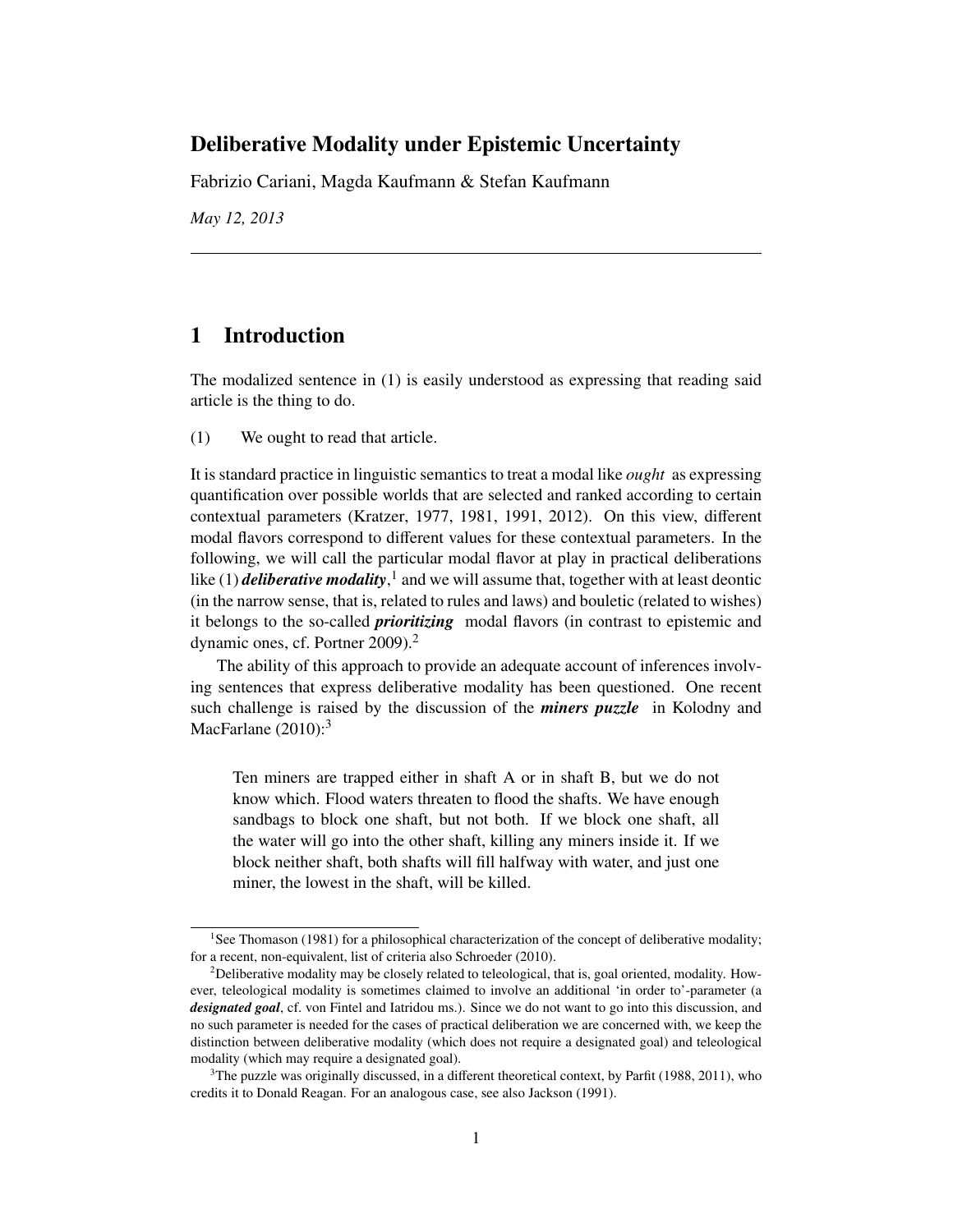| Action                                      | if miners in $A$ if miners in $B$ |             |
|---------------------------------------------|-----------------------------------|-------------|
| Block shaft A                               | All saved                         | All drowned |
| <b>Block shaft B</b>                        | All drowned                       | All saved   |
| Block neither shaft One drowned One drowned |                                   |             |
|                                             |                                   |             |

(Kolodny and MacFarlane 2010, p. 155-ff)

Kolodny and MacFarlane argue that this puzzle poses a logical and a semantic problem. As we will show, the semantic problem directly affects the standard linguistic picture of deliberative modality. For the situation described, they report the following judgments:<sup>4</sup>

| (2) | a. | We ought to block neither shaft.                            | True |
|-----|----|-------------------------------------------------------------|------|
|     |    | b. If the miners are in shaft A, we ought to block shaft A. | True |
|     |    | c. If the miners are in shaft B, we ought to block shaft B. | True |

These judgments strike us as correct (at least on one reading). In principle, it would be best to block the shaft in which the miners are, thus (2-b) and (2-c) seem to be true. But given that we don't know and have no way of finding out, it is best to block neither shaft and thus guarantee that we save nine of the ten. So, (2-a) seems to be true as well.<sup>5</sup> However, from  $(3)$ , which is undisputedly true in the scenario under consideration, together with (2-b) and (2-c) under standard assumptions of propositional logic (disjunction introduction, disjunction elimination, and modus ponens for indicative conditionals) we can derive (4).

(3) Either the miners are in shaft A or they are in shaft B. True

(4) Either we ought to block shaft A or we ought to block shaft B. False

But (4) is intuitively incompatible with (2-a). And indeed, (4) doesn't seem to be a correct outcome of practical reasoning.

Before we discuss in more detail the theoretical implications raised by these data, let us briefly clarify two issues arising from additional readings of the sentences under consideration.

First, the deliberative interpretation of *ought* that underlies the judgments discussed most prominently in Kolodny and MacFarlane's paper is not the only one available, as they acknowledge and we agree. (2-a) also has an *objective reading* on which it is not felt to be true. Objectively, it would be best to block the shaft the miners are actually in; consequently, on this objective reading (4) feels true. While we will occasionally get back to the objective reading when comparing the predictions

<sup>4</sup>Like Kolodny and MacFarlane, we consider only readings of (2-a) on which the negative existential takes narrow scope with respect to *ought*. As far as we can tell, the inverse (non-surface) scope order does not display any phenomena relevant to our discussion over and above what is discussed in connection with the other examples we consider.

<sup>&</sup>lt;sup>5</sup>It is vital to Kolodny and MacFarlane's (2010) reasoning that the decision has to be taken without there being a way of finding out where the miners are. Otherwise we would get different judgments on (2-a): given that human lives are at stake, speakers broadly agree that the agents ought to do their best to find out where the miners are, rather than make do with the limited information they have. Knowing where the miners are, they could save all ten for sure, while with the limited knowledge they have they can only save nine for sure, or even risk the death of all ten.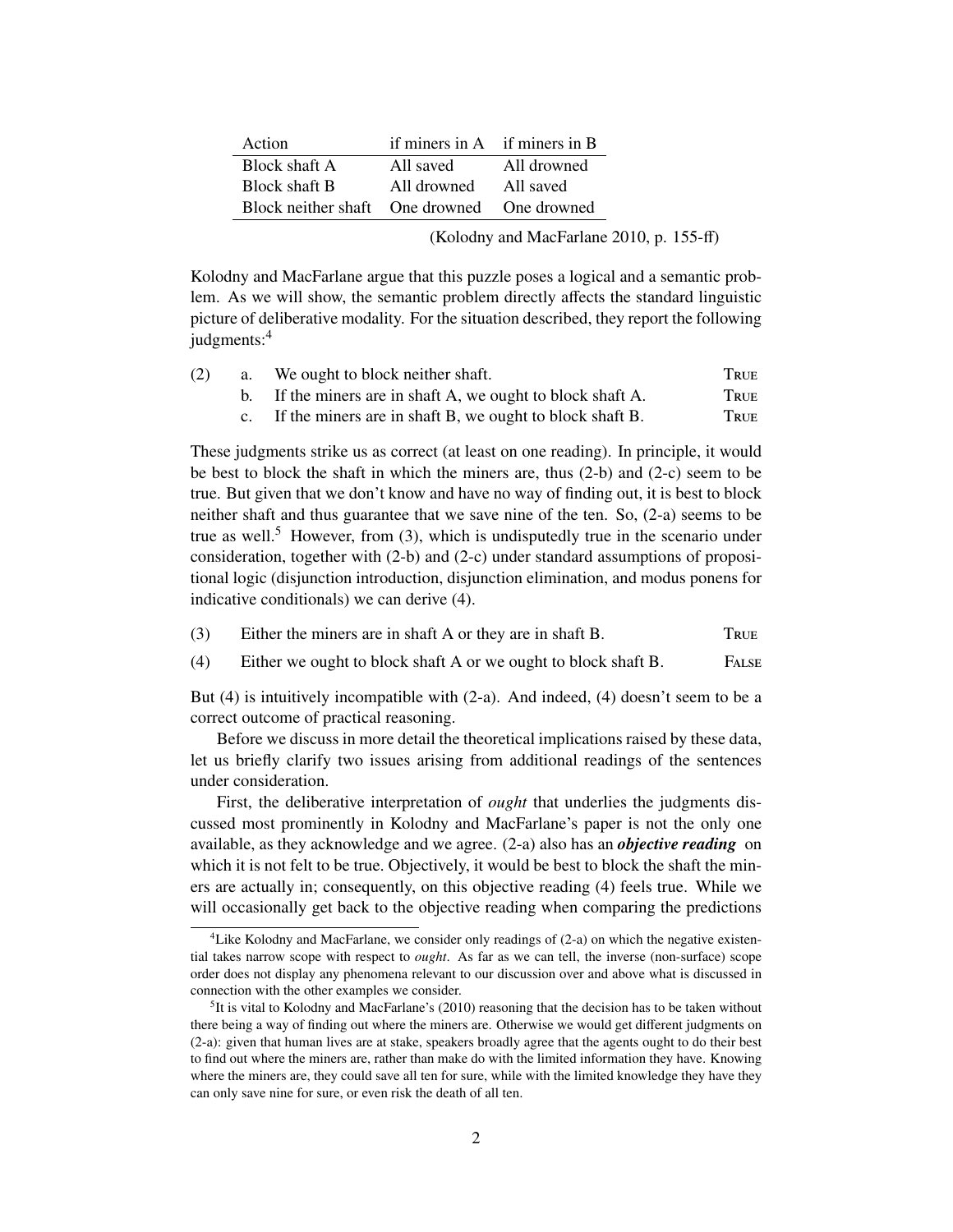resulting from particular theoretical choices, we generally focus on the problem of how to predict the deliberative reading.

Second, the above conditionals also have an additional reading on which they are not intuitively true. This reading can be brought out as follows:

(5) If the miners are in shaft A, we (still) ought to block neither shaft, for their being in shaft A doesn't mean that we know where they are. Indeed, no matter where the miners are, we ought to block neither shaft.

We call this reading *non-reflecting*. Once again, our emphasis is on the reading on which (2-b) and (2-c) are true in the scenario (the *reflecting* reading), but the additional reading in (5) will have a role to play in our discussion (§2.3.3).

Focusing for now on the deliberative reading, the miners puzzle brings out two distinct problems:

**LOGICAL:** How should we block the derivation of (4) from  $(2-b)$ ,  $(2-c)$  and  $(3)$ ? SEMANTIC: How can our semantic machinery derive all of the salient verdicts?

Kolodny and MacFarlane (2010) discuss strategies to solve the logical problem by rejecting one or more of the premises or by giving up on one or more of the inference rules. They end up jettisoning modus ponens; without this rule, they argue, from (2-b), (2-c) and (3) we can no longer derive (4). As they acknowledge, this leaves open the question concerning the correct semantics.<sup>6</sup>

In much of the recent literature on natural language semantics, neither the validity of modus ponens for indicative conditionals nor a classical analysis of disjunction is taken for granted.<sup>7</sup> In light of this, we might expect that this literature would hold a ready-made solution to the semantic problem. This is not the case, however. In §2, we show that the problem arises given any straightforward specification of the parameters in the standard framework.<sup>8</sup> In §3, we propose an extension of the standard framework and show how it leads to an account of the semantic problem.

Our solution to the miners puzzle shares a central feature of Kolodny and Mac-Farlane's solution to the semantic problem (*serious information dependence*, cf. §3). At the same time, we argue that it improves on their proposed answer to the semantic problem in three respects: First, it gives a better diagnosis of the puzzle. Second, it offers a more systematic account of how the interpretation of deliberative modals

 $6A$  word of caution is in order at this point: Clearly the logical problem arises only if the reading of *ought* stays constant across (2-a), (2-b) and (2-c). Kolodny and MacFarlane argue explicitly that it does. But the truth of the undisputably deliberative (5) calls into question whether *ought* in (2-b) and (2-c) is indeed deliberative as well, rather than objective. This issue is hard to settle in the absence of independent evidence, but since our focus is on the semantic side of the problem, not much hinges on the logical side for our purposes.

<sup>&</sup>lt;sup>7</sup>For some examples of the first kind, see Lycan (1993, 2001); Cantwell (2008). For recent discussions of disjunction, see Zimmermann (2000); Geurts (2005); Simons (2007); Barker (2010).

<sup>8</sup>Charlow (forthcoming) argues for the same negative conclusion. Although related, our arguments are somewhat different and complementary. Charlow does not consider certain escape routes which we leave open (in particular what we call the Covert Operator Construal in §2.3.3). Charlow also offers a different resolution to the problem than we do. We defer discussion of his approach to future work. Charlow also discusses different English necessity modals and their propensity for objective and deliberative readings, respectively.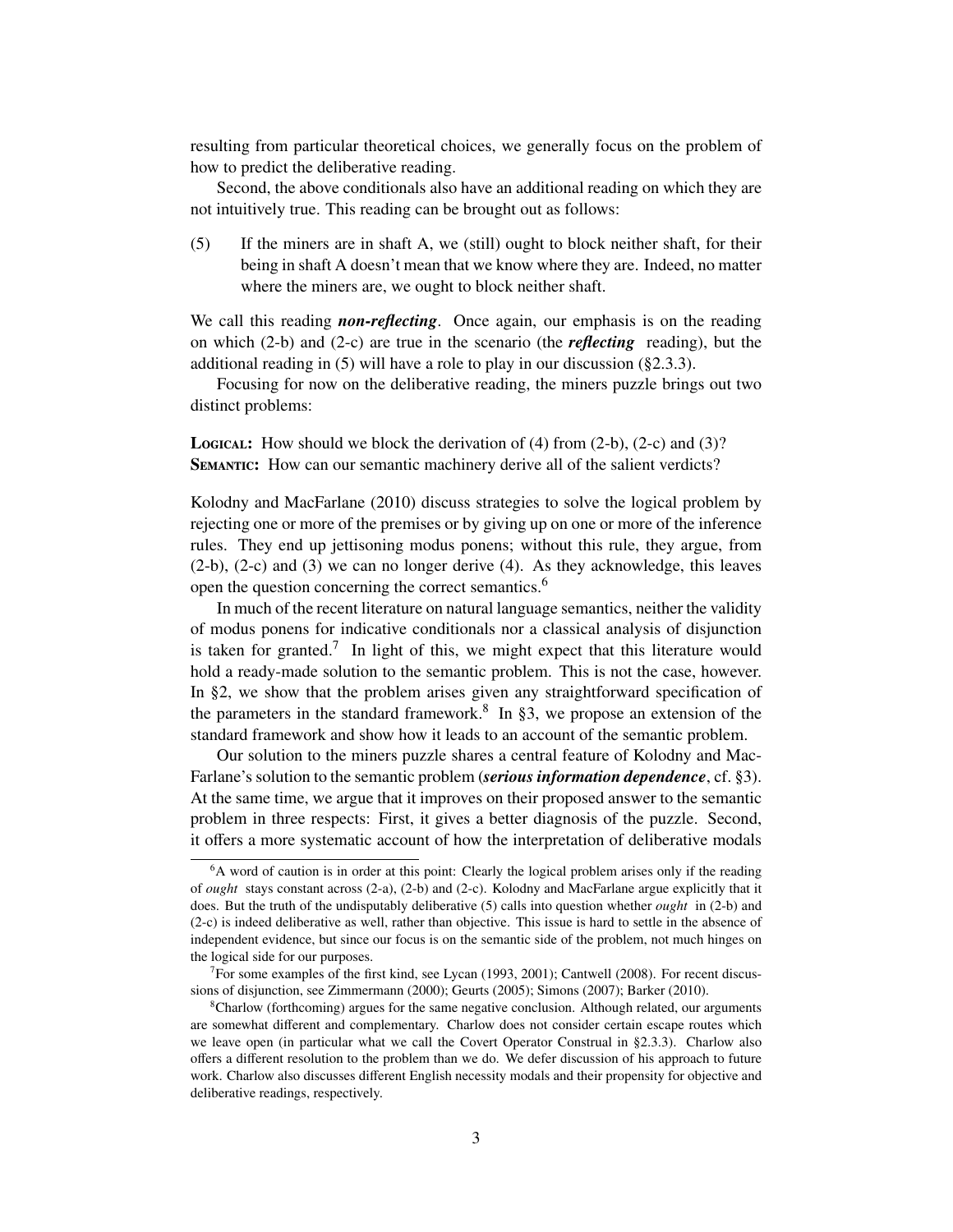changes as context evolves. In §4, we discuss the relation of our proposed extension to the standard framework. We show that it is a conservative extension: For all non-deliberative cases, our approach can simulate the standard framework  $(\S 4.1)$ . Furthermore, we show that for deliberative modals in unembedded contexts, our proposal can be mimicked in the standard framework (§4.2). Nevertheless, we argue (§4.3) that this implementation does not extend to embedded occurrences, and sacrifices some of the intuitive appeal of Kratzer's analysis. In that sense, we consider our proposal, which technically expands on the standard framework, as more faithful to the spirit of Kratzer's framework and more adequate to the data (since it handles both the embedded and the unembedded uses).

# 2 The miners problem in Kratzer's framework

In this section, we briefly introduce the standard Kratzer-style framework and argue that it does not offer a solution to the miners problem. We conclude the section by arguing that it is nonetheless a useful guide in looking for a solution.

### 2.1 Formal background

Let a non-empty set *W* of possible worlds be given. Propositions are represented as subsets of *W*. Atomic sentences denote propositions. We first define the interpretation of modal auxiliaries like *ought* and then discuss various ways of applying the framework to the sentences in the miners example.

Following Kratzer (1981, 2012), modal sentences are interpreted relative to two parameters, usually labeled *f* and *g*. Both are *conversational backgrounds* in her terms – formally, they are functions from possible worlds to sets of propositions. The first is the *modal base*. It determines which worlds form the domain relative to which the modal expressions in question are to be interpreted, much like the accessibility relations familiar in modal logic. For each world *w*, we call the set  $\bigcap f(w)$  (the worlds at which all propositions in  $f(w)$  are true) the *modal background* at  $w^9$ . The second parameter  $g$  is the *ordering source*. For each world  $w$ , the propositions in  $g(w)$  are used in the comparative evaluation of possible worlds according to their stereotypicality, desirability, compliance with norms, or other criteria, depending on the modal flavor embodied in *g*. Technically, Kratzer defines a pre-order  $\leq_{g(w)}$  on the set of worlds, where ' $u \le v$ ' may mean that *u* is less far-fetched than *v*, preferable to  $v$ , or "better" than  $v$  in some other respect:

(6)  $u \leq_{g(w)} v$  iff  $\{p \in g(w) \mid v \in p\} \subseteq \{p \in g(w) \mid u \in p\}$ 

When  $u \leq_{g(w)} v$  but not  $v \leq_{g(w)} u$ , we write ' $u \lt_{g(w)} v$ '. In the interpretation of modals, the ordering source is used to select the most "relevant" worlds (for the

<sup>9</sup>There is some variation in the literature as to whether the term "modal base" for a given world *w* refers to the function *f* itself, to  $f(w)$  (the value of this conversational background), or to  $\bigcap f(w)$  (the set of accessible worlds in the sense of modal logic). We use the term as defined in Kratzer (1981), namely for the conversational background. If there is no danger of confusion, we also use it for the value  $f(w)$  at a particular world *w*. However, we reserve the term "modal background" for the set of worlds  $\bigcap f(w)$ .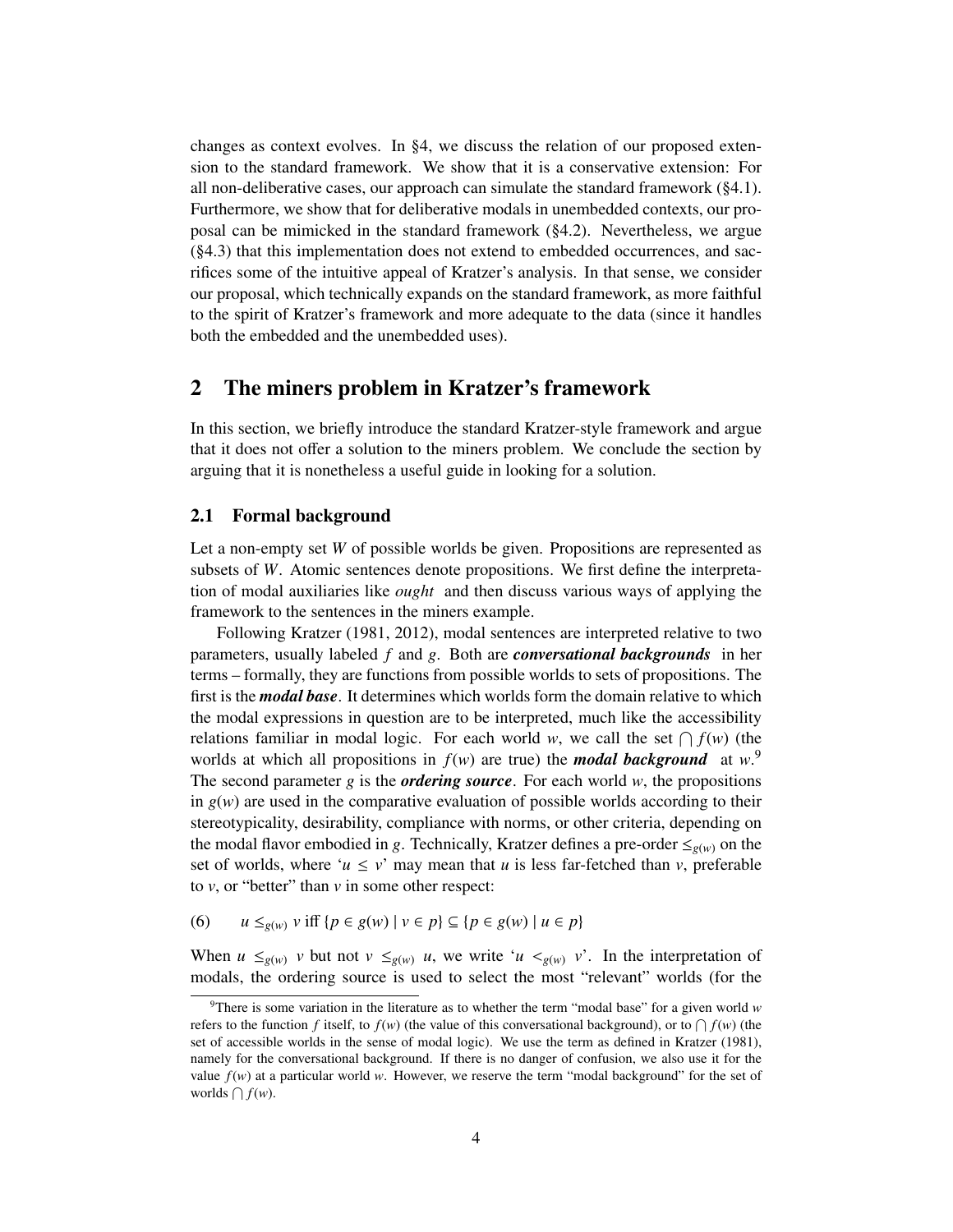given modal flavor) from the modal background: these are the *minimal* worlds under the induced ordering. For instance, in the case of a deontic or bouletic ordering source *g*, the propositions in  $g(w)$  indicate what is required or desirable. The more of these propositions are true at a given world  $u$  (i.e., the closer  $u$  is to the "ideal"), the lower it is ranked. The minimal worlds (i.e., the ones closest to the "ideal") are the ones relevant for the interpretation of deontic or bouletic necessity and possibility statements.

If  $g(w)$  is finite, there is guaranteed to be a set of minimal worlds in  $\bigcap f(w)$ . Since nothing in the given scenario turns on the question whether the ordering source is finite, we assume without loss of generality that it is.<sup>10</sup>

We refer to the set of minimal worlds as in  $(7)$ .

(7) 
$$
O(f, g, w) := \left\{ u \in \bigcap f(w) \mid \neg \exists v \in \bigcap f(w) \left[ v <_{g(w)} u \right] \right\}
$$

We further stipulate that in the cases of interest in this paper the modal base is always *consistent* – formally,  $\bigcap f(w)$  is non-empty for all *f*, *w*. Together with the preceding constraint this implies that  $O(f, g, w)$  exists and is non-empty constraint, this implies that  $O(f, g, w)$  exists and is non-empty.

Our assignments of truth-conditions are relativized to triples of the form  $\langle f, g, w \rangle$ (which we may call *points of evaluation*). Later, as we add a third conversational background, we will want to streamline this notation: for this reason, in §3.1, we will bundle the conversational backgrounds into a single parameter 'c' ranging range over *contexts*.

Based on this formal apparatus, we now define a notion of *necessity* that is parametrized to both the modal base and the ordering source and defined in terms of quantification over the minimal worlds in the modal background. Formally, this is represented using the modal operator  $\mathbf{u}$  in the object language, whose semantics is as spelled out in  $(8)$ .<sup>11,12</sup>

(8)  $\Box \varphi$  is true at  $\langle f, g, w \rangle$  iff for all  $v \in O(f, g, w)$ ,  $\varphi$  is true at  $\langle f, g, v \rangle$ .

A special case of the human necessity operator is the (familiar) *simple necessity* operator  $\Box$ , defined in (9) as shorthand for human necessity relative to a constant ordering source whose value is the empty set (of propositions). In this case, the truth of the sentence depends only on the modal base and the world of evaluation.

(9)  $\Box \varphi$  is true at  $\langle f, g, w \rangle$  iff  $\Box \varphi$  is true at  $\langle f, \lambda v. \varnothing, w \rangle$ .

<sup>&</sup>lt;sup>10</sup> The assumption that every linearly ordered chain within the partial order terminates in a set of minimal worlds is called the *Limit Assumption* after Lewis (1973). It does not imply that  $g(w)$  is finite, but the converse holds. Nothing in our account hinges on either the finiteness of  $g(w)$  or the Limit Assumption, but we adopt both for ease of exposition.

<sup>&</sup>lt;sup>11</sup>This type of quantificational force is called "human necessity" in Kratzer (1981). The 'H' in the operator  $\Xi$  is mnemonic for that. Kratzer (1991, 2012) calls it simply "necessity." On either usage it is to be distinguished from the special case of "simple necessity" defined in (9).

<sup>&</sup>lt;sup>12</sup>Without the Limit Assumption (see Fn. 10),  $O(f,g,w)$  may be undefined. The definition of necessity in (8) could then be rewritten along the following lines (cf. Kratzer, 1981, 2012):

<sup>(</sup>i)  $\Box \varphi$  is true at  $\langle f, g, w \rangle$  iff for all  $v \in \bigcap f(w)$ , there is some  $v' \in \bigcap f(w)$  such that (i)  $v' \leq g(w)$  *v*<br>and (ii) for all  $v'' \in \bigcap f(w)$  such that  $v'' \leq g(w)$  *v* is true at  $\langle f, g, v'' \rangle$ and (ii) for all  $v'' \in \bigcap f(w)$  such that  $v'' \leq_{g(w)} v'$ ,  $\varphi$  is true at  $\langle f, g, v'' \rangle$ .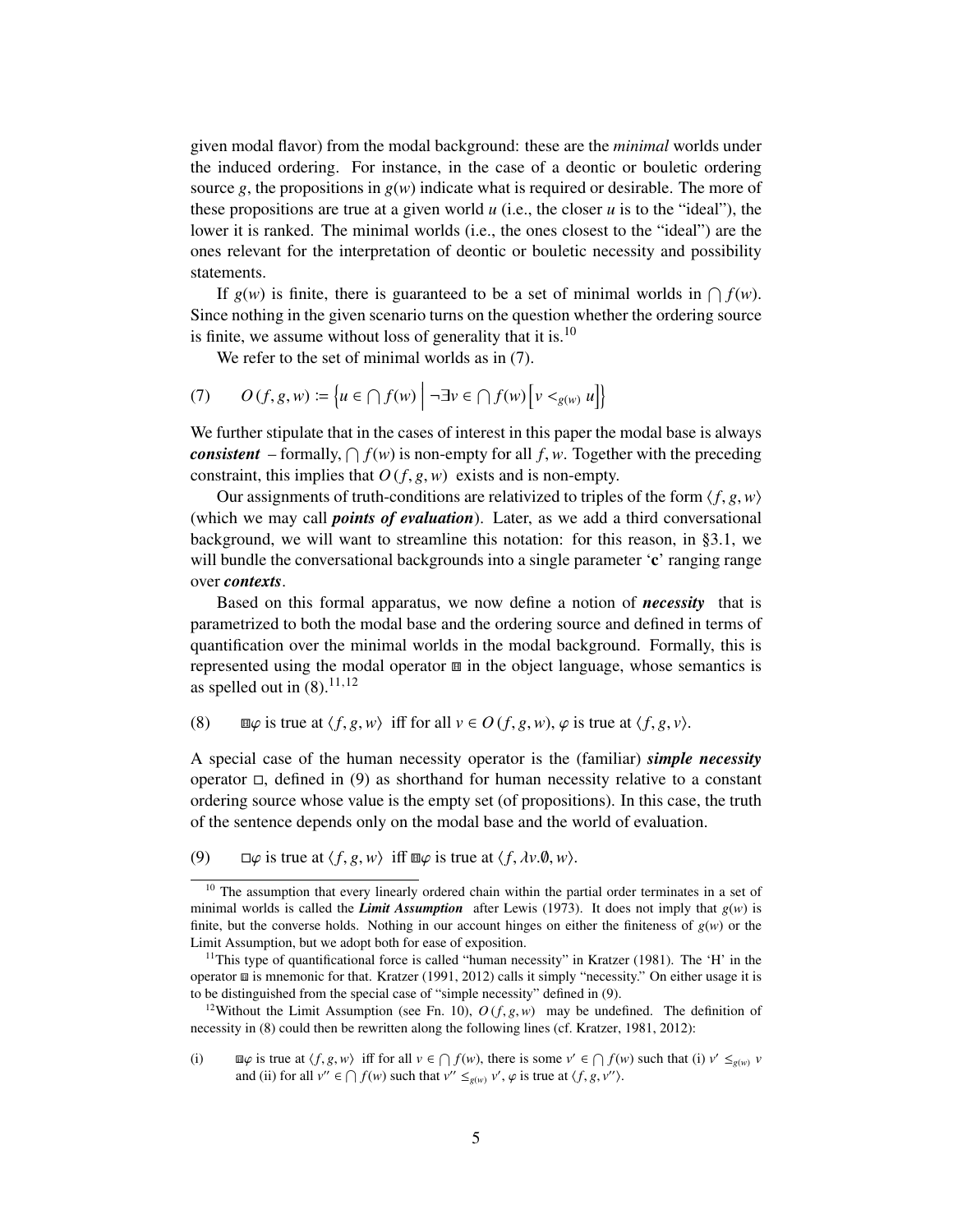The overarching goal of the Kratzerian enterprise in modal semantics is to capture the semantic variability and context-dependence of modal expressions in terms of the modal base and ordering source. According to the received view, *ought* expresses necessity relative to particular settings of these parameters. What are those settings in the miners case?

### 2.2 Ordering source

The standard assumption about the ordering source for *ought* is that it represents goals or moral obligations. In principle, these two notions are distinct and give rise to *teleological* and *deontic* modal flavors, respectively. In the given scenario, intuitions may waver as to how the particular ordering source should be labeled. But assuming that one's moral obligations are also goals one strives to attain, this question can be set aside for our present purposes. What is important is that we can identify a stock of propositions that govern our decision as to what step to take next, and they obviously include "that as few miners as possible die."<sup>13</sup>

We refer to this ordering source as *g*. Crucially, its value does not depend on what shaft the miners are in, or indeed on any other fact left unspecified by the description of the scenario. Thus *g* is constant across all relevant worlds compatible with what we are told about the scenario. In order to account for the intuition that a world in which we save  $n + 1$  miners comes out better than one in which we save only *n*, we assume that at each world *w* compatible with what we know, the ordering source returns the set of propositions given in  $(10).<sup>14</sup>$ 

(10)  $g(w) = \{all \text{ miners are saved, at least 9 miners are saved, ...,}$ at least 1 miner is saved }

### 2.3 Modal base

The choice of the modal base is more complicated than that of the ordering source. In the following, we discuss the main issues from the perspective of a Kratzer-style semantics, which we will later compare to Kolodny and MacFarlane's proposal.

<sup>&</sup>lt;sup>13</sup>Note that this may follow from a more general principle like "if someone is in danger, save that person." As there are no other lives at stake that are relevant under the current circumstances, we can ignore more general moral obligations that do not immediately pertain to the deliberation described in the scenario. For example, the deliberation seems unaffected by the possibility to give up our jobs, study medicine and join *Médecins Sans Frontières*, which might enable us to save even more (totally unrelated) lives. Zooming in on the particular case in that sense seems to correctly capture speakers' intuitions about the sentences in (2-a)-(2-c).

<sup>&</sup>lt;sup>14</sup>Angelika Kratzer (p.c.) and Kai von Fintel (ms.) questioned our assumption that these are the relevant preferences in the scenario as described and proposed alternative accounts of the data. A fullfledged comparison with our proposal with Kratzer's will have to wait until her approach is worked out in complete detail, but at this point, we remain skeptical that these ideas give rise to a superior analysis. In the case of von Fintel's proposal, we are unsatisfied with the prediction that the conditionals are false in the deliberative interpretation of the modal. Von Fintel maintains that the truth judgment can be recovered by showing that some *di*ff*erent but related* conditionals involving deliberative *ought* are true. We believe (although there is room for further argument) that the datapoint is that it is *these* (i.e. (2-b)-(2-c)) very conditionals that are true on the deliberative interpretation of *ought*.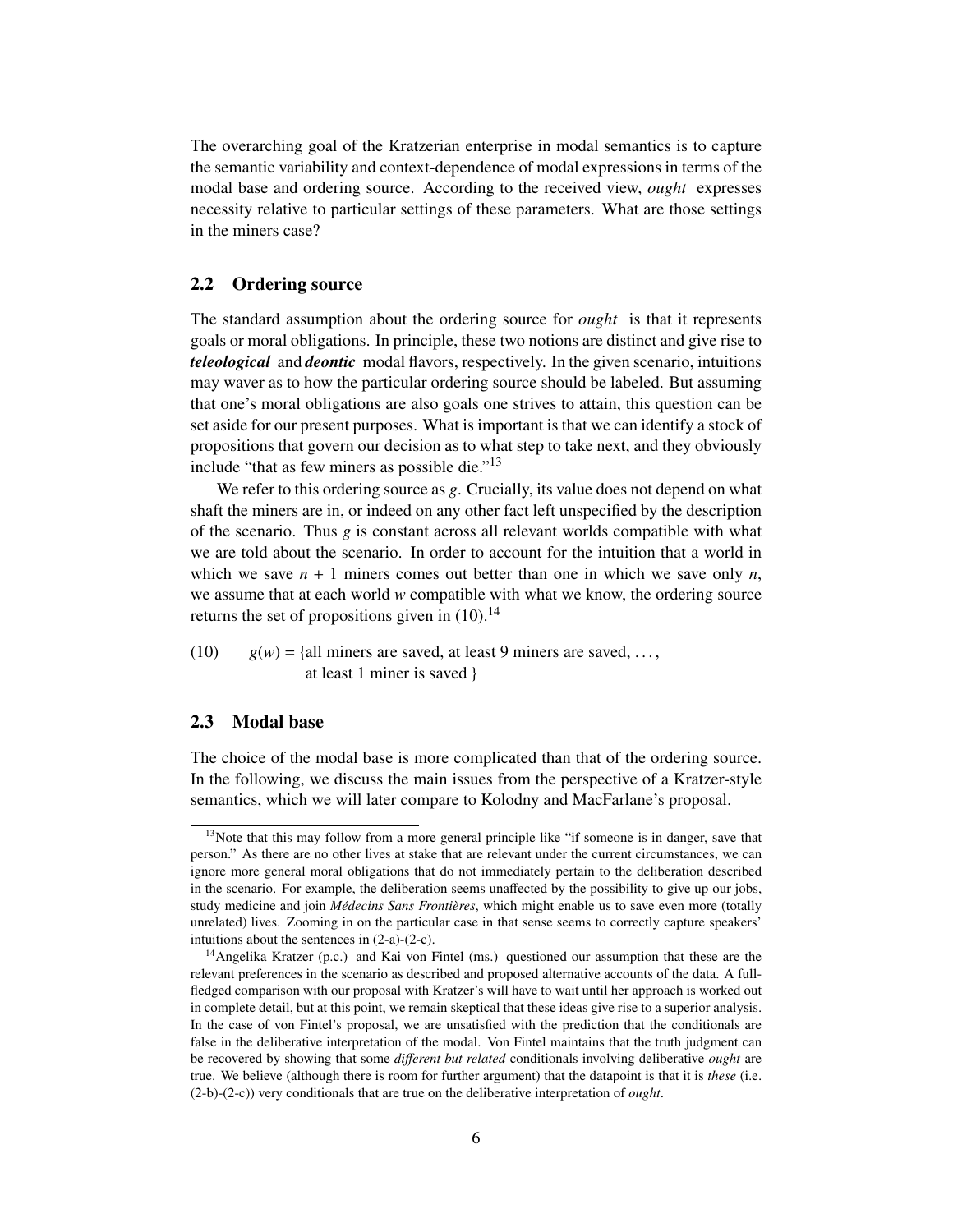| cell      | position of miners | action        | miners lost |
|-----------|--------------------|---------------|-------------|
| AA        | shaft A            | block A       |             |
| AB        | shaft A            | block B       | 10          |
| AN        | shaft A            | block neither |             |
| BA        | shaft B            | block A       | 10          |
| <b>BB</b> | shaft B            | block B       |             |
| BN        | shaft B            | block neither |             |

Table 1: Classes of worlds in the given scenario

Before we start, notice that the set of possible words compatible with the description of the scenario can be split into six mutually exclusive subsets, each of which is characterized by a state of affairs (i.e., location of the miners) and an action on the part of the narrators ('we'). For ease of discussion, we refer to these six possibilities with the letter sequences given in the leftmost column in Table 1. For each possibility, the two parameters jointly determine the outcome (i.e., the number of miners lost) listed in the rightmost column. With this picture in mind, we turn to two kinds of modal bases that may be involved in the interpretation of *ought* and consider their respective predictions about the miners scenario.

### 2.3.1 Circumstantial modal base

In the linguistic literature, the modal base for *ought* is typically taken to be *circumstantial* – that is, determined by the relevant facts of the situation. The question of what counts as a "relevant" fact is difficult to answer in general, but intuitions are clear enough for a simple scenario like the miners problem.<sup>15</sup> What is important about the notion of a circumstantial modal base is that it is independent of – though not necessarily distinct from – the information available to the deliberating agents involved in the situation. In this respect, it comes closest to what Kolodny and Mac-Farlane discuss as the *objective* interpretation of the modal. We refer to this modal base as *fo*.

The description of the scenario does not give the reader all the relevant facts that would be required to determine the content of the circumstantial modal base. Clearly the location of the miners is of vital importance for the consequences of our actions, and the description of the situation makes it clear that the matter is settled objectively: There is a shaft, A or B, such that the miners are in it. By any plausible criterion for relevance in the given scenario, this is a relevant fact, and so the circumstantial modal base includes it. But we (both the 'we' of Kolodny and MacFarlane's description and we as readers of their paper) do not know which of the two shafts it is.

Formally, the possible worlds that are consistent with the description of the scenario fall into two classes according to whether the miners are trapped in shaft A or B. In Table 1, they are indicated as the sets AA ∪ AB ∪ AN and BA ∪ BB ∪ BN, respectively. Let  $w_A$  and  $w_B$  be two arbitrary worlds from each of these two

<sup>&</sup>lt;sup>15</sup>For some general reflections on this issue, see §3.4.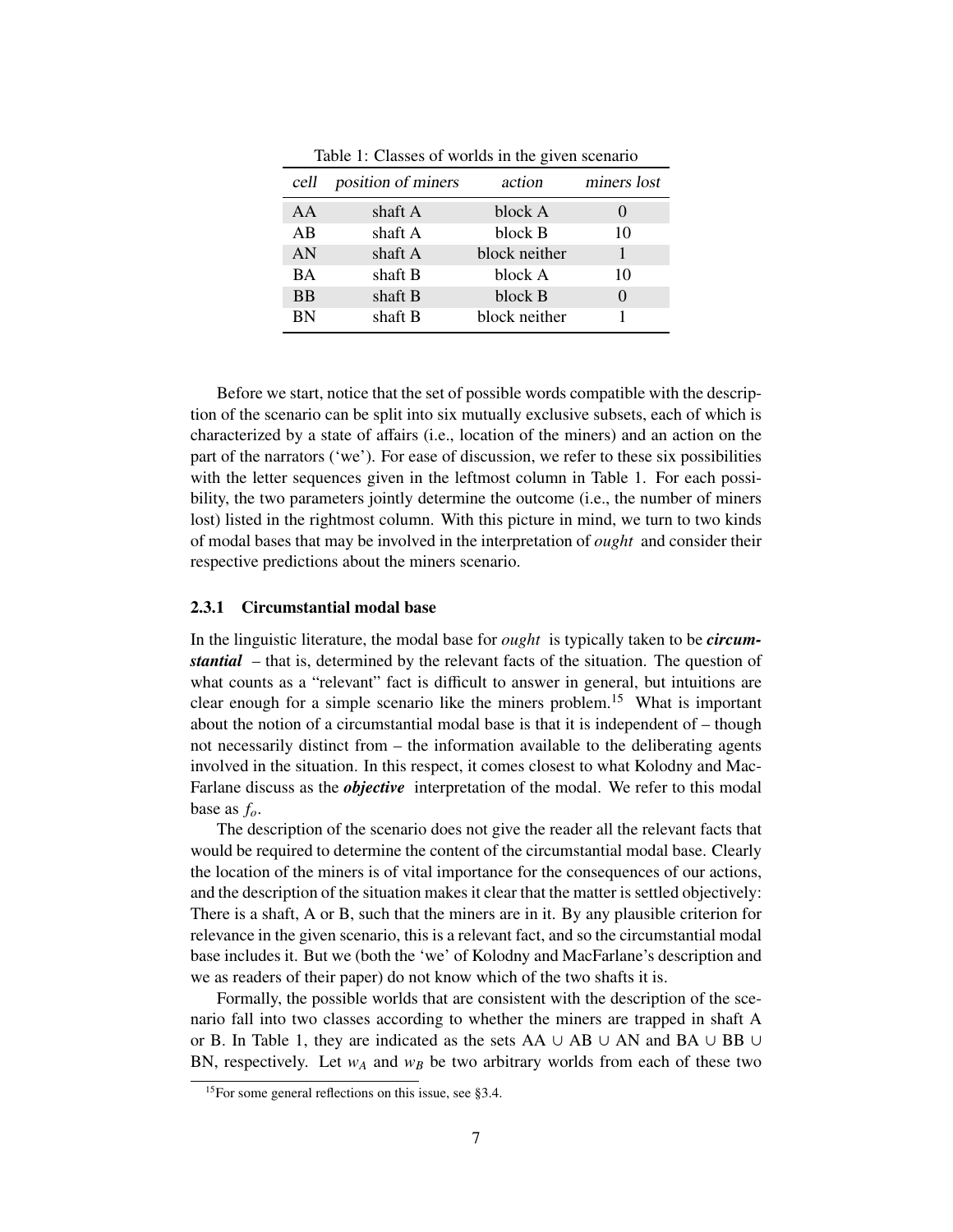|                       | W <sub>A</sub>                                                                      | $W_R$                 |
|-----------------------|-------------------------------------------------------------------------------------|-----------------------|
| modal background      | $\bigcap f_o(w_A) = AA \cup AB \cup AN \quad \bigcap f_o(w_B) = BA \cup BB \cup BN$ |                       |
| ordering source       | $g(w_A) = g(w) = g(w_B)$                                                            |                       |
| ranking <sup>16</sup> | AA $\cup$ BB $\leq_{g(w)}$ AN $\cup$ BN $\leq_{g(w)}$ AB $\cup$ BA                  |                       |
| minimal worlds        | $O(f_o, g, w_A) = AA$                                                               | $O(f_o, g, w_B) = BB$ |

Table 2: Parameters of evaluation with circumstantial modal base

classes. The world *w* in which the described agents carry out their deliberation is similar to one of them in all relevant respects. Thus the value of the circumstantial modal base  $f<sub>o</sub>$  at *w* is one of the two sets of propositions in (11). The description does not specifiy which one it is.

(11) 
$$
f_o(w) \in \{f_o(w_A), f_o(w_B)\}\
$$

a. 
$$
f_o(w_A) = \{ \text{there are two shafts A and B,}
$$

10 miners are in shaft 
$$
A
$$
,

we can't find out if the miners are in A or in B, blocking a shaft rescues everyone in that shaft, either one shaft is blocked or both shafts will fill to a level so that a person at its bottom dies}

b. 
$$
f_o(w_B) = \{ \text{there are two shafts A and B,}
$$

*10 miners are in shaft B*,

we can't find out if the miners are in A or in B, blocking a shaft rescues everyone in that shaft, either one shaft is blocked or both shafts will fill to a level so that a person at its bottom dies}

The parameter settings relevant for the evaluation of (2-a) at either of these worlds are as given in Table 2. Recall that the sentence is true under these settings at a world *w* if and only if all worlds in  $O(f_0, g, w)$  are such that we block neither shaft. But this is neither the case at  $w_A$  nor at  $w_B$ : In each of the corresponding modal bases, the minimal worlds are the ones at which we block the shaft that the miners are in. Thus, even though we don't know exactly what the world is like, we do know that (2-a) is false on the circumstantial reading. In contrast, (4) is true at both  $w_A$  and  $w_B$ .<sup>17</sup>

| $(2-a)$ | We ought to block neither shaft. |  |
|---------|----------------------------------|--|
|         |                                  |  |

(4) Either we ought to block A or we ought to block B.  $\checkmark$ 

These predictions reflect the objective reading for *ought* (see §1), but they are at odds

<sup>&</sup>lt;sup>16</sup>Expressions of the form ' $X \rho Y$ ', where *X*, *Y* are subsets of the domain and range of the binary relation  $\rho$ , are shorthand for the statement that *xρy* for all  $x \in X$ ,  $y \in Y$ .

<sup>&</sup>lt;sup>17</sup>Here and in the following,  $\chi$  and  $\chi$  indicate the predictions of the respective theory under discussion, rather than speaker intuitions.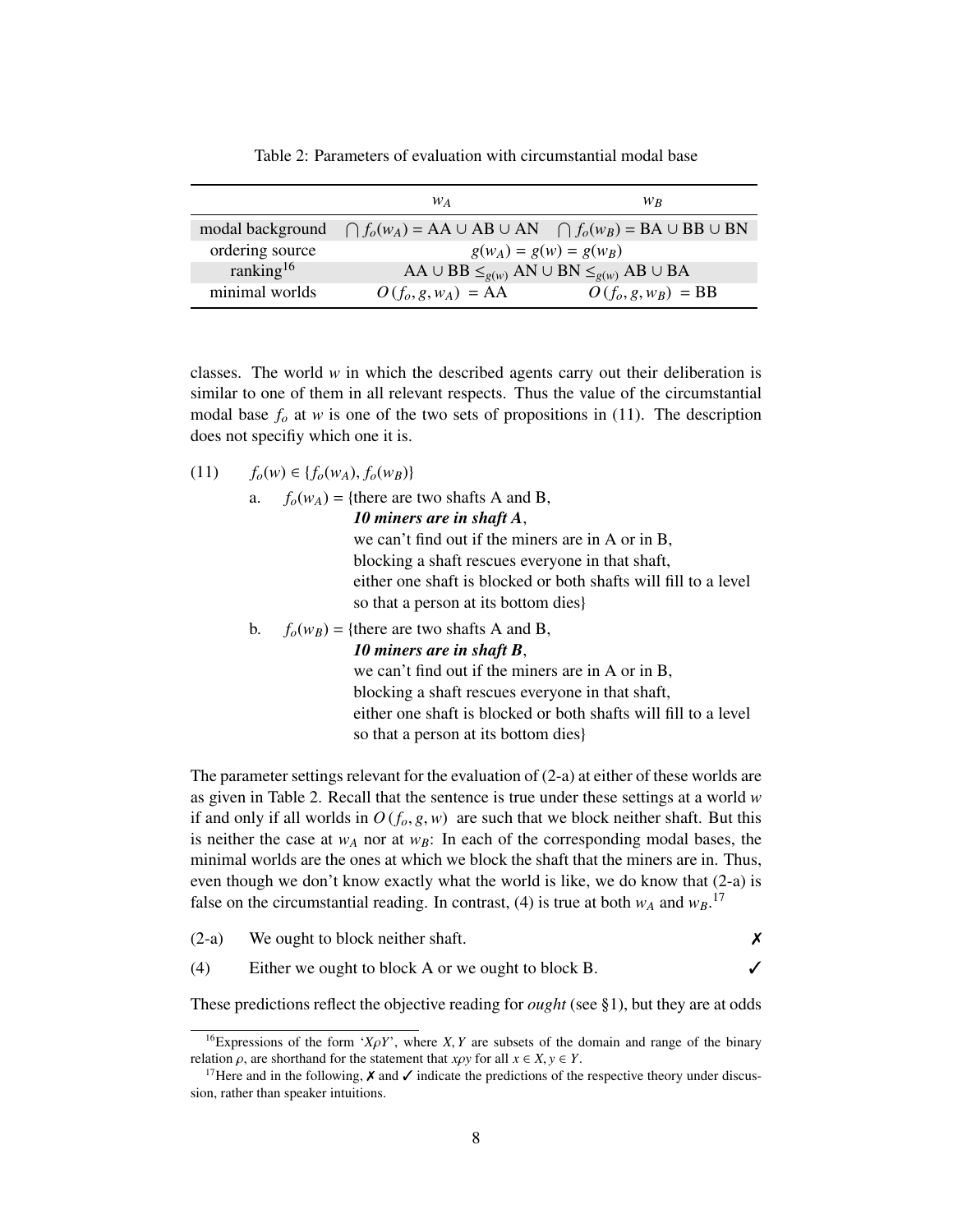with the deliberative reading we are interested in, i.e., the reading that plays a crucial role in the agents' practical reasoning.

As an aside, we actually think that the above judgments reflect an interpretation of the sentences that is not only available to us as the readers of the paper, but even to the deliberating subjects themselves. Another example with similar status is given in (12) (where the existential quantifier takes scope over the modal).

(12) There is a shaft we ought to block.  $\checkmark$ 

Here, too, our intuition is that while (12) may be judged false in view of the deliberative process (in particular, it is at odds with (2-a)), it can be understood as true on the objective interpretation. The combination of a circumstantial modal base and a deontic ordering source predicts (12) to be true.

Putting that issue aside, we grant that the reading Kolodny and MacFarlane have in mind (on which (2-a) is true and (4) is false) is also real and not captured by the combination of a circumstantial modal base with a deontic ordering source. In order to account for this deliberative reading, we need to keep looking for the right combination of parameters.<sup>18</sup>

The problem with the circumstantial modal base is that it includes the actual location of the miners.<sup>19</sup> This information is not available to the deliberating agents, thus useless in their deliberations. Perhaps, then, a better approach is to take into account only the circumstances that are in fact epistemically accessible to the agents.

#### 2.3.2 Epistemic modal base

The foregoing suggests an *epistemic* modal base representing the information at the agents' disposal. This information is in principle independent of the facts, but we do

We do think that (i) is consistent, and the shift required to explain this fits well with the standard view in linguistics that modal verbs are context dependent and obtain different readings depending on what conversational backgrounds are salient. Kolodny and MacFarlane (2010) explicitly reject solutions to the miners problem that postulate different readings for the occurrences of *ought* in (2-a)-(4). It is important to note, however, that this objection is orthogonal to our concerns. Although we believe that  $(2-a)$  and  $(4)$  can be used – with the appropriate context shift – in one and the same argument, our solution to the miners problem does not depend on such a shift. Rather, our point is that the truth of (2-a) in the given situation cannot be captured by the standardly assumed settings for modal base and ordering source.

<sup>19</sup>Angelika Kratzer (p.c.) objected to this claim. However, we are not aware of a general definition of the notion of a circumstantial modal base that would justify the exclusion of the miners' location in the given scenario. Nor do we consider our claim to be at odds with Kratzer's (2012) proposal to abandon the dichotomy of epistemic vs. circumstantial modal bases in favor of the more encompassing notion of *realistic* ones (i.e., conversational backgrounds f such that  $w \in \bigcap f(w)$  for any  $w \in W$ ): Any realistic modal base that excludes the miners' location yields the same problematic predictions as the epistemic modal base considered in the following section. Thus the issue turns out to be irrelevant to our argument.

<sup>&</sup>lt;sup>18</sup> One point about the deliberative/objective distinction deserves mention here. Note that in order for a sequence like (i) to be consistent, the first two occurrences of *ought* must receive an objective interpretation, while the third occurrence has to be deliberative.

<sup>(</sup>i) We ought to block shaft A or we ought to block shaft B, but the problem is that we don't know which one. In view of that limitation, we ought to block neither.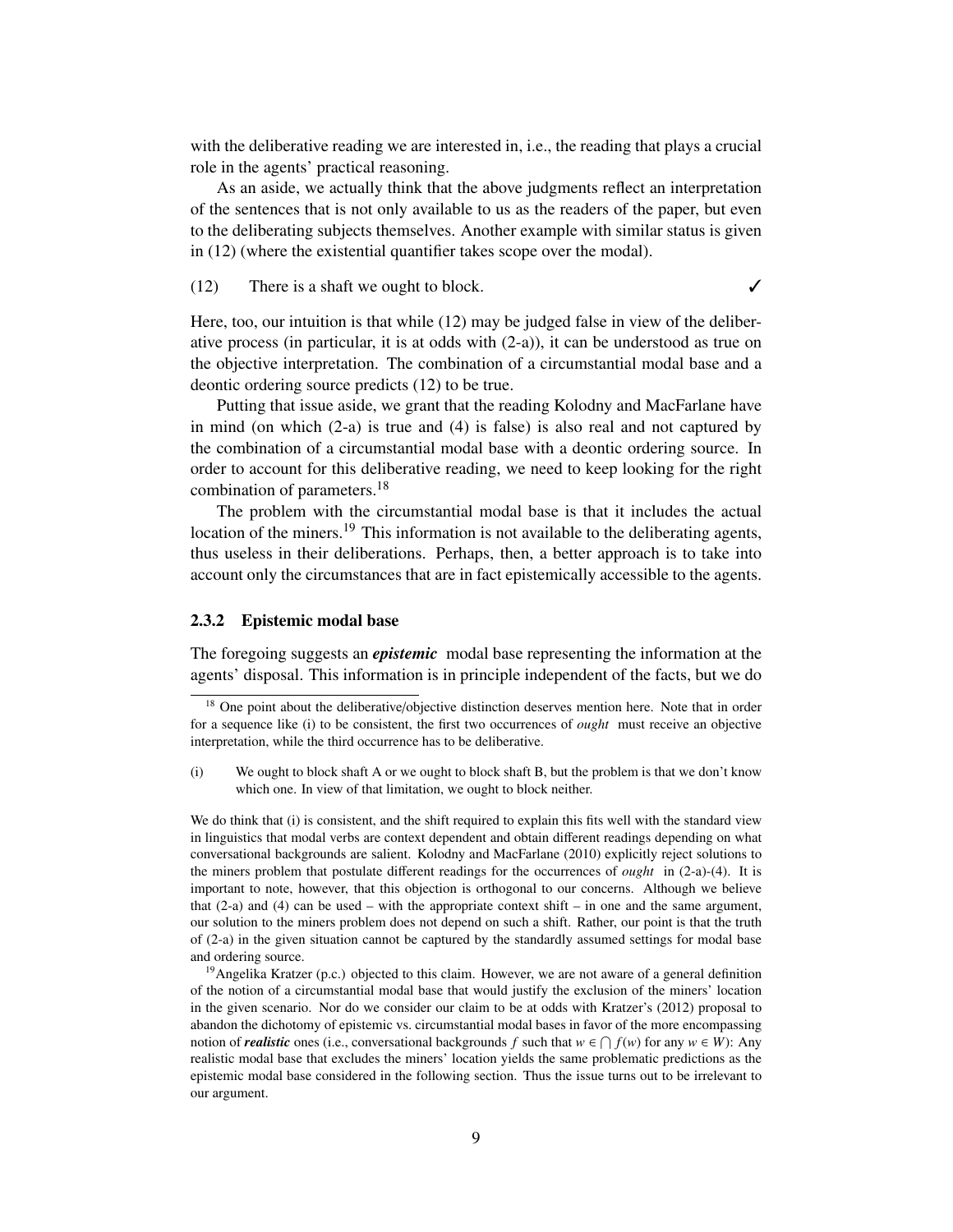|                  | w                                                                  |
|------------------|--------------------------------------------------------------------|
| modal background | $\bigcap f_e(w) = AA \cup AB \cup AN \cup BA \cup BB \cup BN$      |
| ordering source  | g(w)                                                               |
| ranking          | AA $\cup$ BB $\leq_{g(w)}$ AN $\cup$ BN $\leq_{g(w)}$ AB $\cup$ BA |
| minimal words    | $O(f_e, g, w) = AA \cup BB$                                        |
|                  |                                                                    |

Table 3: Classes of worlds in the epistemic modal base

assume for simplicity that it is *truthful*, i.e., not in conflict with the relevant facts – in our framework, with the content of the circumstantial modal base.<sup>20</sup> The crucial feature of the available information is that it can (but need not) be *incomplete*, as it is in Kolodny and MacFarlane's scenario. For the purposes of our discussion of the miners scenario, we call a modal base *uninformed* if it does not specify the location of the miners, and *informed* if it does.<sup>21</sup>

The uninformed case. The information available to the agents in Kolodny and MacFarlane's scenario is represented by a modal base *f<sup>e</sup>* whose value at the world *w* of evaluation is specified by description as the set of propositions in (13). Notice that the value of  $f_e$ , unlike that of  $f_o$  above, is the same at all worlds consistent with the description.

(13)  $f_e(w) = f_e(w_A) = f_e(w_B)$  $=$  {there are two shafts A and B, 10 miners are either in shaft A or in shaft B, blocking a shaft rescues everyone in that shaft, either one shaft is blocked or both shafts will fill to a level so that a person at its bottom dies}

The resulting parameter settings for the evaluation of the sentences in question are shown in Table 3. The set of minimal worlds under the induced ordering is  $AA \cup BB$ ; at all these worlds, we block a shaft. So the sentence (2-a) is again not true. In this regard, the move from *f<sup>o</sup>* to *f<sup>e</sup>* did not help matters.

(2-a) We ought to block neither shaft.  $\times$ 

(4) Either we ought to block A or we ought to block B.  $\times$ 

However, the epistemic modal base does yield a different prediction about (4): Since now the set of minimal worlds comprises both ones in which we block A and ones in which we block B, neither of the disjuncts is true under this reading, and thus

<sup>&</sup>lt;sup>20</sup>The truthfulness assumption seems to be shared by Kolodny and MacFarlane. Kratzer (2012), in assuming that all potentially relevant modal bases are realistic (cf. Fn. 19), is committed to it. For us it is merely a matter of convenience, as it simplifies the comparison of subjective and objective readings of the *ought*-sentences.

 $21$ Notice that this distinction does not depend on the truthfulness of the information: A modal base which contains false information about the miners' location would nonetheless be informed in our sense.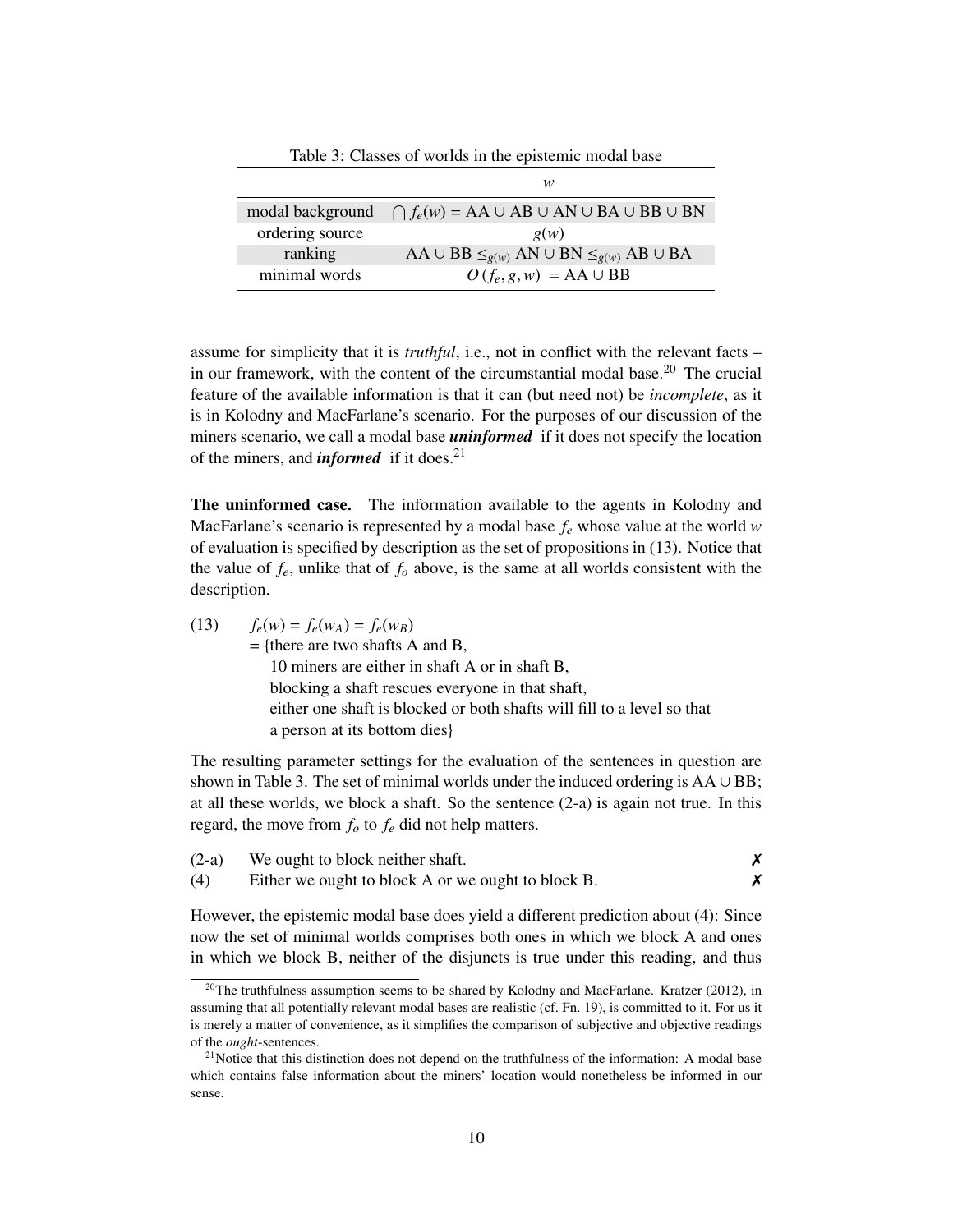the disjunction is false. Similarly, since the minimal worlds are divided according to which of the two shafts is blocked, (12) is now predicted to be false: There is no shaft such that we block it at all minimal worlds.

(12) There is a shaft we ought to block.  $\boldsymbol{\chi}$ 

In sum, these predictions do not quite fit our intuitions about deliberative *ought*, under which (2-a) should be true. Nor do they capture the objectivist judgment that (2-a) is false whereas (4) and (12) are true. Recall that these were captured correctly by the circumstantial modal base. Thus the epistemic modal base fails to deliver a satisfactory Kratzer-style analysis for either of the readings of *ought*-sentences that can be observed in the miners scenario.

The informed case. At this point one might think that we just happened to pick the wrong epistemic modal base by relying on the one that specified the deliberating agents' information. In principle, an epistemic modal base might correspond to any other agent's (and possibly an even more abstract) body of information.<sup>22</sup>

For concreteness, consider an alternative *informed* epistemic modal base  $f'_e$ whose values at the worlds compatible with the scenario are like those of *fe*, except for the addition of truthful information about the location of the miners: Thus at each A-world  $w_A$ , [the miners are in  $A$ ]  $\in f'_e(w_A)$ ; similarly for the B-worlds.<sup>23</sup><br>Now without one further assumptions about  $f'_e$  it is good to see that in terms of the Now, without any further assumptions about  $f'_{e}$ , it is easy to see that in terms of the resulting predictions about our *ought*-sentences,  $f'_e$  behaves just like  $f_c$ . Specifically, at all A-worlds  $w_A$ , the modal background  $\bigcap f'_e(w_A)$  contains only A-worlds, and the best ones among them are ones at which shaft A is blocked. Similarly, *mutatis mutandis*, for the B-worlds.

Stepping back, it is evident that any body of information consistent with the scenario leads to problematic predictions: If it specifies the location of the miners, it behaves like the circumstantial modal base in predicting (2-a) to be false because at all best worlds the shaft in which they are gets blocked. If it does not specify the location of the miners, it predicts (2-a) to be false because the best worlds are divided into worlds where A is blocked and worlds where B is blocked.

 $^{22}$ This flexibility has recently been widely discussed in the literature on epistemic modals (DeRose, 1991; Egan et al., 2005; Egan, 2007; von Fintel and Gillies, 2007, 2008; Hacking, 1967; MacFarlane, 2011; Stephenson, 2007, among others).

Kolodny and MacFarlane (2010) argue that variability according to whose information state is relevant should not be captured as dependence on the context of utterance, but on the context of assessment. Our solution could be implemented under either of these assumptions, but we avoid further discussion of this issue here and stick with the more familiar notion of context dependence.

<sup>&</sup>lt;sup>23</sup>A comment is in order about the relationship between  $f_e$  and  $f'_e$ . In principle, we can think of the latter as derived from the former via an *update* with the information about the miners (see §2.3.3 below). On the other hand, in our view the central judgments about (2-a) and similar sentences rely on the agents' inability to find out where the miners are: If they had a way to find out, they ought to do so and then block the right shaft, rather than blocking neither. In order to reconcile this feature with the possibility of their finding out where the miners are, we would have to assume that the information comes to them unexpectedly, through a channel which they did not know or think to check themselves.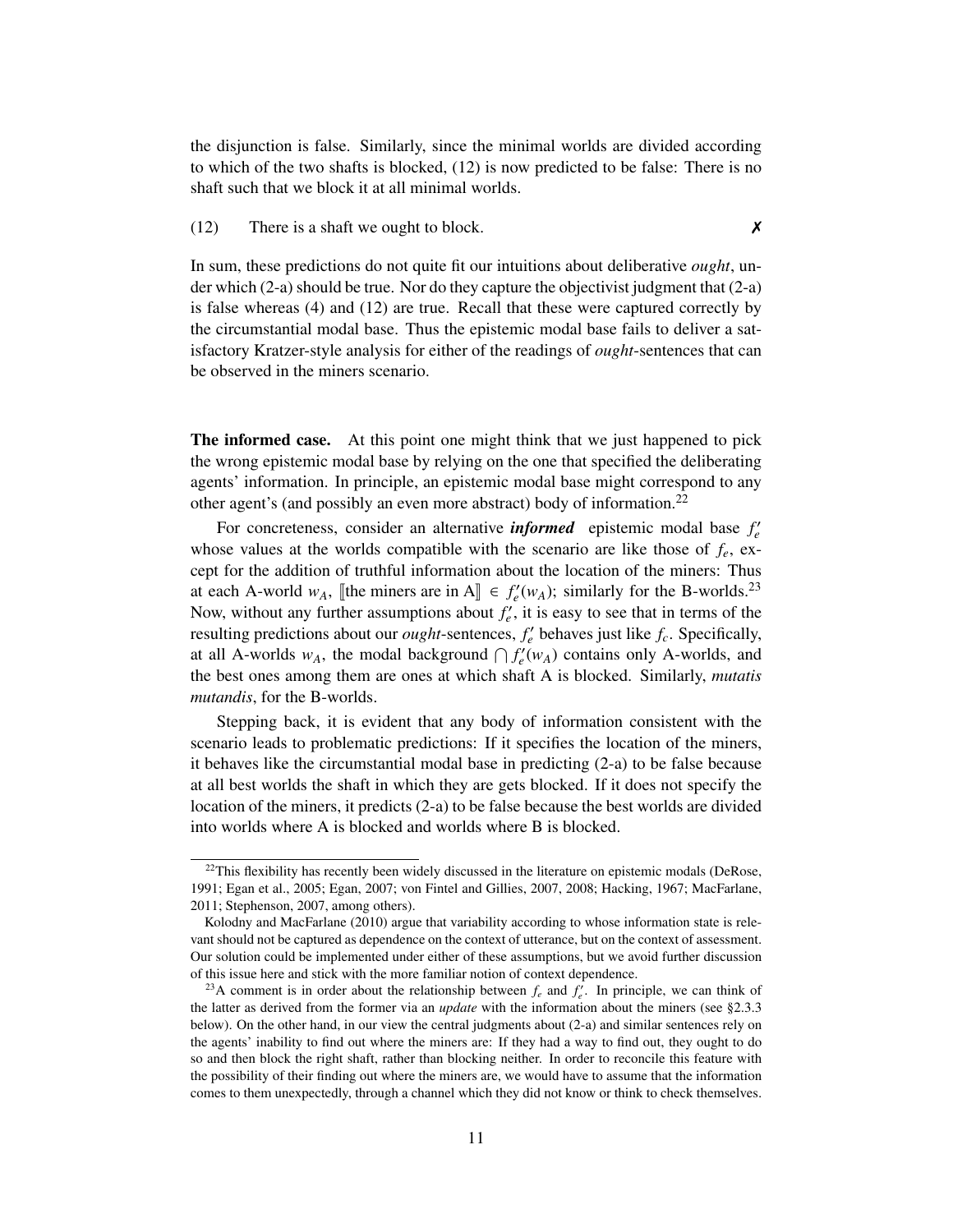### 2.3.3 Deliberative *ought* in conditionals

The previous sections showed that Kratzer's approach does not yield a straightforward account of the deliberative reading of the standalone *ought*-sentences in the miners scenario. We now turn to the conditionals (2-b) and (2-c).

- (2-b) If the miners are in shaft A, we ought to block shaft A.
- (2-c) If the miners are in shaft B, we ought to block shaft B.

In Kratzer's formalization, conditional antecedents restrict the modal bases of modal operators. This can be seen as a reflection of Ramsey's (1929) idea of hypothetically adding the antecedent to one's stock of knowledge; however, as we are about to see, the Kratzerian framework offers some flexibility in spelling out the details. Before we discuss the relevant options, we introduce the original proposal of Kratzer (1981; 1986; 2012; and elsewhere).

We adopt Kolodny and MacFarlane's notation and refer to the result of modifying a modal operator O with a conditional antecedent *if*  $\varphi$  as ' $[\text{IF}\varphi]$ O'. For all modal<br>hases f and propositions n we refer to the result of an *undate of f with* n as [f + n]; bases *f* and propositions *p*, we refer to the result of an *update of f* with *p* as  $[f+p]$ : Formally,  $[f+p]$  is a conversational background (i.e., a function from worlds to sets of propositions) like *f*, and such that for all worlds *w*,  $[f+p](w) = f(w) \cup \{p\}$ . It is easy to see that this results in a restriction of the modal background  $\bigcap f(w)$  to worlds at which  $p$  is true.<sup>24</sup> Relative to this restricted modal base, the modified operator receives its usual interpretation. Illustrating with the operator  $\mathbf{m}$ :

(14) 
$$
[\text{IF }\varphi] \boxplus \psi \text{ is true at } \langle f, g, w \rangle \text{ iff } \boxplus \psi \text{ is true at } \langle [f + [\varphi]]] g, w \rangle
$$
  
iff for all  $v \in O([f + [\varphi]], g, w), \psi \text{ is true at } \langle [f + [\varphi]], g, v \rangle.$ 

It is generally assumed that when no overt modal is present in the sentence, a covert epistemic necessity modal is filled into the logical form and the antecedent serves to restrict its modal base. Once the option of a covert modal operator is admitted into the theory, two construals become available for all conditionals containing overt modals: Under the first construal, the overt modal is the main operator of the sentence and targeted by the modification with the *if*-clause. Under the second construal, the *if*-clause modifies the covert epistemic operator, which in turn has the overt modal in its scope (i.e., in effect embedded in the consequent of the conditional). M. Kaufmann, writing as Schwager (2006), labels these two interpretations the *Overt* and *Covert Conditional Operator* construal, respectively. The two are schematically given for overt deontic *ought* in (15) ( $\mathbb{E}_e$ <sup>2</sup> stands for the silent epistemic operator,  $\mathcal{H}_{d}$  represents the overt deontic modal).<sup>25</sup>

- (15) If  $\varphi$ , ought  $\psi$ .
	- a. IF  $\varphi$

## **Overt Conditional Operator (OCO)**

<sup>&</sup>lt;sup>24</sup>Notice that  $O(f, g, w)$  and  $O([f + ||\varphi]]$ ,  $g, w)$  stand in no particular relation. For instance, they are initially the proportion of the state of the state of the state of the state of the state of the state of the state disjoint whenever both are non-empty and  $\varphi$  is false at all worlds in  $O(f, g, w)$ . This captures the nonmonotonic behavior of conditionals, i.e., the fact that it is possible that ' $\mathbb{E} \psi$ ' is true while ' $[\mathbb{F} \varphi] \mathbb{E} \psi'$ ' is false false.

<sup>25</sup>Here we use the subscripts '*e*' and '*d*' as an informal device to refer to epistemic and deontic interpretations, respectively, not to signify concrete parts of the logical form.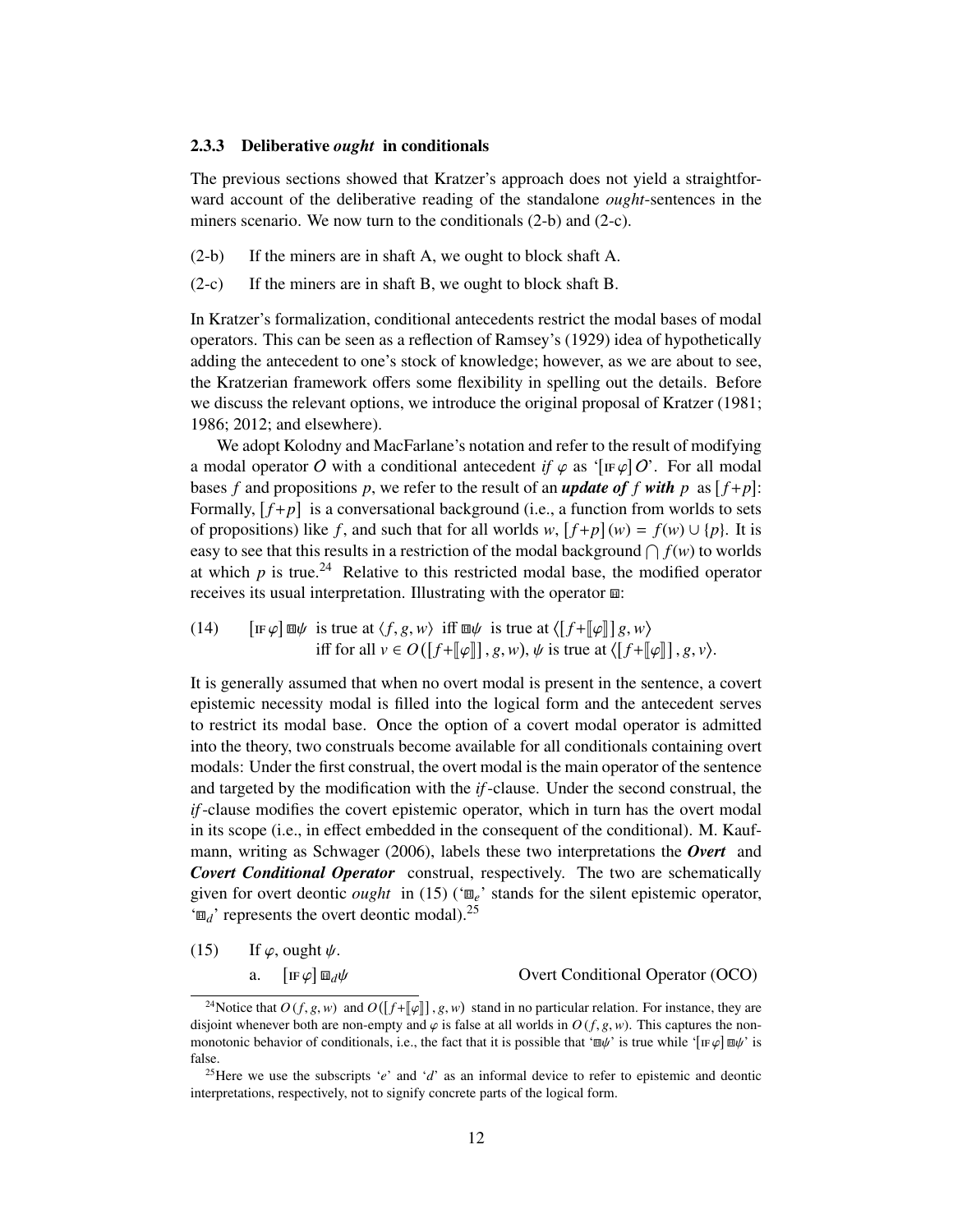Instantiated with sentence  $(2-b)$ , the two construals correspond to  $(16-a)$  and  $(16-b)$ , respectively.

(16) If the miners are in shaft A, we ought to close shaft A.

| a. [IF the miners are in A]] $\mathbb{E}_d$ we close A]                                | (OCO)  |
|----------------------------------------------------------------------------------------|--------|
| $\mathbf{h}$ [in the miners are in $\Lambda$ let $\mathbb{R}$ [ive alone $\Lambda$ let | (0.00) |

| b. [IF [the miners are in A]] $\mathbb{E}_{e}[\mathbb{E}_{d}[\text{we close A}]]$ |  | (CCO) |
|-----------------------------------------------------------------------------------|--|-------|
|                                                                                   |  |       |

Kolodny and MacFarlane consider only the OCO construal for the conditionals they discuss. But in the linguistic literature, both construals have their advocates, and the current consensus is that the CCO construal is needed for at least some examples, especially ones involving deontic modals. Indeed, some authors argue that the CCO construal may well be correct for *all* conditionals. Although a detailed discussion of the relevant arguments would lead us too far afield,  $^{26}$  the topic is obviously relevant because conditionals with (overt) deontic modals constitute a central data point in both discussions. We avoid taking a stance in this paper on which construal is correct so we need to consider both.

Overt Conditional Operator Construal. There is room for variation in the choice of modal base  $f -$ it may be circumstantial or epistemic, and in the latter case it may represent any number of information states or information sources – but regardless of what *f* represents, under the OCO construal the main clause  $\mathbb{E}_d$  we close A is interpreted at *w* relative to  $\bigcap [f+A](w)$ . (For simplicity, we use this as shorthand for ' $\bigcap [f+[[\text{the miners are in A]]](w)$ '.) Clearly this is a subset of the original modal<br>healthcound  $\bigcirc f(w)$  containing only worlds in which the miners are in shaft A. As background  $\bigcap f(w)$ , containing only worlds in which the miners are in shaft A. Assuming that the ordering source ranks worlds according to the number of miners saved, the best ones are those at which the agents block shaft A. Similarly for (2-c) and shaft  $B<sup>27</sup>$ . Thus the OCO construal easily accounts for the truth of the conditionals (2-b) and (2-c).

Covert Conditional Operator Construal. Under both construals, the consequent is evaluated at worlds in the modal background at which the antecedent is true. The two construals differ in that under CCO this evaluation of the consequent involves an additional modal operator (the one that is overtly present in the conditional sentence), complete with its own modal base and ordering source.<sup>28</sup> For ease of exposition, we dub the parameters of the covert epistemic operator  $f$ ,  $g$ , and the ones for the overt deontic operator  $f$ <sup>'</sup>,  $g'$ .

<sup>&</sup>lt;sup>26</sup>See Frank (1996), Zvolenszky (2002), Geurts (ms.), and Kaufmann and Schwager (2011) among others.

 $27$ There are some "pathological" cases among the possible OCO-readings. For instance we argued above than a circumstantial modal base  $f<sub>o</sub>(w)$  contains the actual location of the miners at *w*. But then, the addition of the antecedent of (16-a) is either trivial or contradictory, as the case may be. We have nothing to say here about the usefulness of this reading or its pragmatic felicity.

<sup>28</sup>There is no *a priori* reason to assume that the parameters of interpretation for the two modal operators stand in any particular relation. However, not all possibilities seem equally plausible in all examples.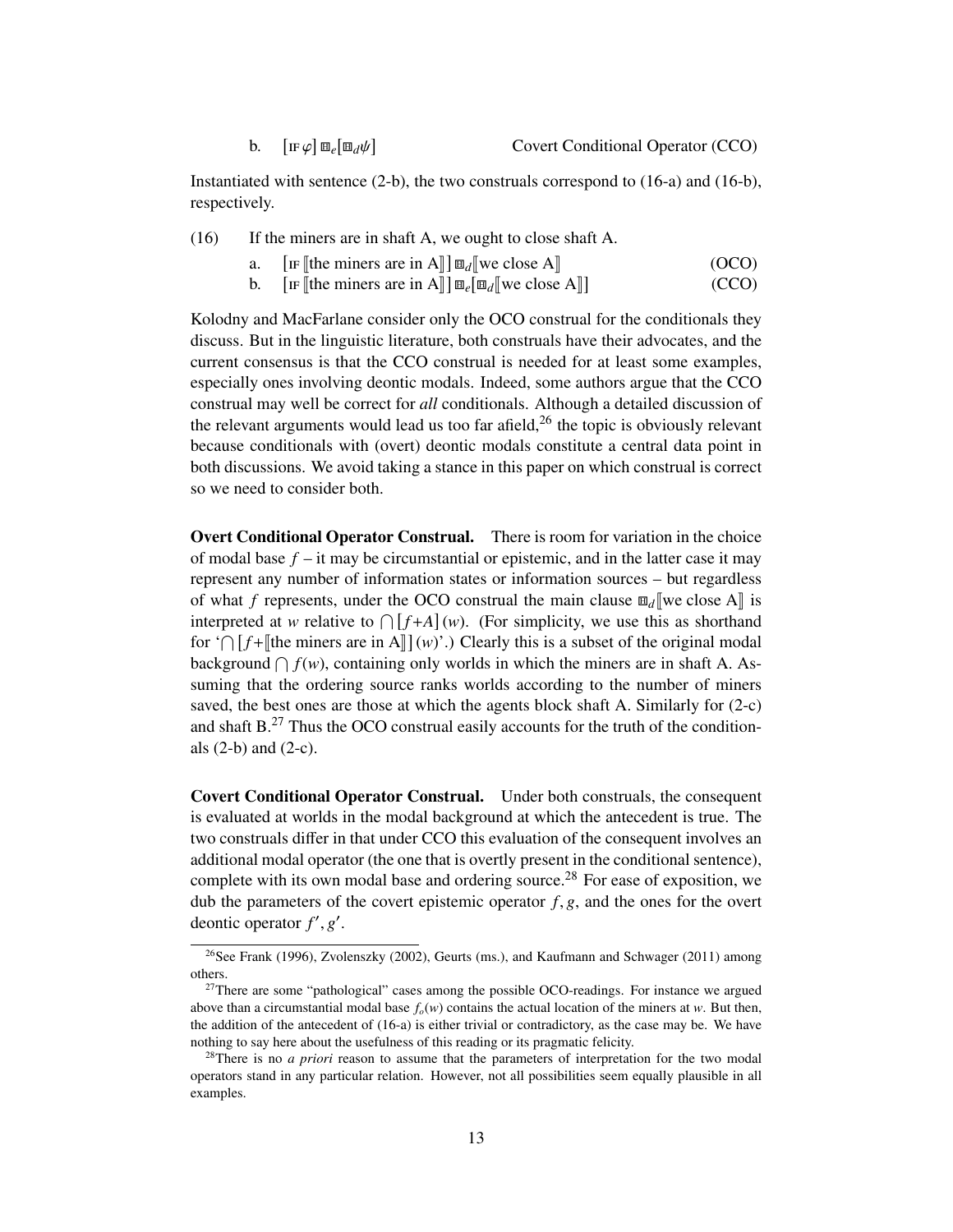We assume with Kratzer that  $f$  is epistemic. Plausibly, it represents the uninformed epistemic state of the deliberating agents under uncertainty as to the location of the miners (see §2.3.2 above). We write  $f_e$  for this modal base. It could in principle be accompanied by an ordering source *g* of the kind typical for epistemic modals, i.e., one encoding likelihood or stereotypicality. However, since such notions do not play any role in the miners scenario, we assume that *g* has no effect, thus  $O(f_e, g, w) = \bigcap f_e(w).$ <br>The concompany  $\blacksquare$ 

The consequent  $\mathbb{E}_d$  [we block A] is evaluated point-wise at all worlds in  $\bigcap f_e(w)$ at which the antecedent is true, i.e. the miners are in shaft A. We assume as before that the ordering source  $g'$  for *ought* is deontic and ranks worlds according to the number of miners saved (we write  $g'$  $d$ <sub>*d*</sub>); in addition, we assume that the agents are not uncertain about their preferences: for all worlds *u*, *v* such that  $u, v \in \bigcap f_e(w)$ , we have  $a'(u) = a'(v)$ . The choice of the modal hase f' for quality requires some we have  $g'$  $d'_{d}(u) = g'_{d}$  $d(v)$ . The choice of the modal base  $f'$  for *ought* requires some discussion.

**CCO+o:** Circumstantial  $(f'_o)$ . The consequents in (2-b) and (5) are interpreted at the A-worlds in  $\bigcap f_e(w)$ . Recall from §2.3.1 above that under the circumstantial construal,  $\mathbb{E}_d[\![we\!]$  block A $]\!]$  is true and  $\mathbb{E}_d[\![we\!]$  block neither $]\!]$  is false at all A-worlds. The B-cases are similar.

|         |                                                    | $J_{\Omega}$ |
|---------|----------------------------------------------------|--------------|
| $(2-b)$ | If the miners are in A, we ought to block A.       |              |
| (5)     | If the miners are in A, we ought to block neither. |              |

**CCO+e:** Epistemic  $(f_e)$ . We are particularly interested in the case that  $f_e$  is obtained from  $f_e$ , the modal base of the covert outer epistemic operator. There are two possibilities, each corresponding to an intuitively available reading of the conditional antecedent.

First, in (17) the modal base results from updating  $f_e$  with the antecedent.<sup>29</sup>

| If the miners are in A (and we know it), $\dots$ | $f'_{e} = [f_{e} + A]$ |
|--------------------------------------------------|------------------------|
| a. $\ldots$ we ought to block A.                 |                        |
| b. $\ldots$ we ought to block neither.           |                        |
|                                                  |                        |

This is an *informed* modal base in the sense of §2.3.2 which, as we showed above, yields the same predictions about the *ought*-sentences as the circumstantial one. Thus the predictions here are analogous to those above.

 $29$ This is arguably the most straightforward implementation of Kratzer's idea: The modal base that gets passed down in the recursive interpretation of the conditional is the result of adding the antecedent to the original modal base. But this view may be too simplistic. The context generally provides more than one epistemic modal base (see Footnote 22 for references), and a lot depends on the details of the selection among them. One often-made proposal for the CCO construal is that a mechanism akin to anaphora resolution makes the restriction of the outer modal to the antecedent-worlds carry over to the inner modal. Frank (1996) and Geurts (1999) offer independent motivation for the anaphoric nature of modal bases. Owing to these complexities, we refrain from claiming that (17) represents Kratzer's own analysis.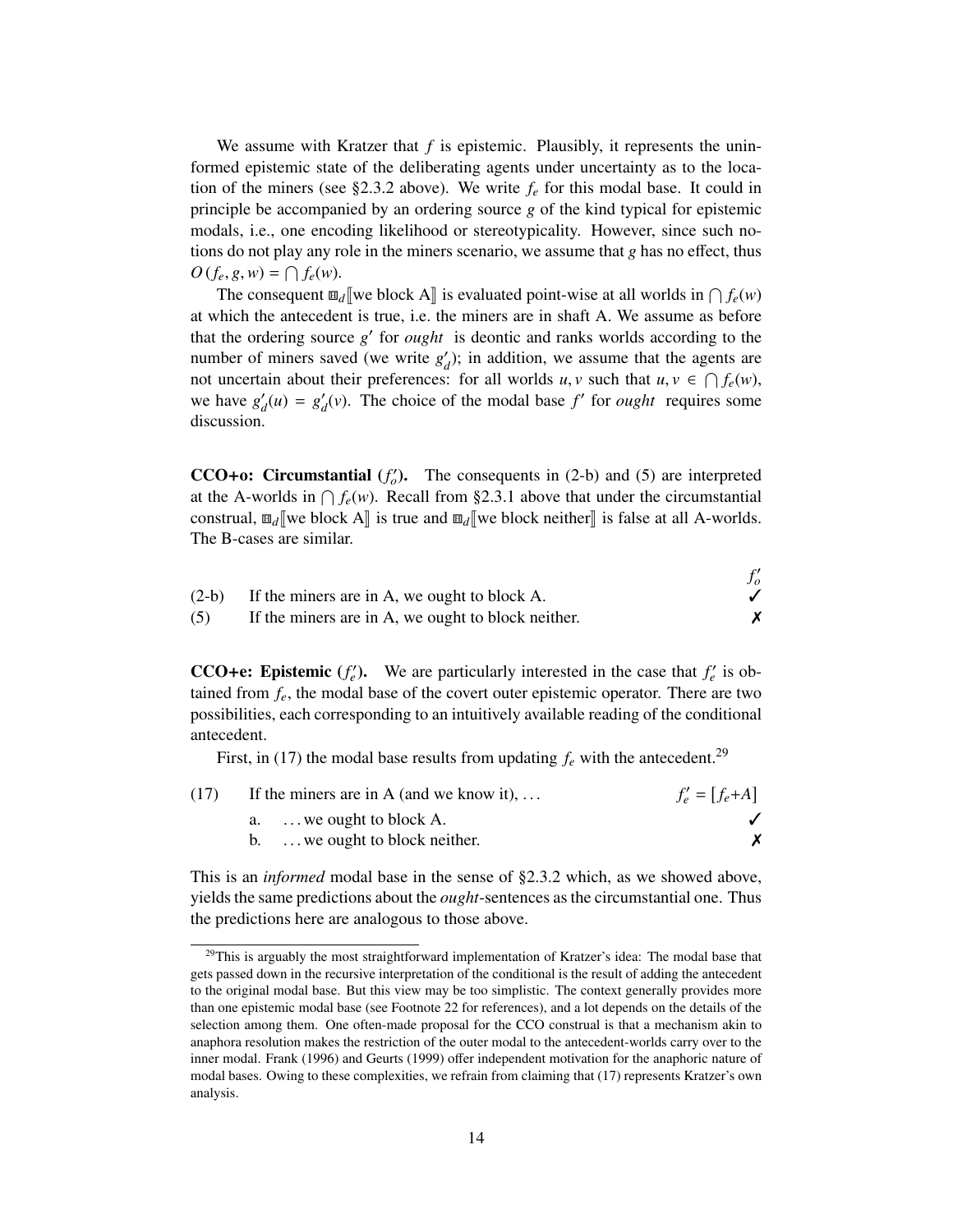In contrast, in (18) the modal base for *ought* is the uninformed modal base  $f_e$ relative to which the entire conditional is interpreted.

| (18) | If the miners are in A (and we don't know it), $\dots$ | $f'_e = f_e$ |
|------|--------------------------------------------------------|--------------|
|      | a. $\ldots$ we ought to block A.                       |              |
|      | b.  we ought to block neither.                         |              |

In principle, we must distinguish  $f_e(w_A)$ , the value of this modal base at an arbitrary antecedent-world  $w_A$  at which the consequent is evaluated, from  $f_e(w)$ , the value of the same modal base at the world at which the conditional is evaluated. However, under the very reasonable assumption that  $f_e$  is *introspective*,<sup>30</sup> the respective modal backgrounds are the same:  $\bigcap f_e(w_A) = \bigcap f_e(w)$ , hence also  $\bigcap f'_e(w_A) = \bigcap f_e(w)$ . As a result, we obtain the same predictions as with the uninformed epistemic reading of unembedded *ought* discussed in §2.3.2.

These predictions take us part of the way towards an account of the non-reflecting reading of the conditionals (which does not figure in Kolodny and MacFarlane's discussion of the miners puzzle): We correctly predict the falsity of (18-a). However, we cannot account for the intuitive truth of (18-b). Noting that the modal background and ordering source for *ought* are the same in the conditional in (18-b) as in the standalone sentence in (2-a), we see that we have run up against the same problem as before: Blocking neither shaft does not come out as the preferred action as long as there are worlds in the modal background at which we save all miners by blocking a shaft.

### 2.3.4 Interim summary

Let us take stock. Holding fixed the ordering source given in (10), we considered a number of modal base choices for the interpretation of *ought* in non-conditional and conditional sentences.

We easily derived the objective reading by evaluating *ought* relative to a circumstantial modal base (cf. §2.3.1). However, we encountered two problems with the deliberative reading of standalone *ought* and with conditionals: First, interpreting non-conditional sentences relative to an uninformed epistemic modal base, we predicted that all of the following sentences are false in the scenario<sup>31</sup> (cf. §2.3.2), but this prediction is wrong for (2-a).

- (19) We ought to block shaft A (B).
- (12) There is a shaft that we ought to block.
- (2-a) We ought to block neither shaft.

Second, in conditionals, while we can account for the reflecting reading on which (2-b) and (2-c) are true, none of the parameter settings we considered delivers

<sup>&</sup>lt;sup>30</sup>A modal base *f* is introspective iff for all worlds *w*, *v*, if  $v \in \bigcap f(w)$  then  $\bigcap f(v) = \bigcap f(w)$ . See Fagin et al. (1995) for a basic introduction and Kaufmann et al. (2006); von Fintel and Gillies (2010); Gillies (2010) for arguments that introspection is a reasonable condition to impose on epistemic (or doxastic) modal bases in general.

 $31$  Recall that (12) is true on the objective reading.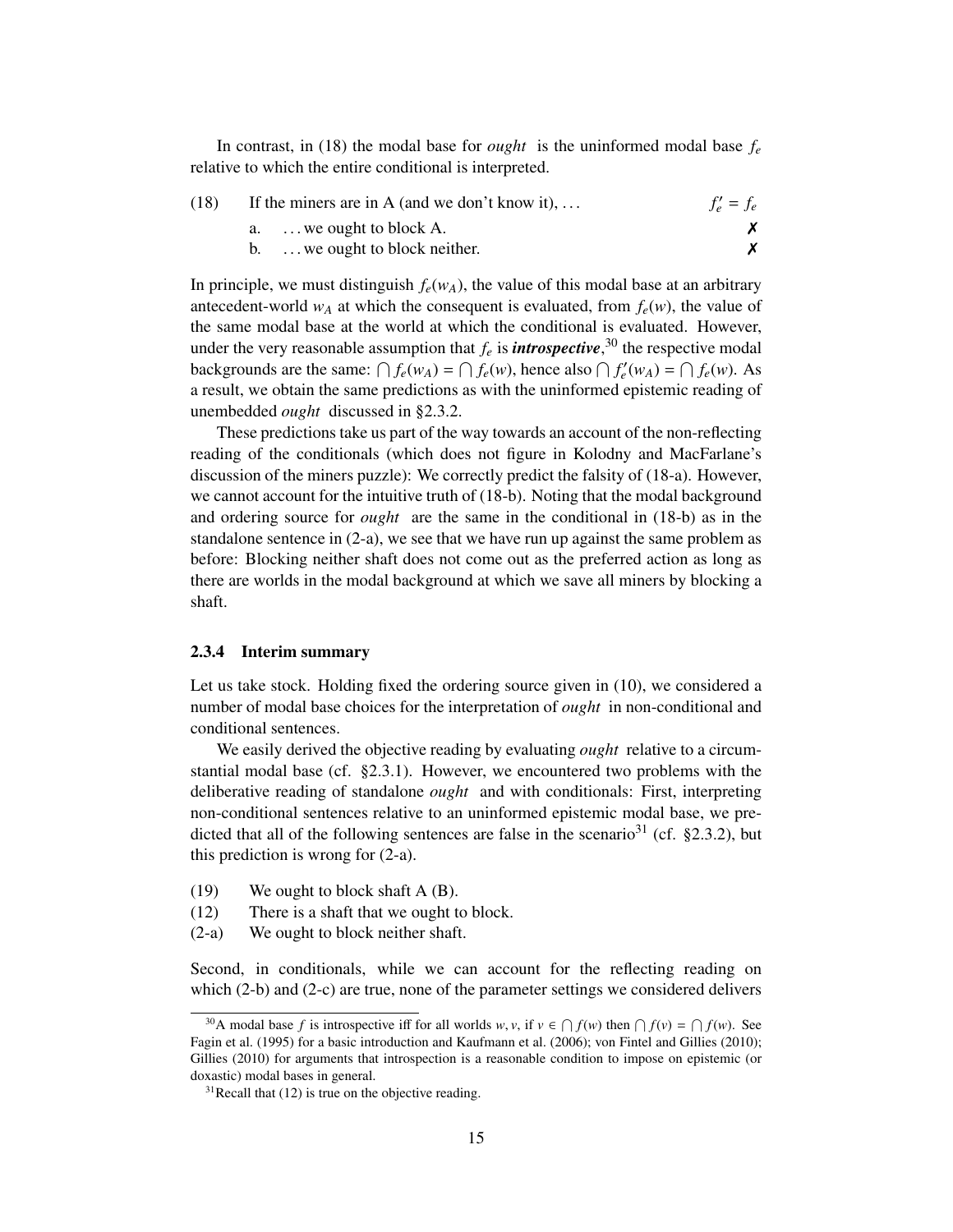| Modal Base for <i>ought</i> :                                | uninformed epist. informed epist. circumstantial |  |
|--------------------------------------------------------------|--------------------------------------------------|--|
| we ought to block neither shaft<br>we ought to block shaft A | $\boldsymbol{\mathsf{x}}$                        |  |

Table 4: Predicted truth values relative to three modal bases at A-worlds.

the non-reflecting reading on which (5) is true (cf.  $\S 2.3.3$ ).<sup>32</sup>

- (2-b) If the miners are in shaft A, we ought to block shaft A.
- (2-c) If the miners are in shaft B, we ought to block shaft B.
- (5) If the miners are in shaft A (B), we (still) ought to block neither shaft.

The crucial facts are collected in Table 4. As before, the symbols ' $\checkmark$  / $\checkmark$ ' stand for 'predicted to be true/false under the theory'. The table does not distinguish between non-conditional and conditional contexts, since the structural environment does not determine the modal base for *ought*: We discussed all three possibilities in both unembedded and embedded contexts.<sup>33</sup>

The boxed cell in the upper left corner corresponds to both the uninformed deliberative reading of *ought* in standalone sentences and its non-reflecting deliberative reading in conditionals. This is the cell – the only one, we might point out – in which the predictions of the Kratzer-style account are problematic. It is problematic in both non-conditionals like (2-a) and conditionals like (5). Indeed, it is now obvious but nonetheless worth emphasizing that the problem, from the perspective of our analysis, is first and foremost about different modal bases – uninformed *vs.* informed – for *ought*. While superficially there seems to be a correlation with the distinction between non-conditionals and conditionals, respectively, on closer scrutiny this correlation turns out to be imperfect and not at the heart of the problem. Consequently, our focus in the remainder of the paper will not be on conditionals.

That said, before moving on we would like to point out that close reflection on the correlation the uninformed/informed distinction on the one hand and the standalone/conditional distinction on the other unearths a number of disconcertingly important unresolved questions about the interpretation of conditionals.

The general Kratzerian idea that *if*-clauses restrict modal backgrounds remains unquestioned; but how exactly does this restriction come about? Most authors assume that the addition of the antecedent to the modal base simulates, as it were, the agents' reaction upon learning that the antecedent is true. However, as we argued

<sup>32</sup>Recall that as far as the predictions about *ought*-sentences are concerned, circumstantial and informed epistemic modal bases are not distinguishable. Therefore we actually have no basis for deciding whether the reflecting reading in conditional consequents is deliberative (i.e., informed epistemic) or objective (i.e., circumstantial). We leave this question open. However, we take it to be obvious that the non-reflecting interpretation is deliberative.

<sup>&</sup>lt;sup>33</sup>The informed epistemic reading was relevant for conditionals under the OCO construal as well as the reflecting epistemic variant of the CCO construal. Outside of conditionals, we briefly discussed an informed epistemic reading in §2.3.2.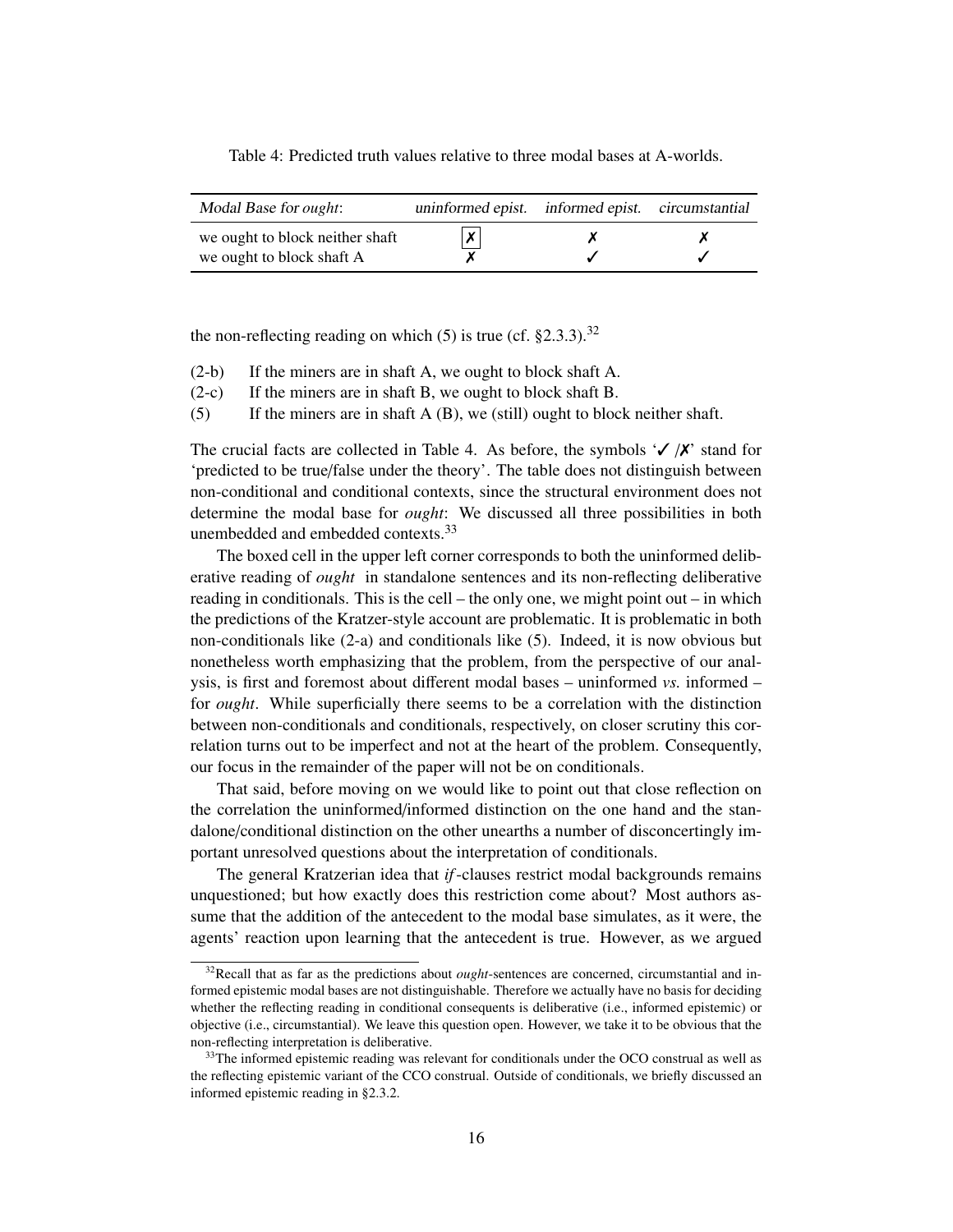in Fn. 23 above, with regard to the miners scenario, this account leaves something to be explained. The judgment that the agents ought to block neither shaft crucially relies on the assumption that finding out is not an option. Does this mean that they believe that it is *impossible* to find out (and thus the update would require a retraction to maintain consistency)? Or can we say that they consider it possible to find out, but don't know how to get the information? In the latter case, the possibility of their finding out by serendipity does not pose a problem for the theory; but it still raises the question how to characterize the agents' inability to attain the information by design, which seems so central to the judgment that  $(2-a)$  is true.<sup>34</sup>

Another open issue becomes pressing when we consider modals in the consequent. The availability of both a reflecting and a non-reflecting reading for such modals suggests an amount of flexibility and context-dependence that Kolodny and MacFarlane would seem hard pressed to incorporate in their account. It may be considered good news that the full-blown Kratzer-style approach is rich enough to accommodate these distinctions; but one man's increase in versatility and expressiveness is another man's proliferation of spurious ambiguity. The question of how exactly the parameters for the interpretation of modals in conditional consequents are set remains open and continues to require careful empirical investigation and theory-building.

### 2.4 Introducing information dependence

Kolodny and MacFarlane's (2010) treatment of modal verbs is similar to Kratzer's in many respects, but deliberative *ought* in the miners case poses no problem for it. In this section we briefly compare the two accounts in order to bring out the crucial difference between the two. By way of preview, this difference consists in *serious information dependence*, a property that Kolodny and MacFarlane's (2010) account has and Kratzer's lacks (or so we argue). Nevertheless, as we point out in Section 2.4.3, Kratzer's framework has some advantages which we do not want to sacrifice. For this reason, we ultimately develop a variant of the Kratzer-style framework that embraces serious information dependence.

#### 2.4.1 Information dependent *ought*

Like Kratzer, Kolodny and MacFarlane interpret modals by quantification over a set of possible worlds whose identity is subject to two contextual parameters.<sup>35</sup> The first is an *information state*, formally represented as a set *i* of worlds. The second is a *selection function* mapping *i* to a set of worlds which then constitutes the domain of quantification.

Both epistemic and deontic modals are sensitive to the information state, but they differ in the selection function they invoke. An *epistemic* selection function *e* trivially selects the information state itself:  $e(i) = i$  for all *i*. A *deontic* selection func-

 $34$ It is interesting in this connection that in some languages like German, the analog of (2-b) would require subjunctive mood. We leave a detailed investigation of this phenomenon for future work.

<sup>&</sup>lt;sup>35</sup>They describe this feature as an important respect in which their approach differs from "the usual" approach." By the latter they evidently do not mean the prevalent approach in the linguistic literature.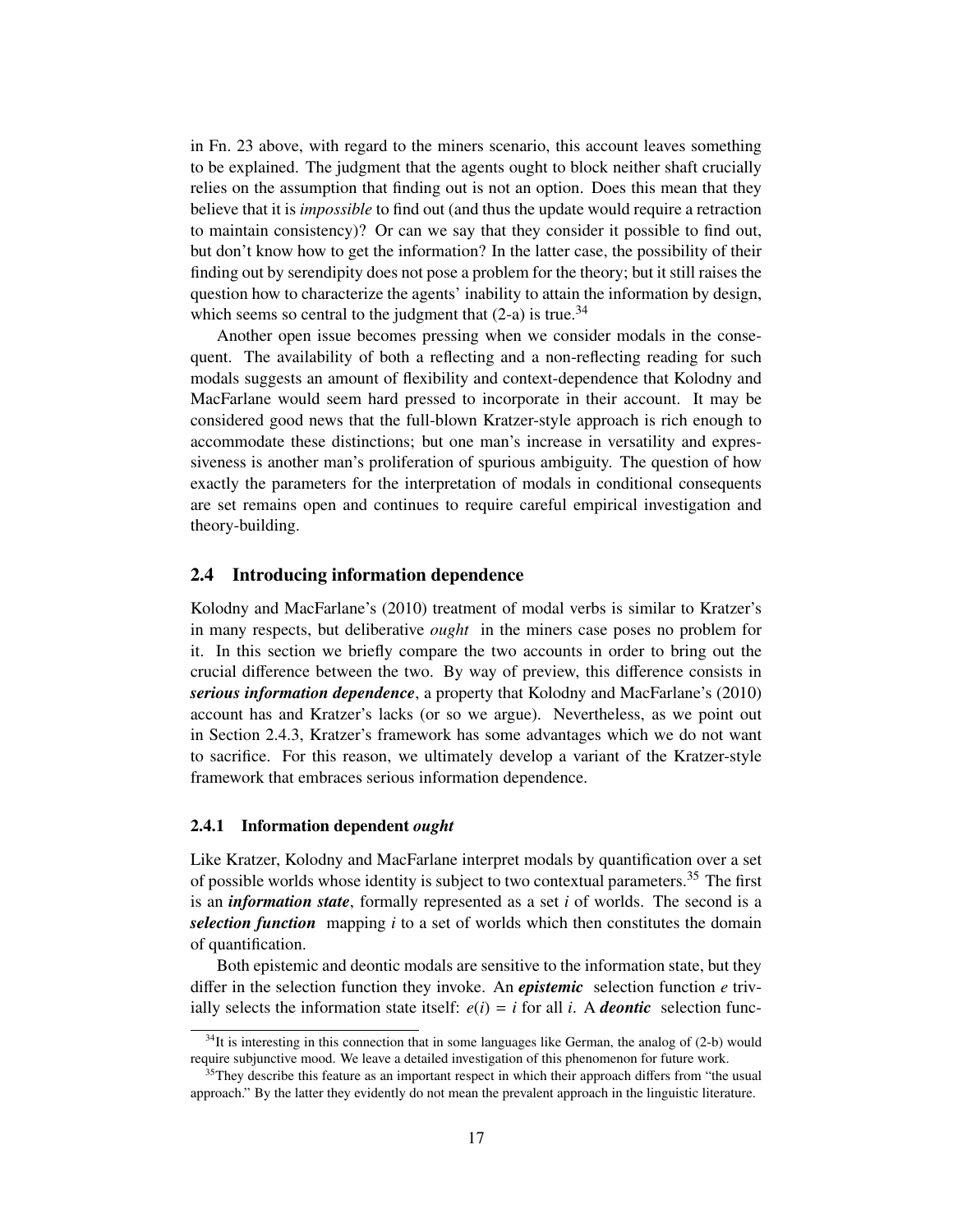tion *d* is more flexible, subject only to a constraint which Kolodny and MacFarlane call "realism" and spell out as the condition that  $d(i) \subseteq i$  for all *i*. The intention here is that only worlds are selected that might, as far as the information in *i* is concerned, be the actual one.<sup>36</sup>

Thus far there appears to be no semantically significant difference between Kratzer's framework and Kolodny and MacFarlane's. Conceptually, the modal background of the former corresponds to the information state of the latter, while Kratzer's ordering source correponds to Kolodny and MacFarlane's selection function: Both identify the domain of worlds over which the truth definitions for the modal operators quantify. The basic form of the truth conditions is quite similar. Restricting our attention for the sake of simplicity to modal sentences  $\Box \varphi$  whose prejacent  $\varphi$  does not itself contain any modals, we can state the truth conditions as follows:<sup>37</sup>

(20) a.  $\square_s \varphi$  is true at  $\langle i, w \rangle$  iff for all  $v \in s(i)$ ,  $\varphi$  is true at  $\langle i, v \rangle$ .<br>b.  $\square \varphi$  is true at  $\langle f, g, w \rangle$  iff for all  $v \in O(f, g, w)$ ,  $\varphi$  is true  $\Box \varphi$  is true at  $\langle f, g, w \rangle$  iff for all  $v \in O(f, g, w)$ ,  $\varphi$  is true at  $\langle f, g, v \rangle$ .

Nor does there seem to be a significant difference in the interpretation of conditionals. Kolodny and MacFarlane's definition (21) is similar to the OCO construal in the Kratzer-style framework:<sup>38</sup> Both call for an evaluation of the modalized matrix clause relative to the set of antecedent-worlds in the original information state (21) or modal background (14).

(21) 
$$
[\text{IF }\varphi] \Box_s \psi \text{ is true at } \langle i, w \rangle \text{ iff } \Box_s \psi \text{ is true at } \langle i', w \rangle, \\ \text{ iff for all } v \in s(i'), \psi \text{ is true at } \langle i', v \rangle, \\ \text{ where } i' = \{w' \in i \mid \varphi \text{ is true at } \langle i, w' \rangle\}
$$

 $(14)$ IF  $\varphi$   $\exists \psi$  is true at  $\langle f, g, w \rangle$  iff  $\exists \psi$  is true at  $\langle [f+\varphi], g, w \rangle$ ,<br>iff for all  $y \in O$  ( $\{f + \varphi\}$ ,  $g, w$ ),  $\psi$  is true at ( $\{f + \varphi\}$ iff for all  $v \in O([f + \varphi], g, w)$ ,  $\psi$  is true at  $\langle [f + \varphi], g, v \rangle$ 

Moreover, for both epistemic and deontic modal operators, both frameworks are set up so as to guarantee that the set of worlds over which the quantification ranges is a subset of the modal background (by design, since  $O(f, g, w) \subseteq \bigcap f(w)$  for any *g*) or the information state (by stipulation, since both  $d(i)$  and  $e(i)$  are subsets of *i*). Clearly the information state (by stipulation, since both  $d(i)$  and  $e(i)$  are subsets of *i*). Clearly, then, the reason why Kratzer's framework but not Kolodny and MacFarlane's runs into problems with deliberative *ought* must lie in the way in which the relevant subset is identified.

<sup>36</sup>Note that this is different from the notion of "realism" introduced in Kratzer (1981) which in Kolodny and MacFarlane's framework would amount to the requirement that *i* contain the world of evaluation.

<sup>&</sup>lt;sup>37</sup>The subscript 's' on the modal operator in (20-a) is a variable ranging over selection functions. In Kolodny and MacFarlane's notation it serves the dual role of marking the modal operator as sensitive to a selection function and of indicating which selection function it is. In our notation, the first is achieved by the 'H' inside the operator and the second by the '*g*' in the tuple of parameters of evaluation. The difference is merely notational.

<sup>&</sup>lt;sup>38</sup>We give a simplified variant of Kolodny and MacFarlane's truth conditions (their "first approximation") which they endorse only for antecedents that do not contain epistemic modals. For the general case, they adopt a slightly more complex version inspired by Yalcin (2007).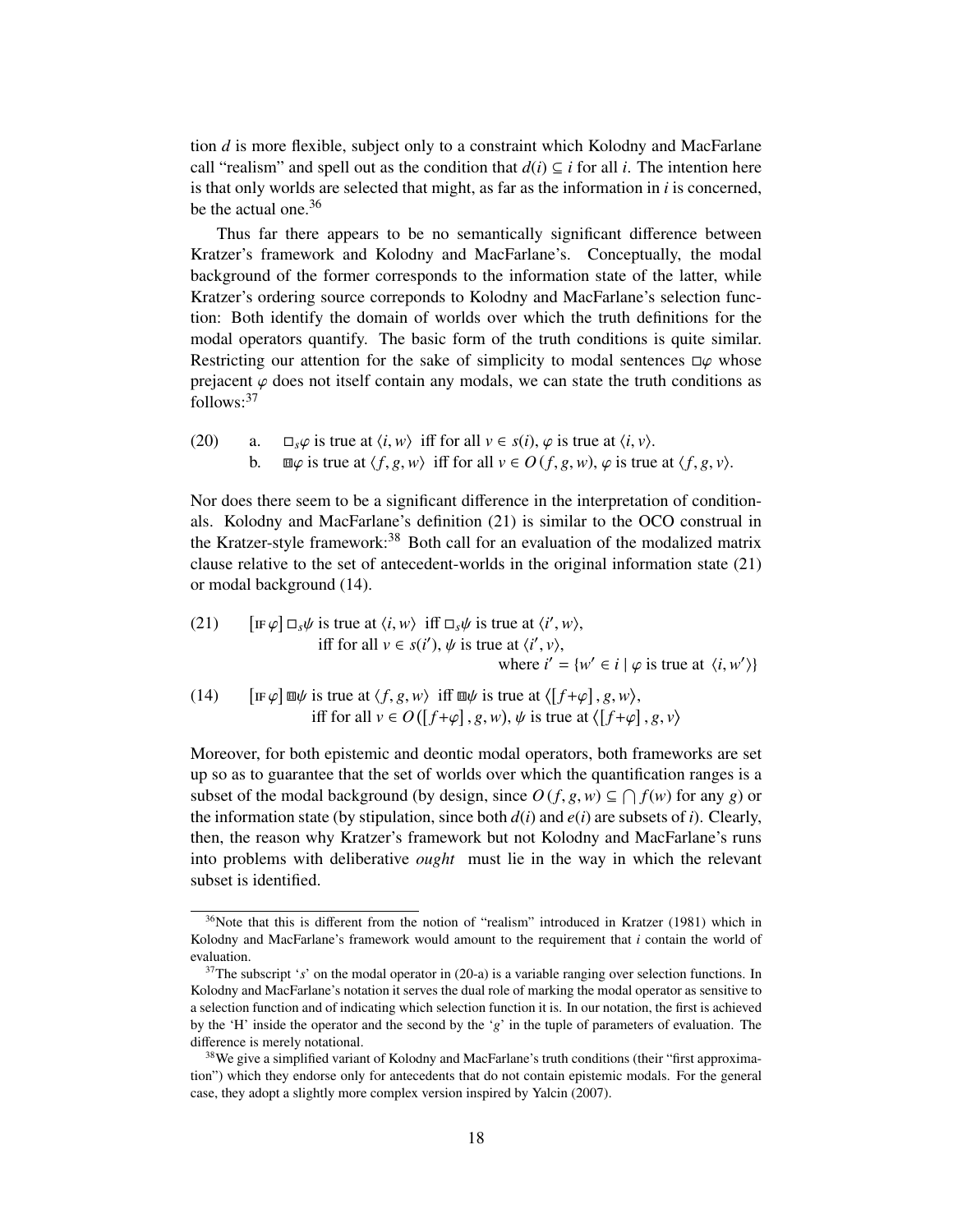#### 2.4.2 Serious information dependence

In both frameworks, ought is interpreted as a quantifier whose domain is selected from a set of worlds determined by some body of information. The crucial difference lies in the dependencies between the parameters driving this selection. In Kratzer's account, once the ordering source *g* is fixed by the context, its value depends only on the world *w* of evaluation: the induced ordering  $\leq$  is unaffected by the value of the modal base. This has an important consequence: Consider two arbitrary modal bases  $f_1$ ,  $f_2$  such that the corresponding modal backgrounds  $\bigcap f_1(w), \bigcap f_2(w)$ <br>both contain two worlds  $u, v$ . It is impossible for  $O(f, g, w)$ , to contain  $u$  but not  $w$ both contain two worlds *u*, *v*. It is impossible for  $O(f_1, g, w)$  to contain *u* but not *v* while  $O(f_2, g, w)$  contains *v* but not *u*, for the former implies that  $u <_{g(w)} v$  while the latter implies that  $v \lt_{g(w)} u$ , which cannot both hold.

Kolodny and MacFarlane's account is not subject to this constraint, since here the selection of best worlds from the information state is not grounded in independent criteria. For two information states  $i_1$ ,  $i_2$ , both of which contain the worlds  $u$ ,  $v$ , it is perfectly possible for  $d(i_1)$  to contain *u* but not *v* while  $d(i_2)$  contains *v* but not *u*.

As evidenced by the miners scenario, this flexibility is needed in the analysis of deliberative modality: The relative goodness of the possible actions – blocking A, B, or neither – can be reversed depending on how much information is available. To allow for such reversals in relative goodness, Kolodny and MacFarlane require deontic selection functions to have the following property.

**Definition 1** (Serious information dependence – Kolodny and MacFarlane) A deontic selection function *d* is seriously information-dependent iff for some  $i_1, i_2$ such that  $i_2 \subseteq i_1$ , there is a world  $w \in i_2$  such that  $w \in d(i_1)$  but  $w \notin d(i_2)$ .

To show that Kratzer's account lacks this property, we need to make our informal talk a bit more precise. So far we were putting various ingredients of the two frameworks side by side, but there is strictly speaking no exact correspondence between them: Kolodny and MacFarlane's *i* and Kratzer's *f* are of different types, as are the selection function *d* and the ordering source *g*. We can, however, define an auxiliary notion of *Kratzer selection function* in terms of *g* and *w* that is exactly parallel to Kolodny and MacFarlane's. This is possible because, once the value of the ordering source is fixed, the set of best worlds is determined by the modal background:

### Fact 1

For all possible worlds *w* and modal bases  $f, f'$ : If  $\bigcap f(w) = \bigcap f'(w)$ , then for all ordering sources a  $O(f, g, w) = O(f', g, w)$ . Thus in particular for all f, a *w* all ordering sources *g*,  $O(f, g, w) = O(f', g, w)$ . Thus in particular, for all  $f, g, w$ ,  $O(f, g, w) = O(\frac{1}{2}v \log \frac{f(w)}{g(w)})$  $O(f, g, w) = O(\lambda v \cdot \{ \cap f(w) \}, g, w).$ 

This follows from (7) above, where  $O(f, g, w)$  was defined solely in terms of ≤and  $\bigcap f(w)$ . We can now define, for any *g* and *w*, a function mapping modal backgrounds to the corresponding sets of best worlds under *g*(*w*).

### Definition 2 (Kratzer selection function)

For all worlds *w* and ordering sources *g*, the Kratzer selection function  $d_{g,w}$  is a function from propositions to propositions such that for all  $p \subseteq W, d_{g,w}(p) =$  $O(\lambda v.\{p\}, g, w)$ .

#### Theorem 1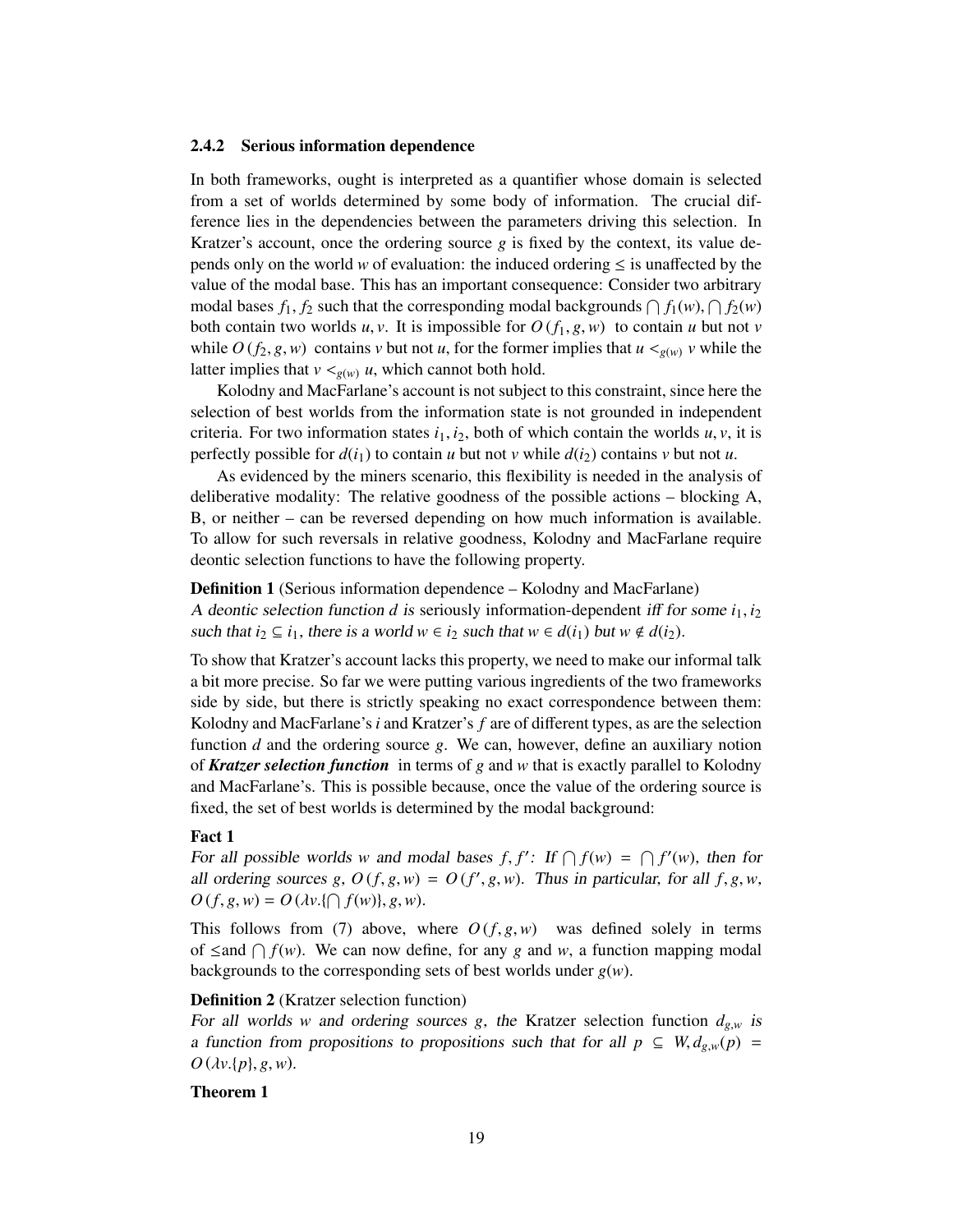| Table 5: Selection function in the miners scenario |  |  |  |  |  |
|----------------------------------------------------|--|--|--|--|--|
|----------------------------------------------------|--|--|--|--|--|

| Information state                                | <b>Best Worlds</b>          |
|--------------------------------------------------|-----------------------------|
| $i = AA \cup AB \cup AN \cup BA \cup BB \cup BN$ | $d(i) \subseteq AN \cup BN$ |
| $i_A = AA \cup AB \cup AN$                       | $d(i_A) \subseteq AA$       |
| $i_B = BA \cup BB \cup BN$                       | $d(i_R) \subseteq BB$       |

There is no ordering source *g* and possible world *w* such that the Kratzer selection function  $d_{g,w}$  is seriously information-dependent.

*Proof.* Suppose for reductio that  $d_{g,w}$  is seriously information-dependent for some *g*,*w*. Thus there are information states  $i_1$ ,  $i_2$  such that  $i_2 \subseteq i_1$  and for some world *v* ∈ *i*<sub>2</sub>, (i) *v* ∈ *d*<sub>*g*,*w*</sub>(*i*<sub>1</sub>) but (ii) *v* ∉ *d*<sub>*g*,*w*</sub>(*i*<sub>2</sub>). By (ii), there is a world *u* ∈ *i*<sub>2</sub> such that *u* < *v*. But *u* ∈ *i*<sub>1</sub> since *i*<sub>2</sub> ⊆ *i*<sub>1</sub>, hence *v* ∉ *d*<sub>*ow*</sub>(*i*<sub>1</sub>), that *u* < *v*. But *u* ∈ *i*<sub>1</sub> since *i*<sub>2</sub> ⊆ *i*<sub>1</sub>, hence *v* ∉  $d_{g,w}(i_1)$ , contradicting (i).

Theorem 1 brings out the crux of the problem with Kratzer-style semantics and deliberative *ought*. We cannot find values for the modal base *f<sup>e</sup>* and the ordering source such that, at the world of evaluation *w*, blocking neither shaft is the best course of action relative to those parameters while blocking a shaft is best relative to a more informed modal base  $f'_e$  such that  $\bigcap f'_e(w) \subseteq \bigcap f_e(w)$ . Kolodny and MacFarlane's ability to account for the fact that all of  $(2-a)$ ,  $(2-b)$  and  $(2-c)$  are true rests crucially on the ability to make this switch.

#### 2.4.3 In favor of transparency

Kolodny and MacFarlane clear the path towards serious information dependence, and hence to a satisfactory analysis of deliberative *ought*, by rejecting the independence of the information state and the criteria for prioritizing worlds. Kratzer's ordering source ranks worlds once and for all (relative to a given world of evaluation), thus while different modal bases may yield different sets of best worlds, those best worlds are in all cases determined by the same ordering relation. In contrast, Kolodny and MacFarlane's key idea is that how worlds compare with each other can depend on the information state. However, they make no attempt to *derive* the set of best worlds from underlying preferences that are constant and independent of the information state.

In the miners scenario, the intended behavior of the selection function can be diagrammed as in Table 5. As there is no independent information about what the selection function should look like, *d* is assumed to satisfy the desired predictions by stipulation. We agree that this is how the best worlds should be selected in the scenario, and we saw above that this poses a challenge for the standard Kratzerian framework. Yet we do not draw the conclusion that we should do away with the ordering source altogether.

Abandoning ordering sources in favor of a more unconstrained selection function would introduce a measure of opacity in the semantic account. As a consequence,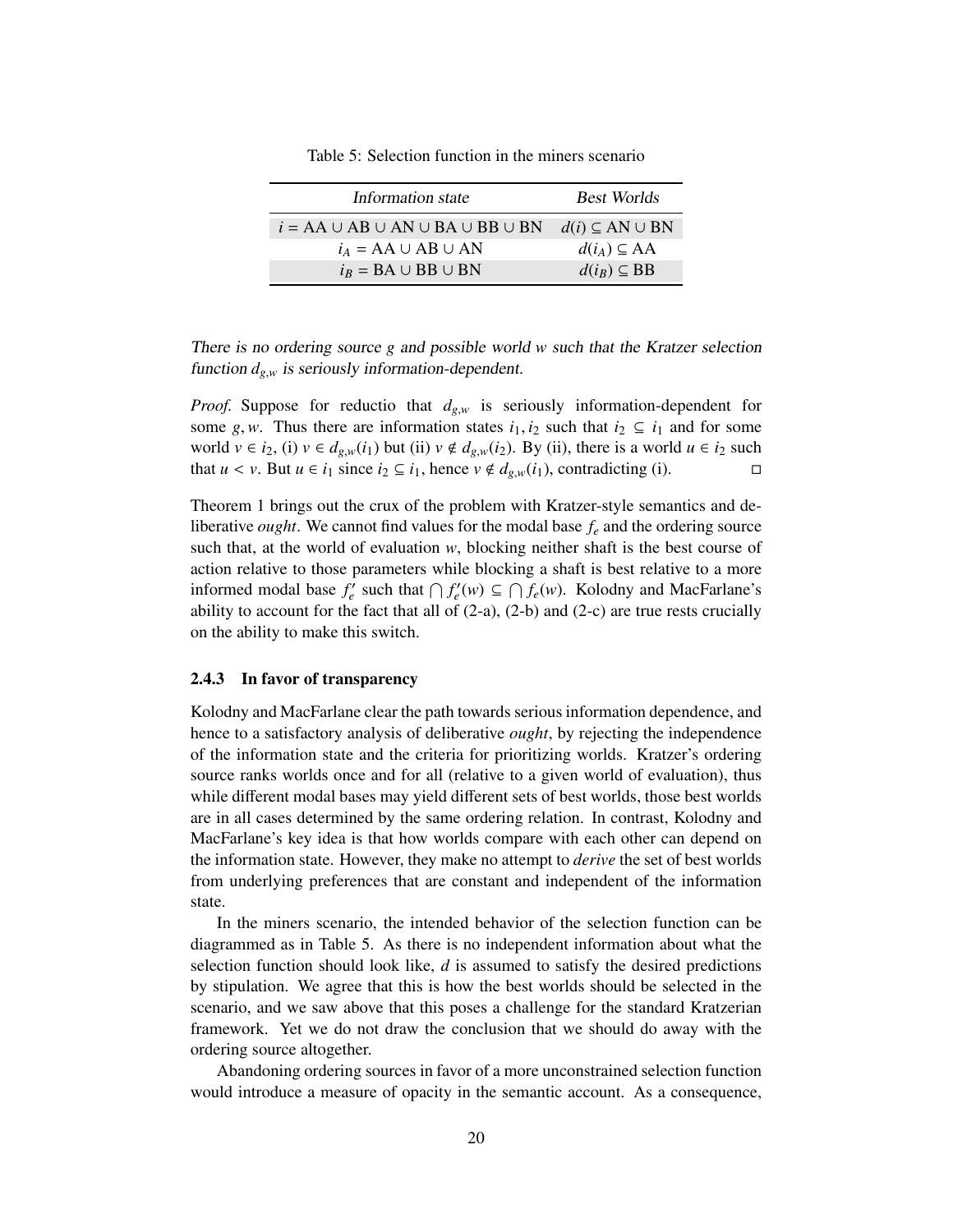some systematic explanations that were available in the standard framework would be lost. Consider this pair:

- (22) If you are healthy, you ought to read that article.
- (23) If you have high fever, you ought not to read that article.

On the standard Kratzer account, the joint acceptability of these two sentences can be explained systematically, in terms a single initial pair of modal base and ordering source, and their interaction under different restrictions on the former. Let us imagine that at the world of evaluation, the ordering source contains the propositions (i) {that you acquire the information in the article}, and (ii) {that you do not needlessly tire your eyes}; while the modal base specifies that high fever prevents one from acquiring any information. Then if in evaluating (22) we restrict the modal background to the worlds at which you are healthy, reading doesn't tire your eyes needlessly and you can (and therefore should) acquire the information in the article. In interpreting (23), in contrast, the modal background is restricted to worlds in which you have high fever. None of those worlds satisfy the proposition that you acquire the information in the article, and moreover at all of them reading tires your eyes needlessly. Hence the reading-worlds are ranked below the non-reading worlds.<sup>39</sup>

The account we get from Kolodny and MacFarlane is not nearly as systematic as that. The workings of the selection function remain inaccessible. We take it that it would be preferable to have a systematic account of the miners case, similar to the one we just sketched for the joint truth of (22) and (23).

# 3 Extending the standard analysis

In §2.1 we showed that the standard Kratzer-style translation of *ought* as a human necessity operator with an ordering source reflecting the agents' preferences fails to predict the truth of (2-a), regardless of whether the modal base is circumstantial or epistemic. The reason is that worlds at which the agents block neither shaft are invariably outranked by worlds at which they block the shaft in which the miners are. As long as the modal background contains worlds of the latter type, (2-a) cannot be true. Intuitively blocking the shaft in which the miners are is indeed the best possible outcome. But the agents cannot rely on this criterion in choosing among the alternatives available to them because they lack the information which shaft is the one to block: Considering the worlds that are compatible with the description of the scenario, among the ones at which they jump to action and block shaft A there are excellent ones (where all ten miners are saved) and dreadful ones (where all miners drown). Similarly for blocking shaft B. Since finding out where the miners are is not an option, neither of these two actions is "safe," and the third choice of blocking neither shaft (where nine of the miners are saved) outranks both.

While the agents' ignorance is a crucial factor in this reasoning, it is not sufficient to explain the truth of (2-a) (appealing to an uninformed epistemic modal base did not

<sup>&</sup>lt;sup>39</sup>Note that in this case the choice between the OCO and CCO construals, as well as various values for the modal bases, does not lead to any interesting differences.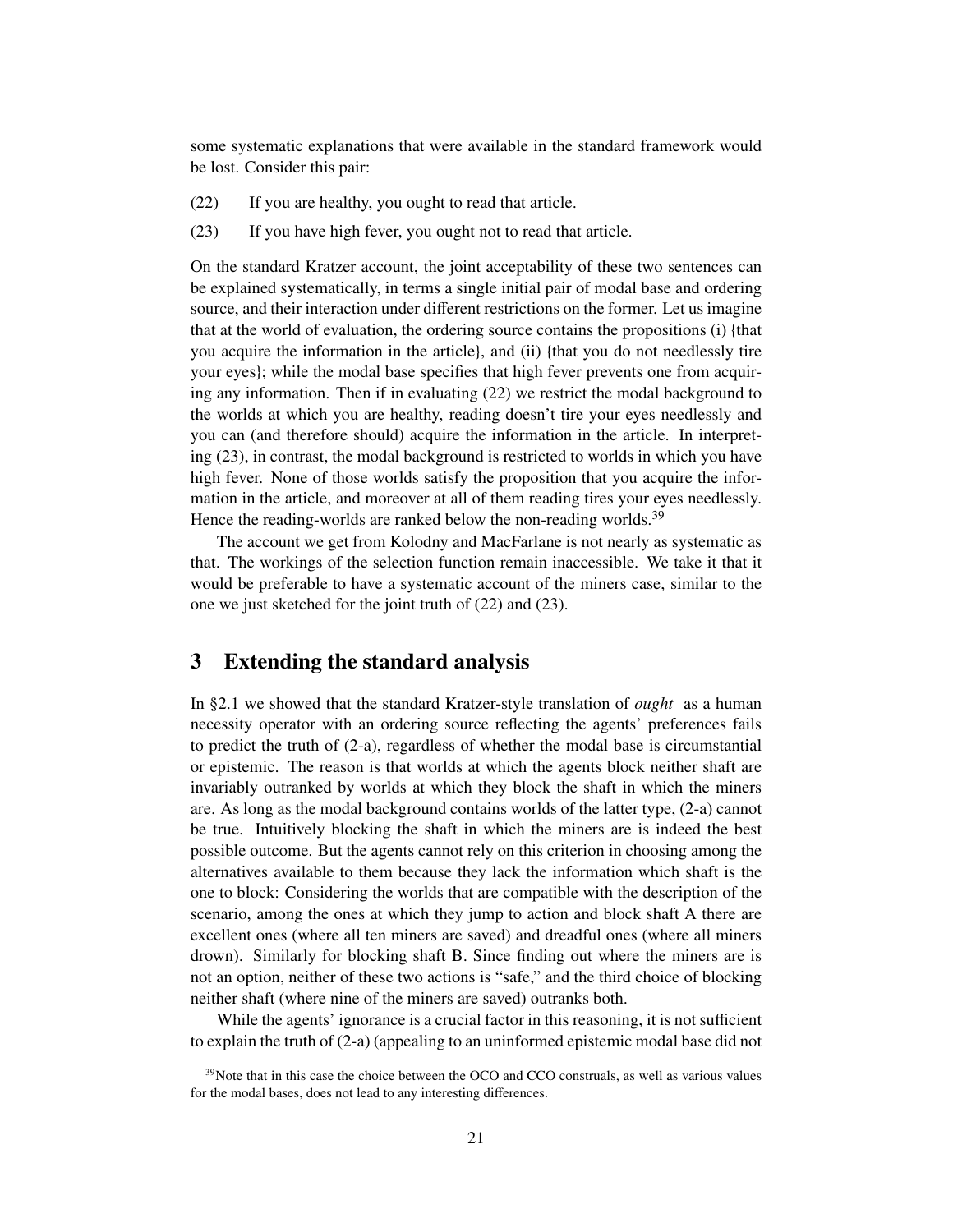solve the problem, see §2.3.2 above). What is needed in addition to a representation of their limited information is an account of the actions available to them. Intuitively, blocking shaft A and blocking shaft B are among the choices they have, but blocking the shaft in which the miners are is not. Thus while the agents have a clear preference among the possible outcomes, none of the actions available to them is a sure way to secure the best result. To capture the deliberative reading of sentences like (2-a), our semantic interpretation must be made sensitive to constraints of this sort.

## 3.1 Decision problems

To this end, we propose an extension of the standard Kratzerian framework. In addition to the usual two parameters (modal base and ordering source), deliberative modality is sensitive to a contextually salient *decision problem* δ, identifying at each world the set of actions from which the agent has to choose at that world.<sup>40</sup> For simplicity, we assume that in our possible-worlds framework each action can be represented as the set of worlds in which that action is taken  $-$  i.e., formally, actions are propositions.<sup>41</sup>

Decision problems thus understood need not partition the logical space, or even the set of epistemically possible worlds. For one thing, the alternatives need not be logically incompatible. There are worlds at which we block both shaft A and shaft B, but those are ruled out by the description of the scenario. The actions are only mutually incompatible given the situation; hence we require that the corresponding propositions be mutually exclusive relative to the modal background.<sup>4243</sup> We simply assume that while the contextually decision problem need not partition the logical space, it has to determine a partition of the modal background relative to which the

(ii) If blocking both shafts is an option, we ought to do that.

The indicative variant in (ii) appears to be true in the scenario thus modified.

 $40$ Note that we conceive of the decision problem as world dependent. Technically, this makes it just another conversational background, i.e., a function from worlds to sets of propositions. We take this move to be warranted in view of examples like (i):

<sup>(</sup>i) If blocking shaft A and B were an option, we ought to do that.

For a non-counterfactual example, consider a variant of the miners problem in which the agents are unsure as to whether they have a sufficient number of sandbags to block both shafts simultaneously.

<sup>&</sup>lt;sup>41</sup>Based on a very different motivation, Cariani (2009, forthcoming) discusses a formal framework that makes use of decision problems, but diverges from ours on key resources and motivational points. The idea of representing actions as propositions and decision problems as sets of proposition has a long history, but was recently articulated in the context of the logic of action and deontic logic by Horty and Belnap (1995); Belnap et al. (2001); Horty (2001).

 $42$ Nor do the actions constituting a decision problem have to jointly exhaust all possibilities, even those that are epistemically accessible. At some possible worlds, the agent does not act at all (she may be struck by lightning or a meteor, for example). There are various ways of dealing with this possibility (either semantically or pragmatically), but adjudicating the issue is largely orthogonal to our aims here.

<sup>&</sup>lt;sup>43</sup>The formal similarity between decision problems in our model and question denotations is evident. The possibility for the former to leave out a non-empty set of worlds at which no action is taken is reminiscent of the *residual answer* in the latter (Hamblin, 1958). It is customary in question semantics to set the residual answer aside by assuming that questions in actual usage come with an implicit presupposition-like domain restriction.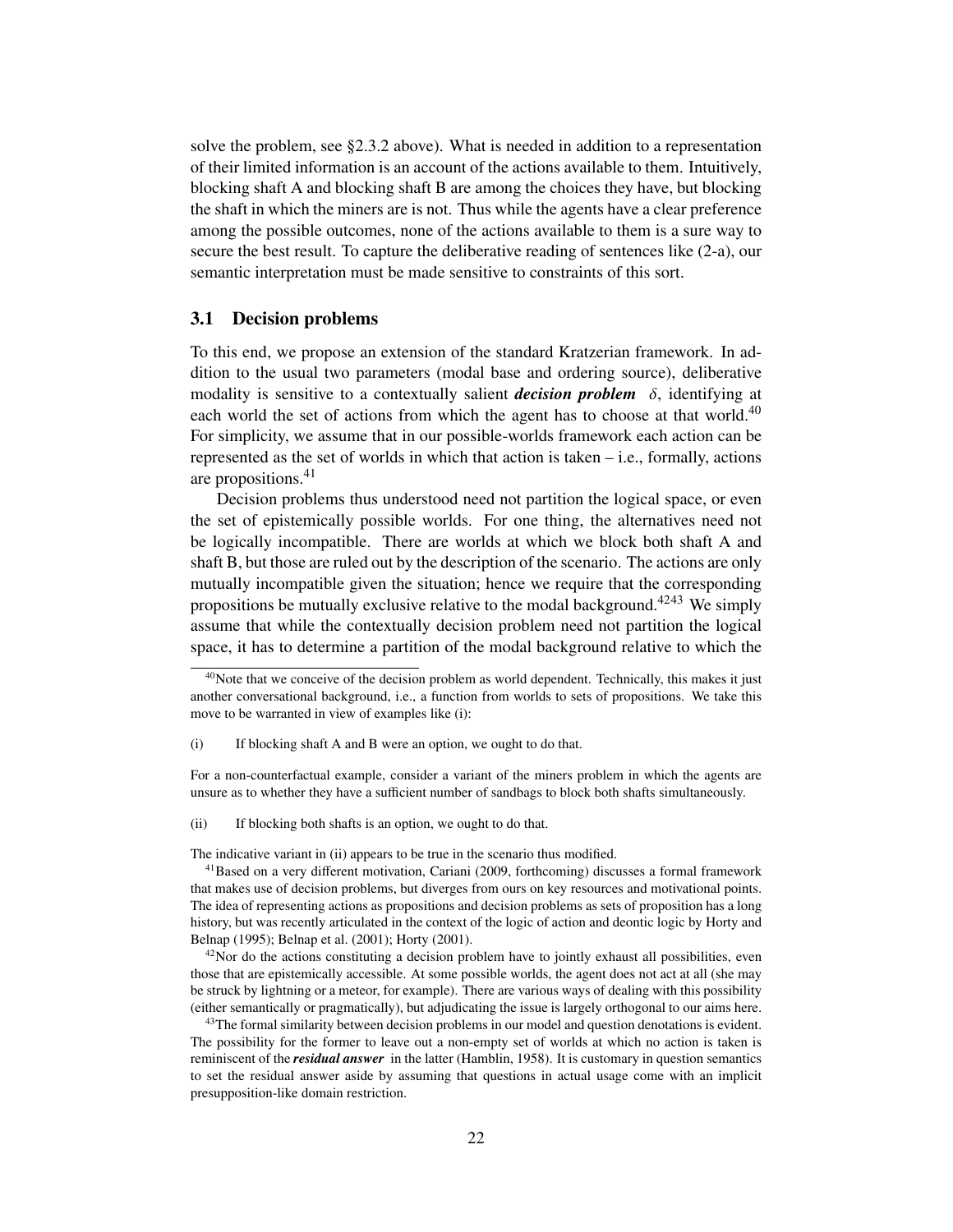deliberative modal is interpreted.<sup>44</sup> Formally, we use ' $\delta[f]$ ' to refer to a conversa-<br>tional background which results from combining the modal hase f with the decision tional background which results from combining the modal base *f* with the decision problem  $\delta$ . At each world,  $[\delta|f]$  returns a restriction of the decision problem to the worlds in the modal background: worlds in the modal background:

Definition 3 (Filtered decision problem)

Let  $\delta$  be a decision problem and f a modal base. The result of filtering  $\delta$  by f is a decision problem  $[\delta|f]$  defined as follows: For all worlds *w*,

$$
[\delta[f](w) = \left\{ \bigcap (f(w) \cup \{p\}) \middle| p \in \delta(w) \right\} \setminus \emptyset
$$

It is easy to show that if the propositions in  $\delta(w)$  are mutually exclusive, then so are the propositions in  $[\delta|f](w)$ , for any *f*.<br>For deliberative quality the decision

For deliberative *ought*, the decision problem spells out which propositions are *chooseable* for the agent.<sup>45</sup> In particular, in the miners scenario, the natural decision problem is (24):

(24)  $\delta(w) = \{$  we block shaft A, we block shaft B, we block neither shaft $\}$ 

Since we take  $\delta$  to be a contextual parameter alongside  $f$  and  $g$ , we now represent contexts as triples of the form  $\langle f, g, \delta \rangle$ . As we anticipated, to simplify the notation, we occasionally use the variable 'c' to range over such triples, writing '*f*c' etc. to refer to the corresponding components. As before, in addition to contexts we have points of evaluation (used in the recursive truth definitions) which are represented by adding a world parameter to a context – that is to say, if  $\langle f, g, \delta \rangle$  is our context, a point of evaluation is a quadruple of the form  $\langle f, g, \delta, w \rangle$ .

To take into account the information dependence of deliberative modality, the modal base is epistemic. The ordering source fixes the preferences underlying deliberation, as before. What is novel about our approach is not our choice of these two parameters, but the way in which an ordering relation on possible worlds is derived from them: We coarsen the order so that it does not distinguish between worlds in one and the same cell of the decision problem. In other words, for each cell in the decision problem, all worlds in which the corresponding action is taken are tied for relative goodness or badness. Formally, for a context  $c = \langle f, g, \delta \rangle$  and world *w* we

Definition 4 (Chooseable (preliminary – Kolodny and MacFarlane))

Definition 5 (Chooseable)

<sup>&</sup>lt;sup>44</sup>This is required in the definition of the pre-order on which the modal verb relies (cf. 6). In that sense, the requirement that the contextually salient decision problem partition the contextually salient modal background can be seen as a (semantic) presupposition of the modal verb.

<sup>&</sup>lt;sup>45</sup> Roughly speaking a choosable proposition is one which the agent can bring about while being aware that she is doing so. Thus Kolodny and MacFarlane (2010) define (p. 20):

 $\phi$  is choosable relative to  $\langle i, w \rangle$  iff there is some action specification  $\Delta$  such that ' $\diamondsuit_e(\Delta$  is done by agents who know they are doing  $\Delta$ )' and ' $\Box_e(\Delta$  is done  $\supset \phi$ )' are both true at  $\langle w, i \rangle$ .

But this seems to us too weak on the first conjunct: It only requires that the agents hold it possible to do ∆ (knowingly). We propose the following alternative (where ^*<sup>c</sup>* stands for circumstantial possibility):

φ is choosable relative to <sup>h</sup>*w*, *<sup>i</sup>*<sup>i</sup> <sup>i</sup>ff there is some action specification <sup>∆</sup> such that '*e*(^*c*(<sup>∆</sup> is done by agents who know they are doing  $\Delta$ ))' and ' $\Box_e(\Delta$  is done  $\supset \phi$ )' are both true at  $\langle w, i \rangle$ .

The issue deserves further discussion, which we leave for another occasion, however.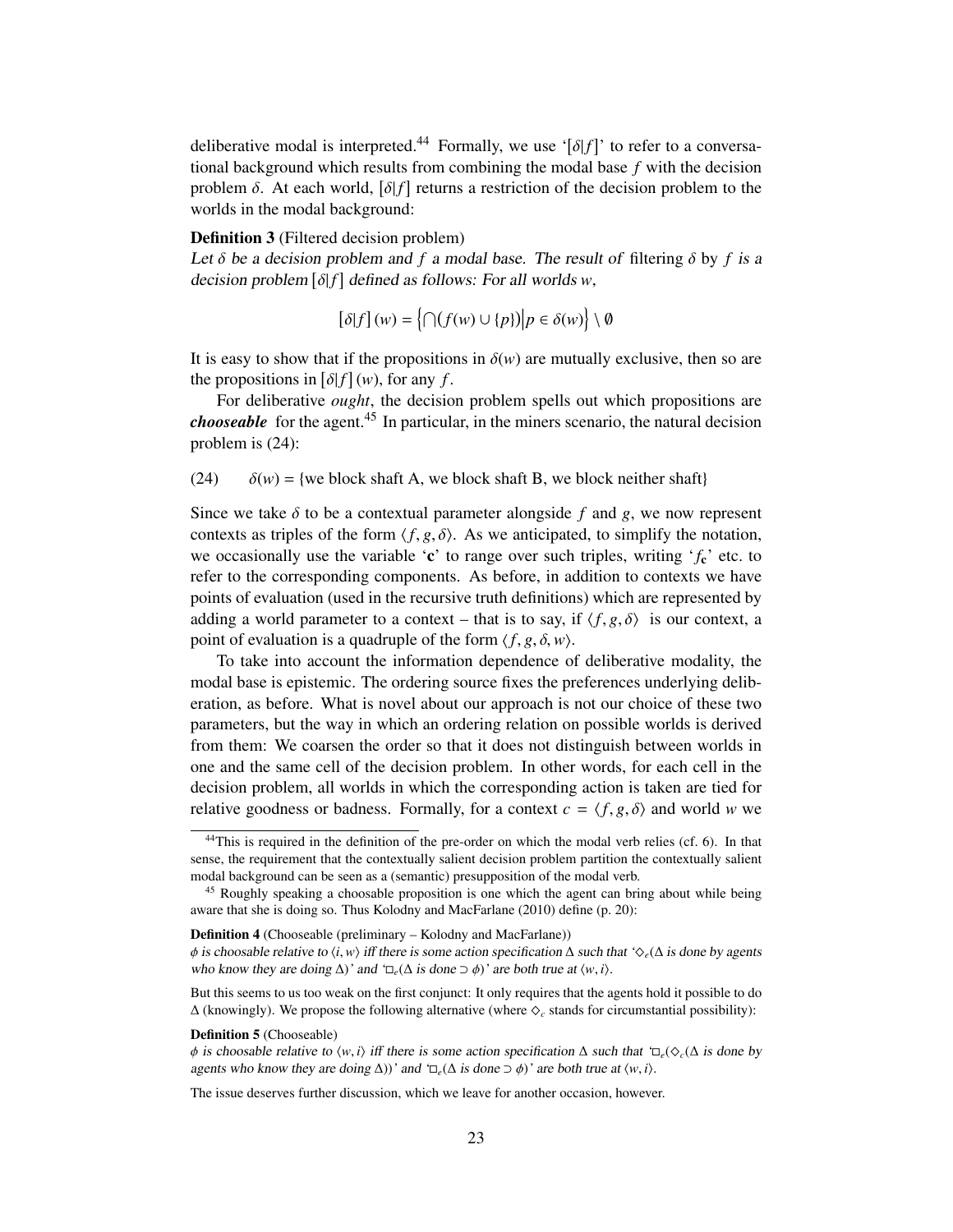define an order <sup>≤</sup>*c*,*<sup>w</sup>* which compares worlds only in terms of ordering source propositions that hold throughout their respective cells in the partition induced by  $\left[\delta_c|f_c\right](w)$ .

First two pieces of notation. We refer to the set of worlds at which the same action is taken as at some given world *v* as follows:

(25)

$$
[v]_{c,w} := \begin{cases} \text{the unique } p \in [\delta_c | f_c] (w) \text{ s.t. } v \in p & \text{if } v \in \bigcap f_c(w), \\ W & \text{otherwise.} \end{cases}
$$

This ensures that the mapping  $[\cdot]_{c,w}$  is defined for all worlds, while also preventing worlds outside of the modal background from outranking ones within. Second, we define a function  $\triangle_{c,w}$  from worlds to sets of propositions as follows.

(26) 
$$
\blacktriangle_{c,w}(v) = \{p \in g_c(w) \mid [v]_{c,w} \subseteq p\}
$$

Intuitively,  $\triangle_{c,w}(v)$  picks out the set of ordering source propositions that 'count in favor of' *v*. For a proposition to count in favor of a world *v*, it is not sufficient that it be true at *v*. Rather, its truth must be *guaranteed* by the action taken at *v*. Only those ordering-source propositions for which this is the case can affect *v*'s relative goodness. Notice that if  $\nu$  is not in the modal background, then only tautologies count in favor of it, and those, of course, count in favor of all worlds. The resulting ordering is defined as follows:

Definition 6 (Deliberative preference ranking)

For any context *c* and world *w*, the deliberative preference ranking is a binary relation ≤<sub>*c*,*w*</sub>, defined as follows, for all *u*, *v* ∈ *W*:

$$
u\leq_{c,w} v \text{ iff } \blacktriangle_{c,w}(v)\subseteq \blacktriangle_{c,w}(u)
$$

As in the case of Kratzer's  $\leq_{g(w)}$ , it is easy to see that  $\leq_{c,w}$  is a pre-order (i.e. that it is reflexive and transitive).

The key difference between the two is the following: For a proposition  $p \in g_c(w)$ to have any effect at all on the ordering of worlds, there must be some cell in the decision problem which (given the agent's information) will secure *p*. Furthermore, *p* only counts in favor of worlds in such cells: The relative standing of worlds in other cells (at which  $p$  is not guaranteed) is unaffected even if  $p$  is true at them. Thus in effect, in comparing the various choices given by the decision problem, a cell cannot be better than its worst conceivable outcome (in light of the agent's information).

The truth conditions of deliberative *ought* are analogous to the ones given before:

- (27) a.  $O(c, w) = {u \in \bigcap f_c(w) \mid \neg \exists v \in \bigcap f_c(w) \mid v <_{c,w} u}$ 
	- b.  $\Box \varphi$  is true at  $\langle c, w \rangle$  iff for all  $v \in O(c, w)$ ,  $\varphi$  is true at  $\langle c, v \rangle$ .

Notice that as long as  $g_c(w)$  is finite, there is guaranteed to be a set of best worlds under (27-a), even if the decision problem is not finite.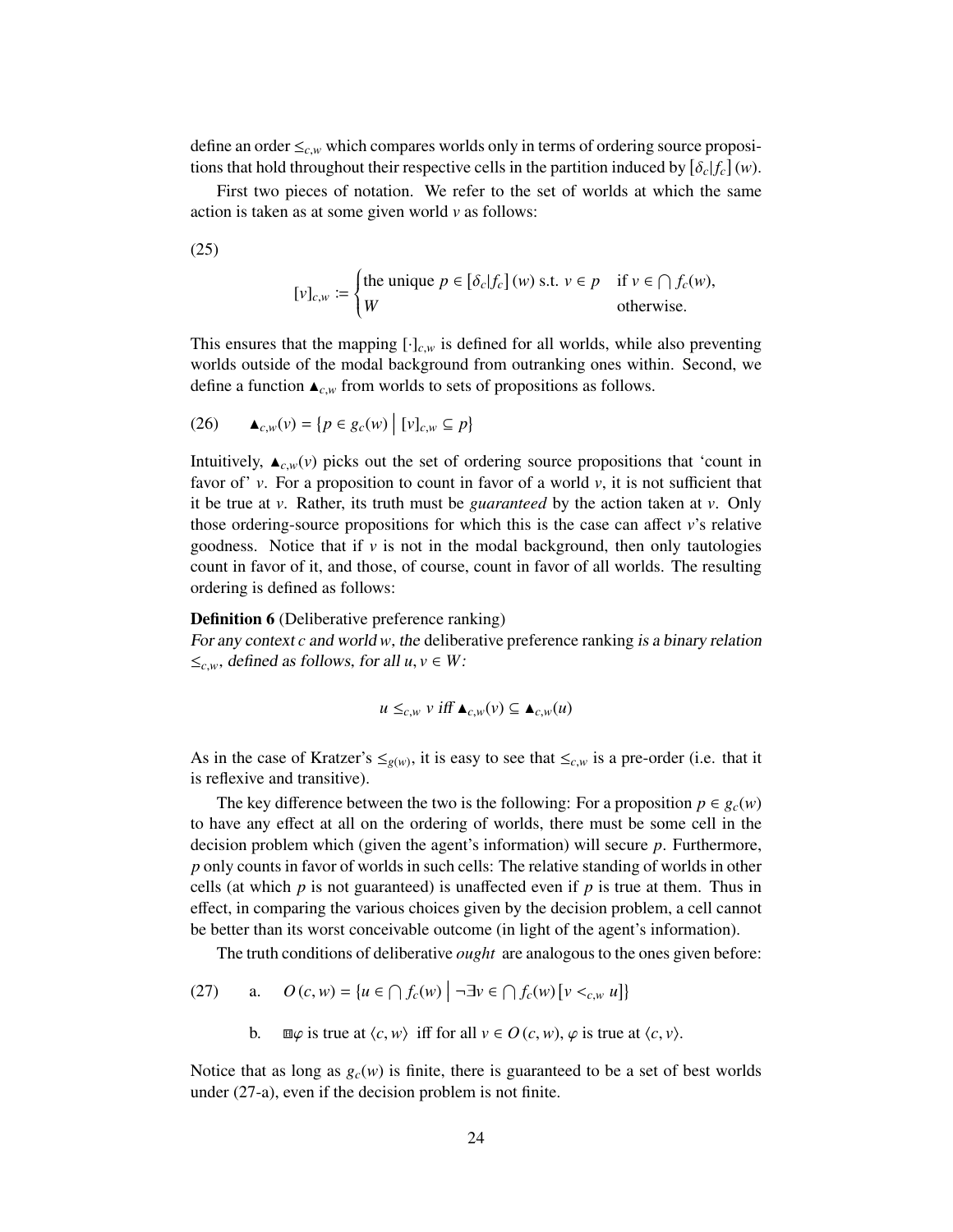|                  | w                                                             |
|------------------|---------------------------------------------------------------|
| modal background | $\bigcap f_e(w) = AA \cup AB \cup AN \cup BA \cup BB \cup BN$ |
| ordering source  | g(w)                                                          |
| decision problem | $\delta$ = {block A, block B, block neither}                  |
| filtered problem | $[\delta]f_e](w) = \{AA \cup BA, AB \cup BB, AN \cup BN\}$    |
| ranking          | AN $\cup$ BN $\lt_{c,w}$ AA $\cup$ BA, AB $\cup$ BB           |
| minimal words    | $O(c, w) = AN \cup BN$                                        |

Table 6: Parameters for the deliberative interpretation with an uninformed modal base

### 3.2 Predictions

The predictions for the miners scenario are given in Table 6. Recall that the ordering source is defined as follows:

(10)  $g(w) = \{all \text{ minors are saved, at least 9 miners are saved, ...,} \}$ at least 1 miner is saved }

Under uncertainty, the set of worlds in which we block shaft A contains both worlds at which the miners are in shaft A (and we save all of them) and worlds at which they are in shaft B (and we lose all of them). Although the former are ranked highest under  $g(w)$ , their good standing does not carry over to the modified ranking once the decision problem is taken into account. This is because none of the three available actions guarantees that the highly desirable outcome actually comes to pass: The equally possible outcome of losing all miners drags down the ranking of the good worlds in those cells in which we block shaft A (similarly for shaft B). In contrast, at all worlds in which no shaft is blocked, nine miners are saved no matter what. As a result, the worlds in this cell strictly outrank those in the other two.

Things would change if we were to find out (somehow, to our surprise – see §2.3.2) where the miners are: Consider for concreteness the case of learning that that they are in A. The resulting parameters are shown in Table 7. The modal background at *w* is restricted to the A-worlds in  $\bigcap f_e(w)$ , thus the filtered decision problem becomes  $[\delta][f_e+A]$  – each of the three cells is restricted to A-worlds. This changes<br>which ordering-course propositions play a role in determining the relative goodness which ordering-source propositions play a role in determining the relative goodness of worlds: Blocking A is now guaranteed to save all ten miners, thus the proposition that all ten are saved counts in favor of those world at which it is true. As a result, the worlds at which we block shaft A now strictly outrank all others. This is what we wanted.

Our analysis shares with Kolodny and MacFarlane's the feature that the selection of optimal worlds is *seriously information dependent*. However, we maintain that it provides a more specific and systematic diagnosis.

Kolodny and MacFarlane gloss their notion of serious information dependence as the idea that deontic ideality changes as new information becomes available. On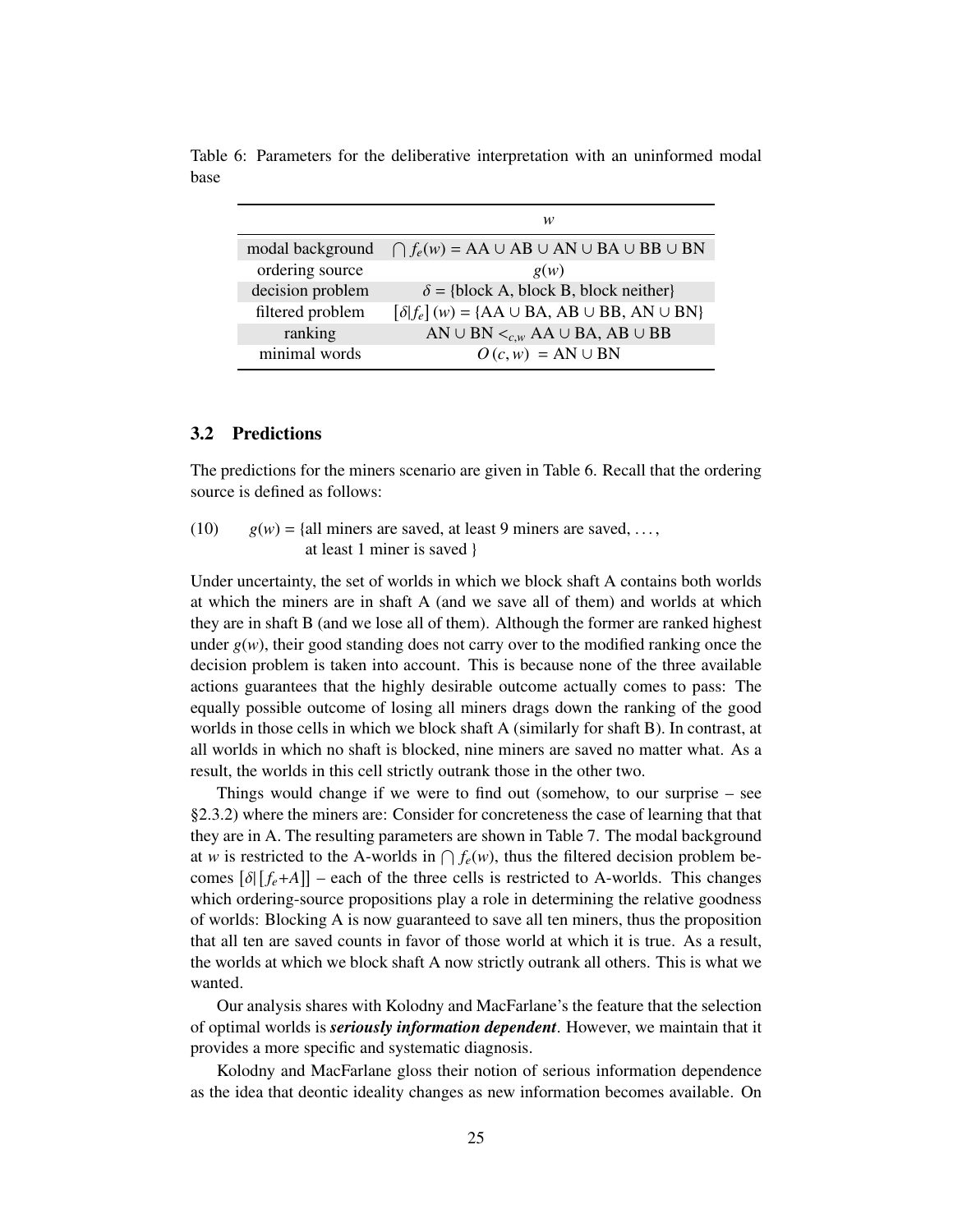|                  | w                                            |
|------------------|----------------------------------------------|
| modal background | $\bigcap f_e(w) = AA \cup AB \cup AN$        |
| ordering source  | g(w)                                         |
| decision problem | $\delta$ = {block A, block B, block neither} |
| filtered problem | $\delta[f_e](w) = \{AA, AB, AN\}$            |
| ranking          | $AA \leq_{c,w} AN \leq_{c,w} AB$             |
| minimal words    | $O(c, w) = AA$                               |

Table 7: Parameters for the deliberative account with an informed modal base

our view there is a sense in which this is correct and a sense in which it is not. In particular, while it is true that the ranking and the optimal worlds vary with the information at the agents' disposal, the ordering source *g* remains the same. The variation in our ranking of AA worlds does not depend on the (broadly speaking) normative component of the model (i.e. the ordering source). It rather depends on the fact that the same action (e.g. blocking shaft *A*) is associated with different sets of worlds under different information states (for example, in the uncertain state blocking shaft A corresponds to  ${AA, BA}$ , whereas if we know that the miners are in shaft A, it is  $\{AA\}$ ).

## 3.3 Relation to Decision Rules.

In principle, our approach is compatible with a number of different ways of comparing actions. Some people [names of omitted for blind review] have questioned whether our semantics encodes the *MaxiMin* principle – the decision theoretic rule that requires agents to evaluate actions in terms of their worst conceivable outcome and choose the "least bad" one among them. This observation, if correct, may be construed as an objection because, the argument goes, the semantics should not encode such decision-theoretic principles (either because the principle is wrong, or because it isn't the job of the semantics to settle it).

We think this charge is partly wrong and partly right. It is partly wrong because our formal structure is quite different from that of decision theory. In particular, we have not suggested that there is a distribution of *utility* on the individual worlds and generally nothing in our apparatus plays the role of outcomes in decision theory. Finally, for these reasons, we have not advanced a principle requiring those choices that maximize the minimum outcome. The objection is partly right, however, because like MaxiMin, our recipe for comparing actions is only sensitive to those priorities that can be guaranteed.

Faced with this issue, one might simply remark that in the same sense in which our semantics encodes MaxiMin, the classical semantics encodes *MaxiMax*. Alternatively, one might consider an approach in terms of expected utilities. We do think such an approach is promising, and we do think that it is an accessible generalization of our current framework. We refrain, however, from developing it here, as we are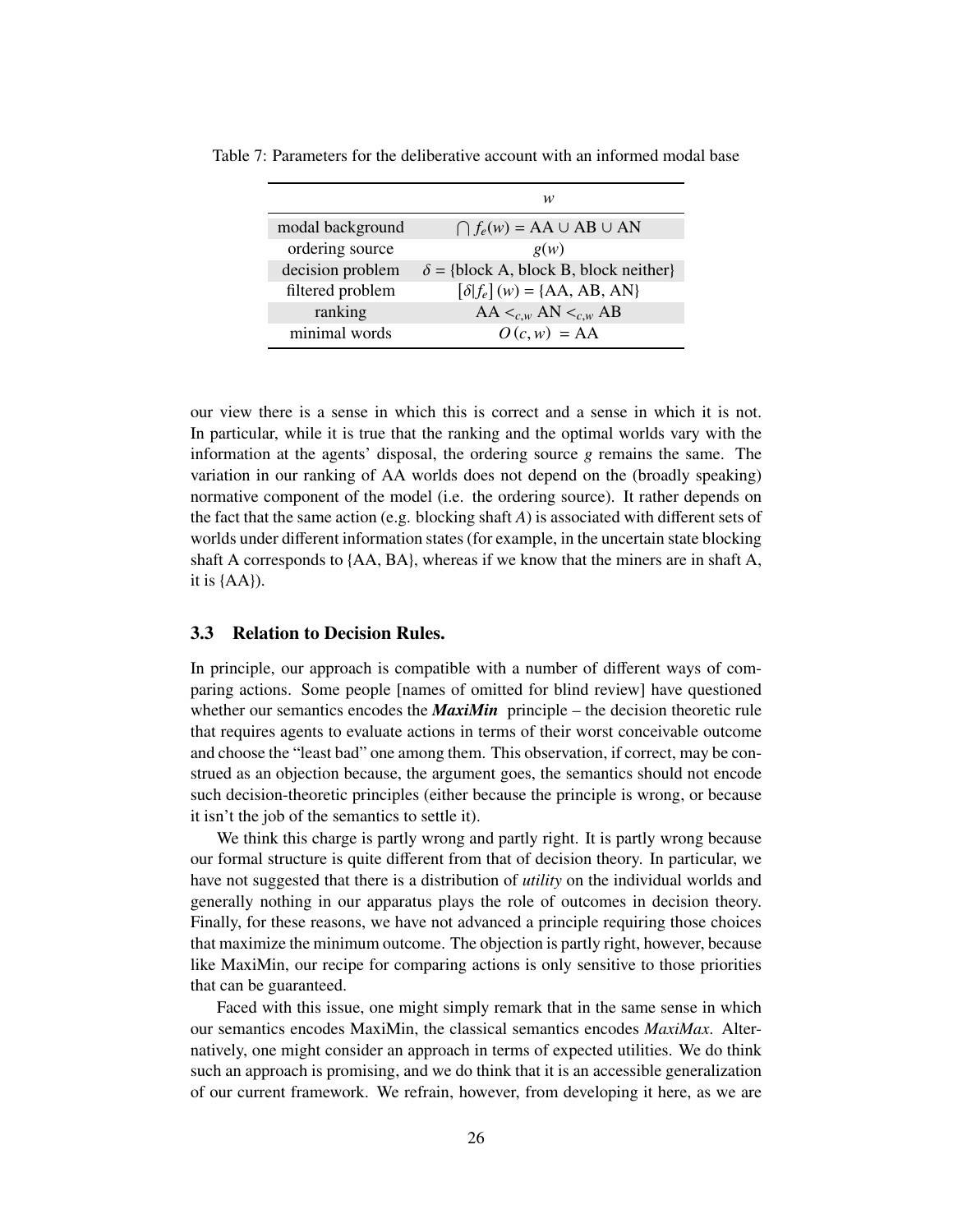investigating the prospects of an analysis in a purely qualitative framework.

We can, however, inject some flexibility into our approach by revising the definition in (26), which we repeat here for ease of reading:

(28) 
$$
\blacktriangle_{c,w}(v) = \{p \in g_c(w) \mid [v]_{c,w} \subseteq p\}
$$

Instead of scoring the worlds in the cell  $[v]_{c,w}$  according to which ordering-source propositions the action guarantees, we could require that some other, possibly contextually determined relation  $R_c$  must hold between  $[v]_{c,w}$  and those propositions:<sup>46</sup>

(29) 
$$
\mathbf{v}_{c,w}(v) = \{p \in g_c(w) \mid R_c([\nu]_{c,w}, p)\}
$$

In our account,  $R_c$  is instantiated with the subset relation (i.e.,  $[v]_{c,w}$  must entail *p* in order for *p* to count in favor of the worlds in  $[v]_{c,w}$ ). But other values are possible. For instance,  $R_c$  could hold whenever  $[v]_{c,w}$  and p are compatible (thus 'encoding MaxiMax'), or when p is a weak Kratzerian necessity given  $[v]_{c,w}$  relative to a stereotypical ordering source that is separate from the deontic one we have been discussing.

We will leave this issue here and defer development of a richer semantics to separate work. In the remainder of the paper we work with the ordering generated by  $\blacktriangle$  rather than by the more flexible  $\P$ .

### 3.4 Circumstantial modality and stability

To account for the information dependence of *ought* on its deliberative reading, we appealed to an epistemic modal base. Now that the analysis is in place, it is easy to see that if we were to use a circumstantial modal base instead, we would not predict the relevant judgments, despite the introduction of the decision problem as a third parameter.

The reason is that, as we argued in §2.3.1 above, the value of the circumstantial modal base *f<sup>o</sup>* at any world *w* includes the proposition that the miners are in the shaft in which they are at *w*, with the result that they are in the same shaft at all worlds in the modal background. Thus for instance at an A-world  $w_A$ ,  $\bigcap f_o(w_A) = AA \cup AB \cup$ AN; hence the filtered decision problem is  $[\delta f_b](w) = \{AA, AB, AN\}$ ; thus clearly AA  $\lt_{c,w}$  AN  $\lt_{c,w}$  AB (just as with the informed epistemic modal base  $[f_e+A]$  above). So the prediction is that we ought to block shaft A, not neither shaft. Analogously, for a world in which the miners are in shaft B it is predicted that we ought to block shaft B. In the given scenario, these predictions could not be reversed by adding further information to the modal base consistently.

We think that this stability should follow from general assumptions about the circumstantial modal base. As we mentioned above, there is a certain vagueness in the standard Kratzerian definition of the circumstantial conversational background as assigning to each world a specification of the "relevant circumstances" at that world. But while it may not always be clear what exactly the circumstantial modal base looks like, it does seem reasonable to expect that it should at least contain all the in-

<sup>&</sup>lt;sup>46</sup>Carr (ms.), who raises the MaxiMin objection, defends a similar view in a probabilistic setting.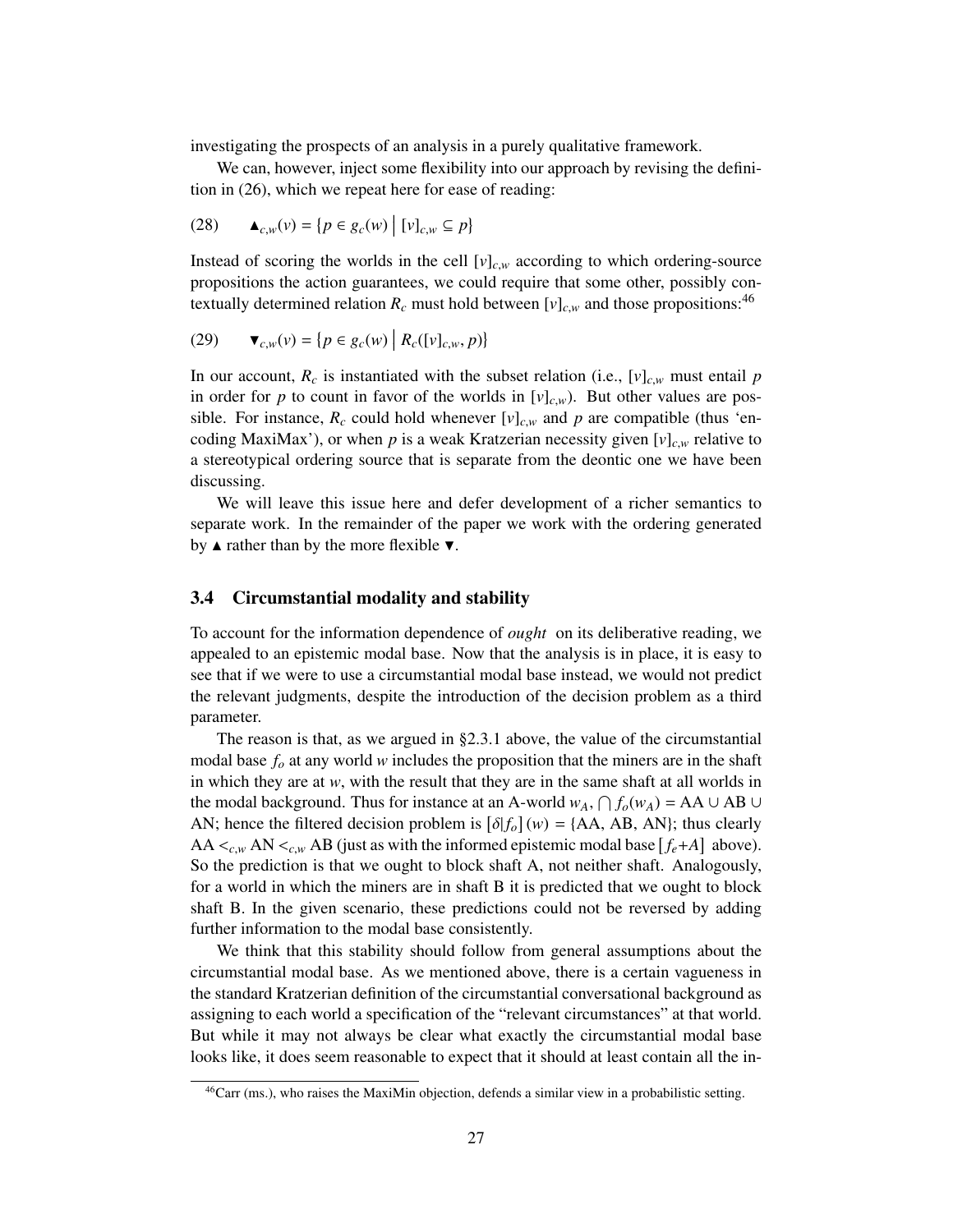formation needed to resolve the contextually given problem (if there is one) in *w*. To begin to formalize this notion, we introduce a property which we call *persistence*. 47

### Definition 7 (Persistence)

Let  $c = \langle f, g, \delta \rangle$ . Then f is persistent for  $\delta$  and g at a world w if and only if for any proposition  $p \subseteq W$  and worlds  $u, v \in \bigcap [f+p](w)$ ,

$$
u \leq_{[c+p],w} v \text{ iff } u \leq_{c,w} v
$$

One way in which persistence arises is for all propositions in the ordering source to count in favor of all worlds in the modal background at which they are true. This is the case whenever none of these propositions "cuts across" any cells of the filtered decision problem. We state this fact without proof.<sup>48</sup>

### Fact 2

A modal base *f* is persistent for  $\delta$  and  $g$  at  $w$  if for all  $v \in \bigcap f(w)$  and  $p \in g(w)$ , if  $[v]$ *if*  $[v]_{c,w} ∩ p ≠ ∅$  then  $[v]_{c,w} ⊆ p$ .

The notion of persistence is of course equally relevant to an epistemic modal base: It specifies whether or at what point agents have acquired enough information to resolve their decision problem under full consideration of their criteria. In particular, when an epistemic modal base is persistent for  $\delta$  and  $g$  at  $w$ , this means that the judgments for deliberative *ought* with respect to these parameters coincide with the ones for two-parameter *ought* with the same *g* and a circumstantial modal base, which we considered the appropriate rendering for objective *ought*.

# 4 Relation to the standard Kratzer analysis

The standard Kratzerian framework relies on two parameters, the modal base and the ordering source. We added a decision problem as a third parameter and obtained more accurate predictions about deliberative *ought* than the two-parameter anslysis we used for comparison. But is the third parameter really necessary, and just how big a departure from the standard picture is its introduction? These are important questions, but they don't receive clear answers based on linguistic data alone. Rather, our response appeals to certain conceptual and theoretical preferences and concerns which we consider sensible, though not without alternative.

In this section we reflect on some of the choices involved: First, does the introduction of a third parameter for deliberative *ought* commit us to a lexical ambiguity between deliberative (three-parameter) and non-deliberative (two-parameter) *ought*? Second, does appealing to a specific parameter in evaluating deliberative *ought* undermine claims about the unity and interrelation of the modal system? Third, is a two-parameter analysis of deliberative modality altogether impossible or just dispreferred, and if the latter, on what grounds? In discussing these issues, we hope to

<sup>&</sup>lt;sup>47</sup>In Definition 7, ' $[c+p]$ ' is shorthand for  $\langle [f+p], g, \delta \rangle$ .<br><sup>48</sup>The converse does not hold: It is possible for persister

<sup>&</sup>lt;sup>48</sup>The converse does not hold: It is possible for persistence to hold even when some ordering-source propositions are not "operative." For instance, this happens when the filtered decision problem has only one cell, or when the ordering source contains only singleton propositions.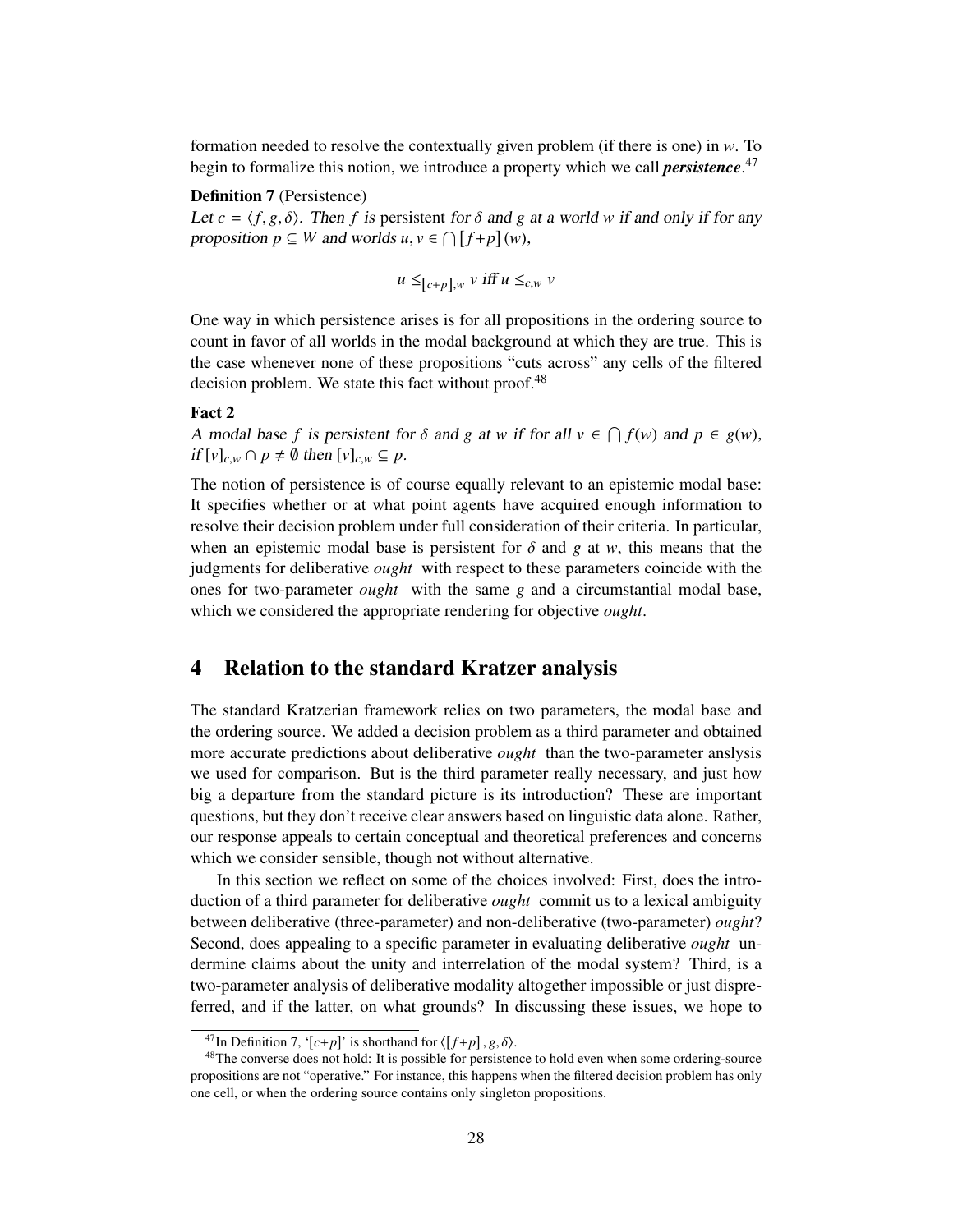make a convincing argument for our approach; but at the very least, the discussion should clarify some of the concerns and tradeoffs involved.

## 4.1 Adding the third parameter

Not all occurrences of *ought* are deliberative. In the context of the miners scenario we discussed an objective reading which gave rise to intuitions about our sentences that differed from those under the deliberative reading. Some authors (e.g., Schroeder, 2010) have defended *ambiguity* theories which draw a lexical distinction between the deliberative *ought* at play in the miners scenario and its non-deliberative counterpart, illustrated in (30-a)-(30-b).

- (30) a. The car ought to start in less than five minutes.
	- b. Bill ought to receive the prize.

We want to know whether the third parameter that we postulated for deliberative *ought* might have unwelcome repercussions for the analysis of non-deliberative *ought*, for *any* manifestation of the latter. If there were such interference, we would have to shield non-deliberative *ought* from the third parameter, which would be a step towards an ambiguity analysis.

To be sure, the question whether a decision problem plays any role in the interpretation of (30-a) is beside the point. After all, cars don't make decisions. But we can and should ask more abstractly whether the *coarsening* of the logical space induced by the third parameter affects the analysis of *ought* under this interpretation. It turns out that this question need not worry us. If the decision problem is entirely irrelevant, we can neutralize the parameter by setting it to a default value on which our semantics collapses into Kratzer's, regardless of how the modal base and the ordering source are chosen. We call this special value the *maximally specific* decision problem.<sup>49</sup>

Definition 8 (Maximally specific decision problem) The maximally specific decision problem is the partition  $\delta^* = \{ \{w\} \mid w \in W \}$ .

Now we can show that for any modal base  $f$ , ordering source  $g$  and world  $w$ , the ordering relation among the worlds in the modal background that is obtained according to our rules relative to  $\langle f, g, \delta^*, w \rangle$  coincides with that induced under the standard<br>Kratzer style recipe relative to  $\langle f, g, w \rangle$ <sup>50</sup> To improve readability, let  $c^* = \langle f, g, \delta^* \rangle$ Kratzer-style recipe relative to  $\langle f, g, w \rangle$ .<sup>50</sup> To improve readability, let  $c^* = \langle f, g, \delta^* \rangle$ .<br>The claim than is that  $\leq c$  is matches  $\leq c$  on the worlds in the model background. The claim then is that  $\leq_{g(w)}$  matches  $\leq_{c^*,w}$  on the worlds in the modal background.

### Theorem 2

For any modal base *f* and ordering source *g*, let  $c^* = \langle f, g, \delta^* \rangle$ . Then for all worlds<br>*w*, *u*, *y*, if *u*, *y*,  $\in$   $\bigcirc$  *f*(*w*) then *u*  $\le$   $\in$   $\searrow$  *y*, if *u*  $\le$   $\in$  *y*. *w*, *u*, *v*, if *u*, *v* ∈  $\bigcap$  *f*(*w*) then *u* ≤*g*(*w*) *v* iff *u* ≤*c*<sup>\*</sup>,*w v*.

<sup>&</sup>lt;sup>49</sup>Note that this trivial decision problem must be exempt from the requirement of "choosability" discussed in Footnote 45. We assume that only "choosable" decision problems can be contextually salient with deliberative modals.

<sup>&</sup>lt;sup>50</sup>The two relations may differ on worlds outside of the modal background, but those worlds do not affect the interpretation of modals that we are interested in.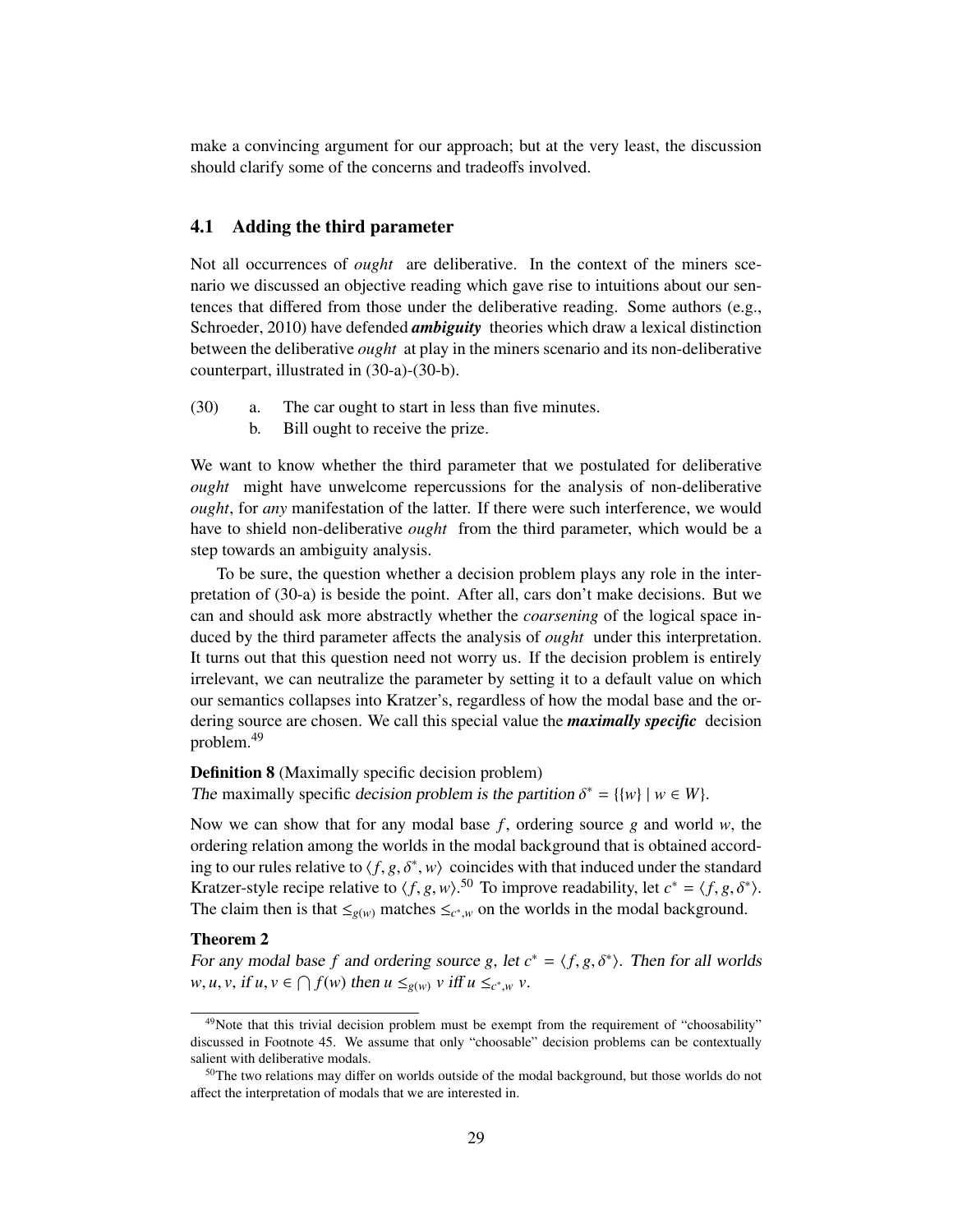*Proof.*

$$
u \le_{g(w)} v \text{ iff } \{p \in g(w) \mid v \in p\} \subseteq \{p \in g(w) \mid u \in p\} \tag{Def. (6)}
$$
  
iff 
$$
\{p \in g(w) \mid \{v\} \subseteq p\} \subseteq \{p \in g(w) \mid \{u\} \subseteq p\} \tag{set theory}
$$
  
iff 
$$
\{p \in g(w) \mid [v]_{c^*,w} \subseteq p\} \subseteq \{p \in g(w) \mid [u]_{c^*,w} \subseteq p\} \tag{Def. 8}
$$
  
iff 
$$
u \le_{c^*,w} v \tag{Def. 6}
$$

 $\Box$ 

The significance of this result is twofold: First, it means that we need not take deliberative *ought* to have its own separate lexical entry, even if it turns out that the interpretation of non-deliberative *ought* does not depend on the decision problem. We can simply assume that, in those other cases, the decision problem is set to  $\delta^*$ <br>by default <sup>51</sup>. Second, in terms of the formal properties of the framework, adding by default.<sup>51</sup> Second, in terms of the formal properties of the framework, adding the third parameter does not subtract from the expressive power of the formalism: Whatever can be done with two parameters can also be done with three.

In principle, nothing prevents other modal operators from also being sensitive to decision problems, assuming that the parameter is fixed lexically to  $\delta^*$  for modals<br>which do not possess a distinct deliberative reading. This would constitute just an which do not possess a distinct deliberative reading. This would constitute just another lexical restriction on the values of conversational backgrounds that a particular lexical item is compatible with. Kratzer (1981) presents ample evidence that most modal elements at least in English and German carry some such restrictions. We are thus confident that our account does not jeopardize the status of any claims about the underlying unity of the modal system.

## 4.2 Removing the third parameter

The previous subsection showed that Kratzer's two-parameter semantics is a special case of our three-parameter semantics, obtained by setting the decision problem to  $\delta^*$ . Shifting the perspective, another question suggests itself: Can we derive the predictions of our three perspects semantics in the two perspects framework? predictions of our three-parameter semantics in the two-parameter framework?

Our three parameters jointly serve to induce a pre-order on the possible worlds. So does the ordering source in Kratzer's system, all by itself. Are there pre-orders that could only be induced with three parameters, not with two? The answer is negative: For any *f*, *g*,  $\delta$  and *w*, there is an ordering source *g*' such that the pre-order<br>induced by  $g'(w)$  under Kratzer's definition is the same as that induced at  $(f, g, \delta, w)$ induced by  $g'(w)$  under Kratzer's definition is the same as that induced at  $\langle f, g, \delta, w \rangle$ <br>under our rules. Moreover, this *g'* can be derived from *g* (with reference to the other under our rules. Moreover, this  $g'$  can be derived from  $g$  (with reference to the other parameters) via a straightfoward transformation:

### Definition 9 (Trimmed context)

The trimming operation  $\cdot^{\downarrow}$  on contexts is defined as follows, for all  $c = \langle f, g, \delta \rangle$ :

a. Let  $w \in W$ .

<sup>&</sup>lt;sup>51</sup>Recall that we made a similar move above, in §2.1, treating the necessity operator  $\Box$  as a special case of the human necessity operator  $\mathbf{E}$ , obtained by setting the ordering source to the trivial conversational background  $\lambda v \phi$ . Its use as an ordering source or as a modal base is common practice in the Kratzer-style framework (see also Kratzer 2012 for applications in the analysis of conditionals).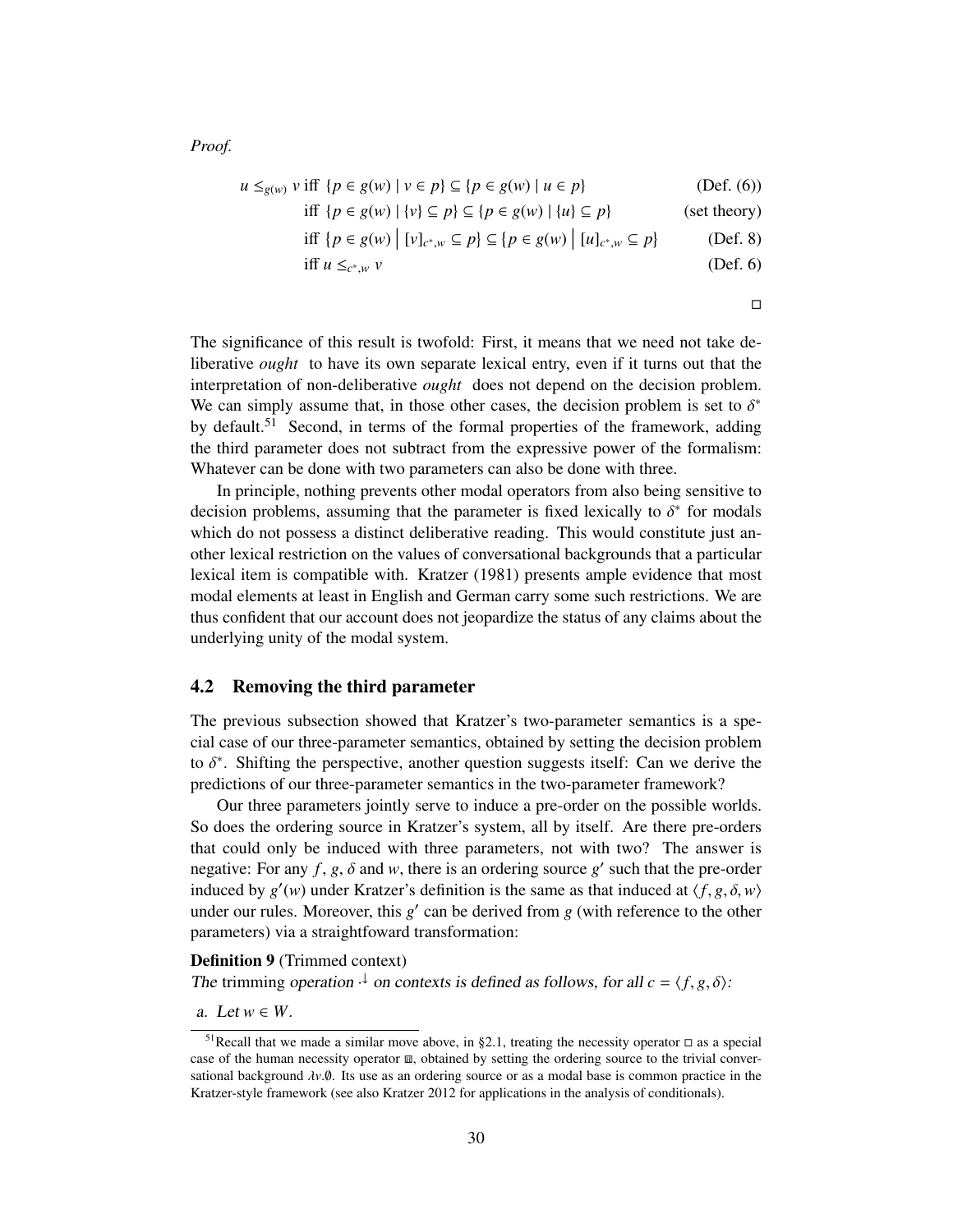

Figure 1: Architecture of our account of deliberative modality (top) and the alternative using a trimmed ordering source (bottom).

*i*. For any proposition  $p, p^{\downarrow c,w} := \{v \in W \mid [v]_{c,w} \subseteq p\}.$ ii. For any set *A* of propositions,  $A^{\downarrow c,w} := \{p^{\downarrow c,w} \mid p \in A\}$ *b*.  $g^{\downarrow c} \coloneqq \lambda w \left[ g(w)^{\downarrow c, w} \right]$  $c. \ \ c^{\downarrow} := \left\langle f, g^{\downarrow c} \right\rangle.$ 

The trimmed context  $c^{\downarrow}$  is a Kratzer-style, two-parameter context. Its ordering source can be described as "our preferences in view of the information we have about our choices." Informally, at each world *w* it is obtained by eliminating from each proposition  $p$  in  $g(w)$  worlds that are in  $p$  but whose cell in the filtered decision problem is not contained in *p*. Now, instead of defining the ordering between possible worlds in terms of the interplay between *g* and  $[\delta f](w)$  as we have done so far, we can<br>derive it directly from the trimmed ordering source along the lines of the standard derive it directly from the trimmed ordering source along the lines of the standard two-parameter Kratzer semantics. The diagrams in Figure 1 contrast the structure of our approach with the structure of the more orthodox alternative just outlined.

It turns out that the two approaches are equivalent for the evaluation of any modal operator that is not modified by a conditional antecedent. That is, the two-parameter approach with  $c^{\downarrow}$  yields exactly the same predictions as the three-parameter approach with *c*.

### Theorem 3

For any worlds *w*, *u*, *v* and context  $c = \langle f, g, \delta \rangle$ , if  $u, v \in \bigcap f(w)$  then  $u \leq_{c,w} v$  iff  $u \leq v$ .  $u \leq_{c^{\downarrow},w} v.$ 

*Proof.*

$$
u \le_{c,w} v \text{ iff } \blacktriangle_{c,w}(v) \subseteq \blacktriangle_{c,w}(u)
$$
\n(Def. 6)

\n
$$
\text{iff } \{p \in g_c(w) \mid [v]_{c,w} \subseteq p\} \subseteq \{p \in g_c(w) \mid [u]_{c,w} \subseteq p\}
$$
\n(26)

\n
$$
\text{iff } \{p \in g(w) \mid v \in p^{\downarrow[\delta|f](w)}\} \subseteq \{p \in g(w) \mid u \in p^{\downarrow[\delta|f](w)}\}
$$
\n(Def. 9a)

\n
$$
\text{iff } \{p^{\downarrow[\delta|f](w)} \mid p \in g(w), v \in p^{\downarrow[\delta|f](w)}\} \subseteq \{p^{\downarrow[\delta|f](w)} \mid p \in g(w), u \in p^{\downarrow[\delta|f](w)}\}
$$
\n(Def. 9b)

\n
$$
\text{iff } \{p \in g(w)^{\downarrow[\delta|f](w)} \mid v \in p\} \subseteq \{p \in g(w)^{\downarrow[\delta|f](w)} \mid u \in p\}
$$
\n(Def. 9b)

\n
$$
\text{iff } u \le_{c^{\downarrow},w} v
$$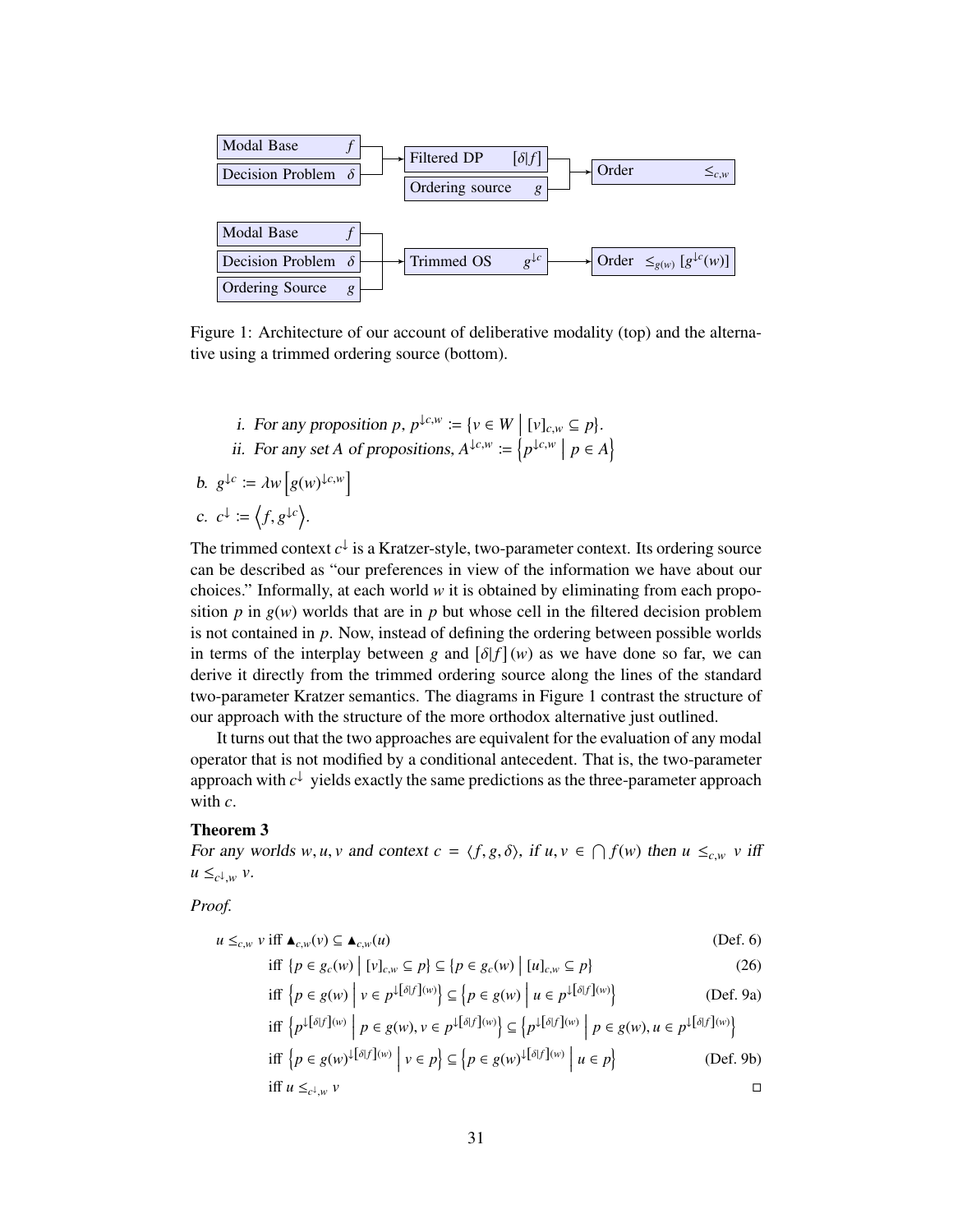The main upshot is that our three-parameter approach does not add to the expressive power of the standard framework of Kratzer-style semantics: Anything that can be done with three parameters (as long we we restrict ourselves to non-conditional *ought*-sentences, see below) can also be done with two. Recall that in Section 4.1 we showed that the converse also holds. Thus formally the two are equivalent.

One could argue now that considerations of conservatism and theoretical parsimony militate against the introduction of a third parameter. However, we believe that there are good reasons to stick with it.

## 4.3 In favor of three parameters

First, Kratzer's conversational backgrounds are usually required to be contextually salient (consider in particular implementations in DRT where the converational backgrounds are explicitly treated as discourse anaphors, e.g. Frank, 1996; Geurts, 1999). The trimmed version considered for deliberative modality does not strike us as a natural object to be contextually salient.

Second, and more seriously, we argued that one of the main advantages of our framework over Kolodny and MacFarlane's is that the priorities (goals, desires, values etc.) underlying the agents' deliberation are represented transparently and independently of the information available to them. By forcing our three-parameter deliberative *ought* into the two-parameter mold, we lose this advantage: For instance, learning where the miners are effects a change not only in the modal base, but also in the ordering source. In contrast, if the decision problem is introduced separately, the priorities can be kept invariant, as we think they should be.

Third, the version with the trimmed ordering source runs into a technical problem when it comes to the interaction with conditional antecedents. Remember that in the Kratzer-framework, conditionals can be treated by adding the antecedent proposition to the modal base of the top-level modal in the consequent (under both the OCO and the reflecting CCO construals). In our three-parameter version, as the filtering of the decision problem depends on the modal base, an update of the modal base may affect the order  $\leq_{c,w}$  even as  $g(w)$  and  $\delta(w)$  stay constant. In contrast, in the two-parameter version, for a change in the modal base to affect the ordering, we have to assume that the conditional construction itself shifts the ordering source parameter (in addition to affecting the modal base). $52$ 

Another way of seeing the point is this: our proposal and the trimming analysis are equivalent for *unembedded ought*-sentences. However, when *ought* occurs embedded in the consequent of a conditional, and the conditional is given an OCO or reflecting CCO construal and a standard Kratzer-style analysis, the two analyses disagree. To realign them, one would have to postulate that trimming applies in the course of the semantic evaluation (i.e. we first update the modal base with the proposition expressed by the conditional antecedent, and then trim the ordering source, then evaluate the consequent). In our opinion this would constitute a more dramatic departure from the sprit of Kratzer's approach than our addition of a third parameter.

 $52$ Sæbø (2002) develops a theory of anankastic conditionals on which part of the antecedent serves to modify the ordering source of a modal in the consequent. For critical discussion, see von Fintel and Iatridou (ms.).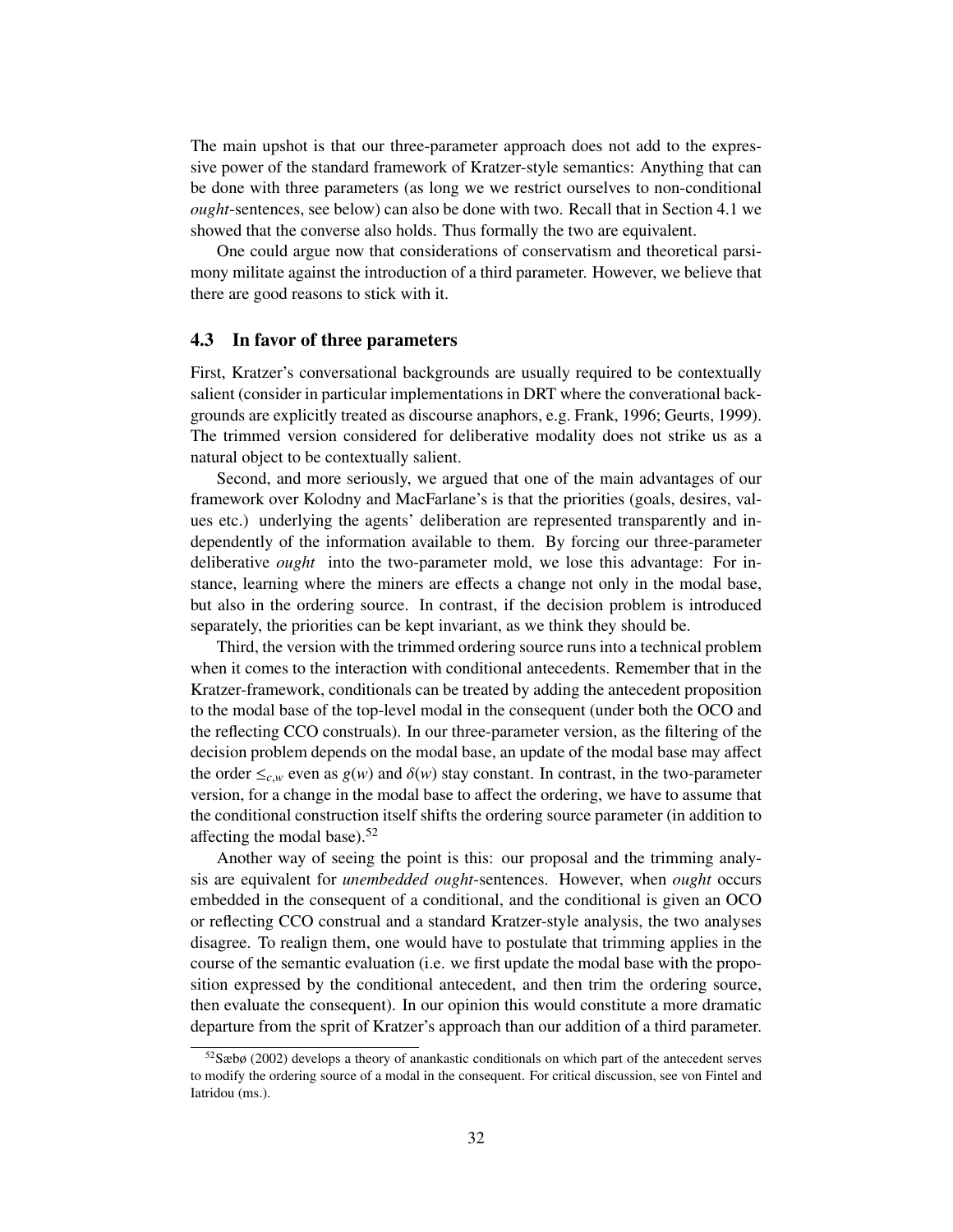We conclude that while it is an interesting result that the three-parameter version of the Kratzer-style semantics can be forced into the standard two-parameter framework by using a particular conversational background as the ordering source, we think that there are good arguments to stick with the analysis of deliberative *ought* that explicitly employs a decision problem parameter in addition to modal base and ordering source.

# 5 Conclusions

The miners problem motivates a seriously information dependent analysis of *ought*. As we have shown, the standard Kratzer analysis cannot be readily applied to it. We have shown that a three-parameter analysis of deliberative *ought* is the key to a satisfactory understanding of serious information-dependence. By adding a decision problem as a third contextual parameter and allowing decision problems to affect the mechanics by which the ordering is generated, we can derive all the salient verdicts in the miners' case. Moreover, we handle serious information dependence without sacrificing the systematicity and transparency of Kratzer's framework

Ultimately, we argued, the introduction of a third parameter constitutes a comparatively insignificant departure from the standard view: any two-parameter solution can be encoded as a three-parameter solution with a trivial decision problem, and our three-parameter version can be translated into a standard two-parameter version. Nevertheless, we believe we have presented convincing arguments that the three parameter version provides a more natural and elegant interface with context.

## Acknowledgments

We thank Kai von Fintel, Graham Katz, Angelika Kratzer, John MacFarlane, Aynat Rubinstein, Paul Portner, Paolo Santorio, Malte Willer and Thomas Ede Zimmermann for comments on drafts of the present paper. We also thank the Semantics and Philosophy Workshop at the University of Chicago, the Philosophy Colloquium at the University of Wisconsin, Madison and at the University of Amsterdam. This paper also benefited from feedback we received on its *descendants* at the Central APA 2012, the University of Maryland, Georgetown University and Kai von Fintel and Sabine Iatridou's Fall 2012 seminar at MIT. Part of this work was carried out while the second author was a visiting researcher at Northwestern University, whose hospitality is gratefully acknowledged. The submission history of this paper is as follows: First version submitted March 28, 2011; first decision rendered April 29, 2012; revised version submitted October 16, 2012; accepted March 04, 2013.

# **References**

Barker, C. 2010. Free choice permission as resource sensitive reasoning. *Semantics* & *Pragmatics*, 3(10):1–38.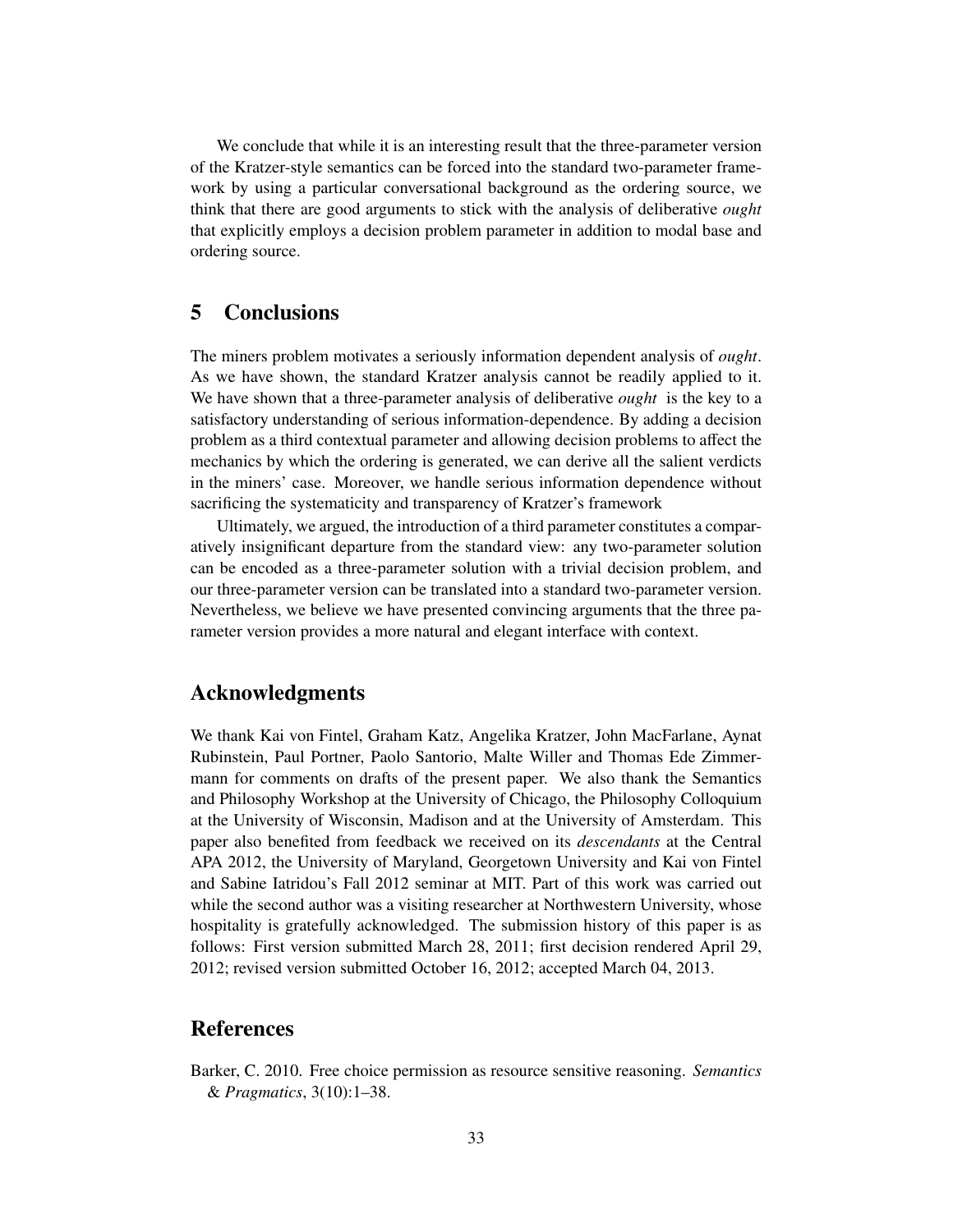Belnap, N., M. Perloff, and M. Xu. 2001. *Facing the Future*. Oxford University Press.

Cantwell, J. 2008. Changing the modal context. *Theoria*, 74:331–351.

Cariani, F. 2009. *The Semantics of 'ought' and the Unity of Modal Discourse.* PhD thesis, UC Berkeley.

Cariani, F. forthcoming. *Ought* and resolution semantics. forthcoming in *Noûs*.

Carr, J. ms. Subjective ought. MIT manuscript.

Charlow, N. forthcoming. What we know and what to do. forthcoming in *Synthese*.

DeRose, K. 1991. Epistemic possibilities. *The Philosophical Review*, 100:581–605.

- Egan, A. 2007. Epistemic modals, relativism, and assertion. *Philosophical Studies*, 133:1–22.
- Egan, A., J. Hawthorne, and B. Weatherson. 2005. Epistemic modals in context. In Preyer, G. and P. Peter, editors, *Contextualism in Philosophy*. Oxford University Press.
- Egan, A. and B. Weatherson, editors. 2011. *Epistemic Modality*. Oxford University Press, Oxford.
- Fagin, R., J. Y. Halpern, Y. Moses, and M. Y. Vardi. 1995. *Reasoning about Knowledge*. MIT Press.
- von Fintel, K. and A. S. Gillies. 2010. Must . . . stay . . . strong! *Journal of Semantics*, 18:351–383.
- von Fintel, K. and A. Gillies. 2007. An opinionated guide to epistemic modality. *Oxford Studies in Epistemology*, 2:32–62.
- von Fintel, K. and A. Gillies. 2008. CIA leaks. *Philosophical Review*, 117:77–98.

von Fintel, K. ms. The best we can (expect to) get? challenges to the classic semantics for deontic modals. presented at the 2012 Central APA, Chicago, IL. http://mit.edu/fintel/fintel-2012-apa-ought.pdf.

von Fintel, K. and S. Iatridou. ms. What to do if you want to go to harlem? MIT.

- Frank, A. 1996. *Context Dependence in Modal Constructions*. PhD thesis, Universität Stuttgart.
- Geurts, B. 1999. *Presuppositions and Pronouns*. Elsevier, Oxford.
- Geurts, B. 2005. Entertaining alternatives. *Natural Language Semantics*, 13:383– 410.
- Geurts, B. ms. On an ambiguity in quantified conditionals. manuscript, University Njemegen.
- Gillies, A. 2010. Iffiness. *Semantics and Pragmatics*, 3:1–42.
- Hacking, I. 1967. Possibility. *The Philosophical Review*, 76:143–168.
- Hamblin, C. L. 1958. Questions. *Australasian Journal of Philosophy*, 36:159–168.
- Horty, J. 2001. *Agency and Deontic Logic*. Oxford University Press.
- Horty, J. and N. Belnap. 1995. The deliberative *Stit*: a study in the logic of action, omission, ability and obligation. *Journal of Philosophical Logic*, 24:583–644.
- Jackson, F. 1991. Decision theoretic consequentialism and the nearest dearest objection. *Ethics*, 101(3):461–482.
- Kaufmann, S., C. Condoravdi, and V. Harizanov. 2006. Formal approaches to modality. In Frawley, W., editor, *The Expression of Modality*, pages 71–106. Mouton de Gruyter.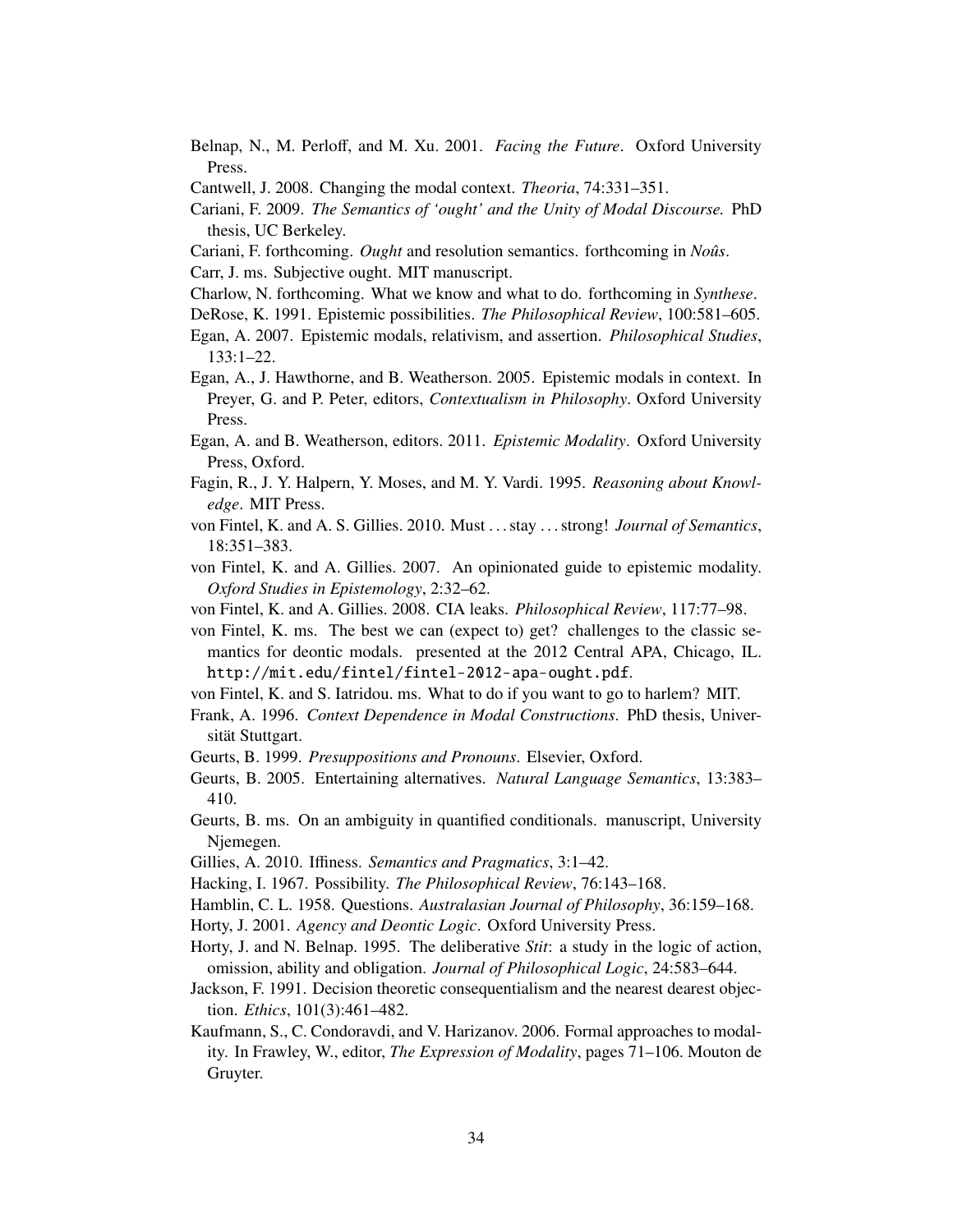- Kaufmann, S. and M. Schwager. 2011. A unified analysis of conditional imperatives. In *Proceedings of SALT 19*, pages 223–238. CLC Publications.
- Kolodny, N. and J. MacFarlane. 2010. Ifs and Oughts. *Journal of Philosophy*, 107: 115–143.
- Kratzer, A. 1977. What 'must' and 'can' must and can mean. *Linguistics and Philosphy*, 3(1):337–355.
- Kratzer, A. 1978. Semantik der Rede. Kontexttheorie, Modalwörter, Kondition*alsätze*. Scriptor, Königstein.
- Kratzer, A. 1981. The notional category of modality. In Eikmeyer, H.-J. and H. Rieser, editors, *Words, Worlds, and Contexts: New Approaches in World Semantics.* de Gruyter, Berlin.
- Kratzer, A. 1986. Conditionals. In Farley, A. M., P. T. Farley, and K.-E. McCullough, editors, *Proceedings of CLS 22, Part 2: Papers from the Parasession on Pragmatics and Grammatical Theory*, pages 1–15.
- Kratzer, A. 1991. Modality. In von Stechow, A. and D. Wunderlich, editors, *Semantik: Ein internationales Handbuch der zeitgen¨ossischen Forschung. [*=*Semantics]*, pages 639–650. de Gruyter.
- Kratzer, A. 2012. *Modals and Conditionals*. Oxford University Press.
- Lewis, D. 1973. *Counterfactuals*. Harvard University Press.
- Lycan, W. 1993. MPP, RIP. *Philosophical Perspectives*, 7:411–428.
- Lycan, W. 2001. *Real Conditionals*. Oxford University Press.
- MacFarlane, J. 2011. Epistemic modals are assessment-sensitive. In Egan and Weatherson (2011).
- Mellor, D. H., editor. 1990. *Philosophical Papers: F. P. Ramsey*. Cambridge University Press.
- Parfit, D. 1988. What we together do. manuscript, Oxford University.
- Parfit, D. 2011. *On What Matters*. Oxford University Press.
- Portner, P. 2009. *Modality*. Oxford University Press, Oxford.
- Ramsey, F. P. 1929. General propositions and causality. Printed in Mellor (1990), pages 145-163.
- Sæbø, K. J. 2002. Necessary conditions in a natural language. In Fery, C. and W. Sternefeld, editors, *Audiatur Vox Sapientiae. A Festschrift for Arnim von Stechow*. Akademieverlag, Berlin.
- Schroeder, M. 2010. Oughts, agents and actions. *The Philosophical Review*, 120(1): 1–41.
- Schwager, M. 2006. Conditionalized imperatives. In Tancredi, C., M. Kanazawa, I. Imani, and K. Kusumoto, editors, *Proceedings of SALT XVI*. CLC Publications, Ithaca, NY.
- Simons, M. 2007. Semantics and pragmatics in the interpretation of *or*. *Proceedings of SALT 15*.
- Stephenson, T. 2007. Judge dependence, epistemic modals, and predicates of personal taste. *Linguistics and Philosophy*, 30:487–525.
- Thomason, R. H. 1981. Deontic logic as founded on tense logic. In Hilpinen, R., editor, *New Studies in Deontic Logic*, pages 165–176. Reidel.
- Yalcin, S. 2007. Epistemic modals. *Mind*, 116(4):983–1027.